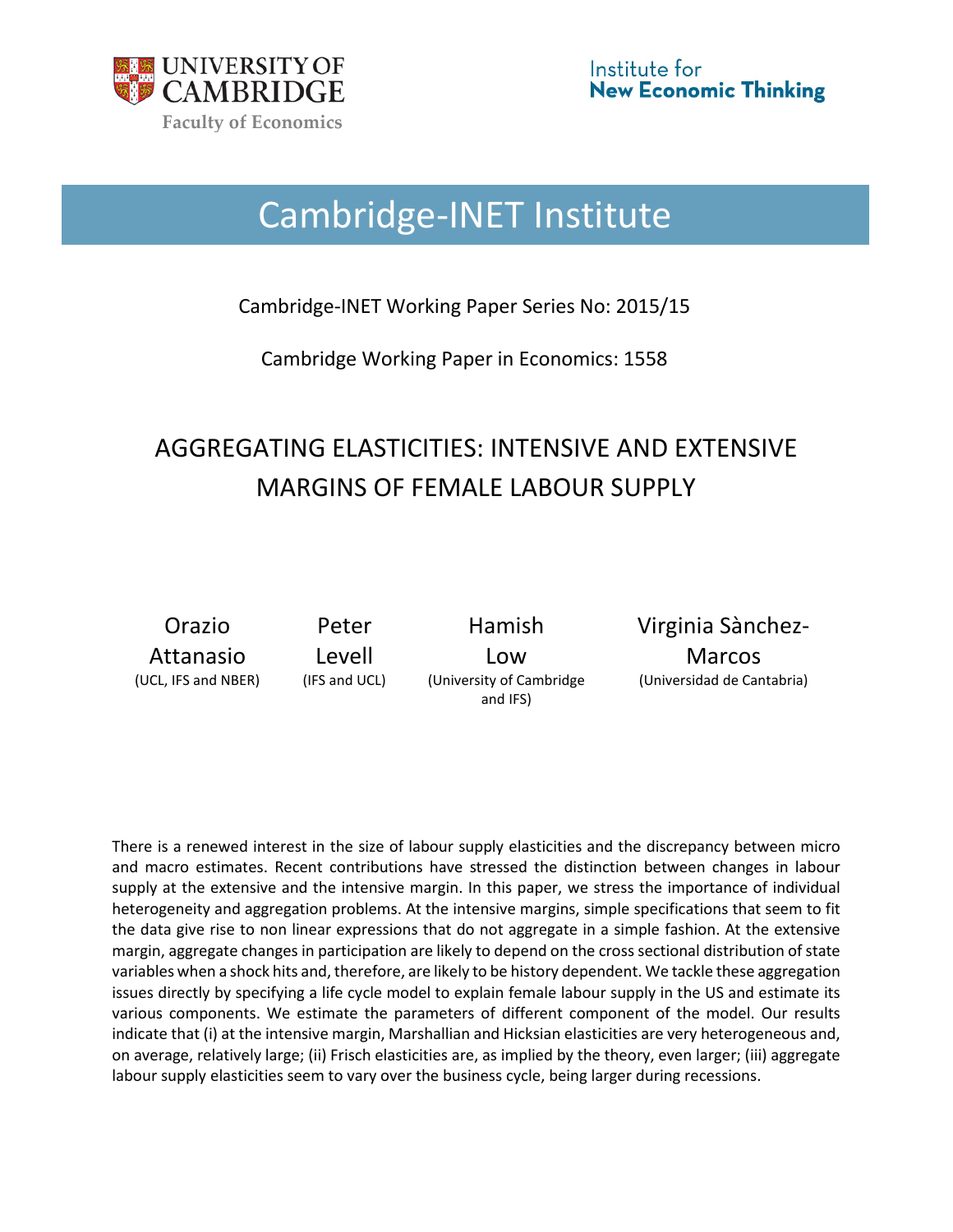## Aggregating Elasticities: Intensive and Extensive Margins of Female Labour Supply <sup>∗</sup>

Orazio Attanasio<sup>†</sup> Peter Levell<sup>‡</sup> Hamish Low <sup>§</sup> Virginia Sánchez-Marcos

June 15, 2015

#### Abstract

There is a renewed interest in the size of labour supply elasticities and the discrepancy between micro and macro estimates. Recent contributions have stressed the distinction between changes in labour supply at the extensive and the intensive margin. In this paper, we stress the importance of individual heterogeneity and aggregation problems. At the intensive margins, simple specifications that seem to fit the data give rise to non linear expressions that do not aggregate in a simple fashion. At the extensive margin, aggregate changes in participation are likely to depend on the cross sectional distribution of state variables when a shock hits and, therefore, are likely to be history dependent. We tackle these aggregation issues directly by specifying a life cycle model to explain female labour supply in the US and estimate its various components. We estimate the parameters of different component of the model. Our results indicate that (i) at the intensive margin, Marshallian and Hicksian elasticities are very heterogeneous and, on average, relatively large; (ii) Frisch elasticities are, as implied by the theory, even larger; (iii) aggregate labour supply elasticities seem to vary over the business cycle, being larger during recessions.

JEL Codes: J22, D91

Keywords: labour supply elasticities, heterogeneity, aggregation, non-separability

<sup>∗</sup>We are grateful for a number of useful conversations with Richard Blundell, Guy Laroque, Costas Meghir, Richard Rogerson and Tom Sargent. We received several useful comments by different seminar audiences and during presentation at the NBER Summer Institute and the Society for Economic Dynamic Conference. Attanasio's research was partially funded by an ESRC Professorial Fellowship and by the ESRC Centre for the Microeconomic Analysis of Public Policy at the Institute for Fiscal Studies. Sánchez-Marcos thanks Spanish MCYT for Grant ECO2009-09614.

<sup>†</sup>UCL, IFS and NBER

<sup>‡</sup> IFS and UCL

<sup>§</sup>University of Cambridge and IFS

<sup>¶</sup>Universidad de Cantabria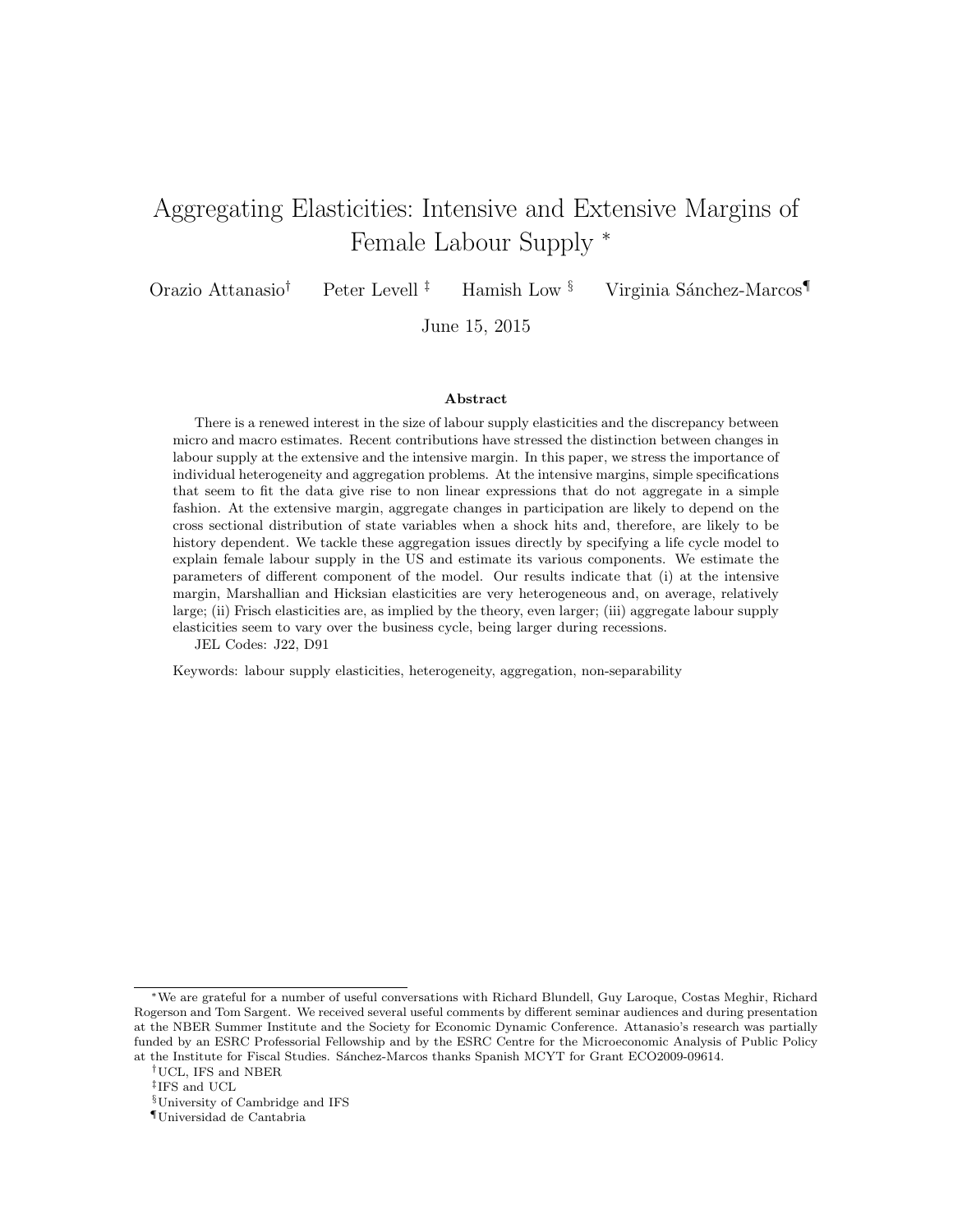## 1 Introduction

How much do hours of work and participation rates respond to changes in wages? For a long time, there has been a tension between labour economists, who estimated labour supply elasticities from individual level data at relatively low levels, especially for men, and macroeconomists, who, from business cycle fluctuations of wages and hours, have argued that labour supply elasticities are relatively large. Ljungqvist and Sargent (2014) have recently summarized this debate citing Carneiro and Heckman  $(2003)$  and Prescott  $(2002)^1$ . The controversy has stimulated a number of recent papers, such as those published in the AER papers and proceedings in  $2011^2$ , Rogerson and Keane (2012) and Chetty et al. (2013), as well as many others. This debate is important because of the implications it has for the effect of changes in the structure of labour income taxes on labour supply and to interpret variations in employment and hours of work over the business cycle.

As argued by Blundell and MaCurdy (1999) and, more recently by Keane (2009), the term 'wage elasticity' may refer to different quantities depending on the type of variation in wages one is considering. On the one hand, one can consider the effect of changes in the entire wage structure, as induced, for instance, by a permanent changes in labour income taxation (or in the comparison between different countries). On the other, one can consider short term variations in wages, such as those one observe over the business cycle, akin to what Blundell and MaCurdy (1999) and MaCurdy (1985) define 'evolutionary' wage changes and that might be of particular interest to macroeconomists.<sup>3</sup> Different type of variations in wages can be mapped in different theoretical concepts. The size of changes in labour supply induced by evolutionary wage changes is related to the size of the Frisch (or marginal utility of wealth constant) elasticity, while the size of changes induced by permanent shifts to the wage structure are determined by the size of Hicksian or Marshallian elasticities, depending on whether the changes in wages are compensated or not.<sup>4</sup>

In each of these cases, the labour supply response can be thought of in terms of the intensive (hours) or the extensive (participation) margin. At the individual level, an elasticity is easily defined when thinking of the intensive margin, while the same concept is a bit vaguer when thinking of the extensive margin, especially when thinking of the Frisch elasticity that is supposed to keep the marginal utility

<sup>&</sup>lt;sup>1</sup>Carneiro and Heckman (2003, p. 196): "In a modern society, in which human capital is a larger component of wealth than is land, a proportional tax on human capital is like a nondistorting Henry George tax as long as labor supply responses are negligible. Estimated intertemporal labor supply elasticities are small, and welfare effects from labor supply adjustment are negligible."

Prescott (2002, pp. 13, 1): "The differences in the consumption and labor tax rates in France and the United States account for virtually all of the 30-percent difference in the labor input per working-age person. . . . if France modified its intratemporal tax wedge so that its value was the same as the U.S. value, French welfare in consumption equivalents would increase by 19 percent."

<sup>2</sup>See Blundell et al. (2011), Chang et al. (2011), Chetty et al. (2011), Ljungqvist and Sargent (2011)

<sup>3</sup>A similar distinction is made by Chetty (2012) and Chetty et al. (2013).

<sup>4</sup>Blundell and MaCurdy (1999) and Keane (2009) discuss clearly how the concepts of Marshallian and Hicksian elasticities, which are typically derived within the framework of a static model, can be put within the framework of a dynamic life cycle model through the machinery of two-stage budgeting, as developed by Gorman (1959) and applied to labour supply by MaCurdy (1981, 1983) and Blundell and Walker (1986).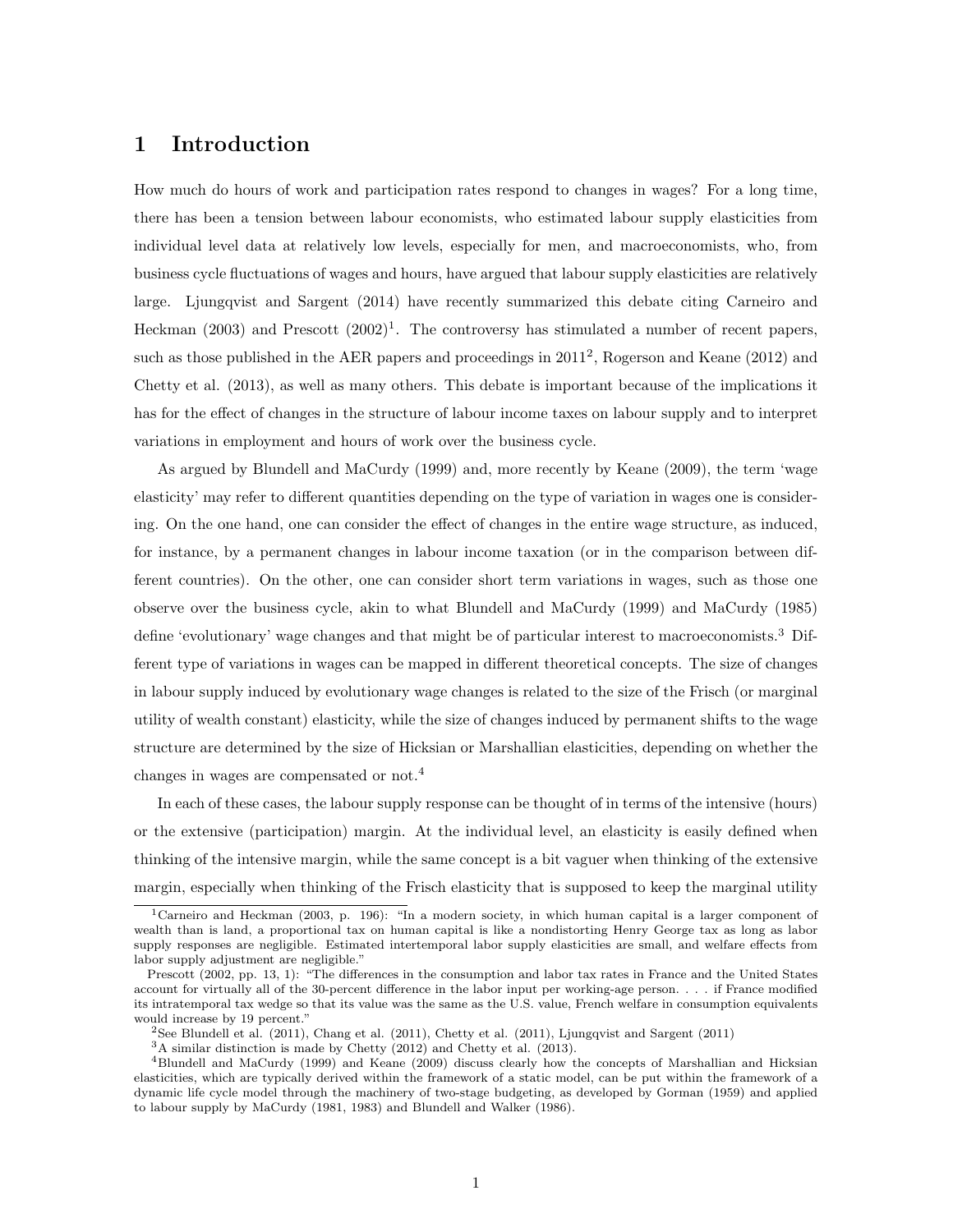of wealth constant. For a macroeconomist, the next step is to think of how these individual responses are reflected in changes in employment and hours of work. Indeed, in the case of the extensive margin, one can think of the impact that a change in wages has on the fraction of individuals that change their participation status, given the distribution of state variables. In this sense, the consideration of the extensive margin brings to the forefront aggregation issues that have not figured prominently in the discussion of labour supply elasticities. Aggregate participation responses to an aggregate shock are bound to depend on the distribution of state variables in the cross section. As we discuss below, aggregation issues can also be relevant for the intensive margin.

The extent of disagreement over the values of the labour supply elasticities depends on which elasticity is being considered. Chetty (2012) finds that the estimates of the Hicksian elasticity from micro data are consistent with macroeconomic estimates once we allow for small optimization frictions such as adjustment costs or inattention of the order of 1%. By contrast, he finds that estimates of the Frisch elasticities are inconsistent: estimates of the higher values of the Frisch elasticity from a macroeconomic perspective such as Rogerson and Wallenius (2009) appear at odds with the microeconomic estimates that some papers identify from temporary tax reforms or other natural experiments. Many other recent contributions to understanding the disagreement over labour supply elasticities have focused on the extensive margin, as discussed by Keane and Rogerson (2012) and Chetty (2012). Rogerson and Wallenius (2009) argue that indivisible labour explains discrepancies between the micro and macro elasticities. They develop a macro model in which elasticities at the extensive and intensive margins are effectively unrelated. The explanation for this is that if there is fixed cost of entry into the labour market the aggregate employment rate depends on the distribution of reservation wages.

In this paper, we step back from the concept of an *elasticity* as a single parameter. Instead, our focus is on the determinants of different elasticities and how they relate to the quantities that are discussed in the literature.The key feature of our approach is that we consider an integrated model of intratemporal and intertemporal labour supply choices at both the intensive and the extensive margins. We estimate the parameters of this model using rich data that include information on consumption. We can then study how these parameters translate into individual elasticities of labour supply, both in terms of hours of work and in terms of participation in the labour force, and to show how these elasticities vary across individuals, and with characteristics such as age, number of children, and the extent of uncertainty in the economy.<sup>5</sup> Finally, we can study how aggregate labour supply responses arise from individual behaviour.

The explicit consideration of even relatively simple preference specifications makes it apparent that labour supply elasticities might be very heterogeneous in the population and over time. Aggregation issues undermine the very concept of an aggregate labour supply elasticity. The concept of labour

<sup>&</sup>lt;sup>5</sup>The distinction between estimating preference parameters and calculating elasticities in different economic environments is stressed by Keane and Rogerson (2011) and Domeji and Floden (2006).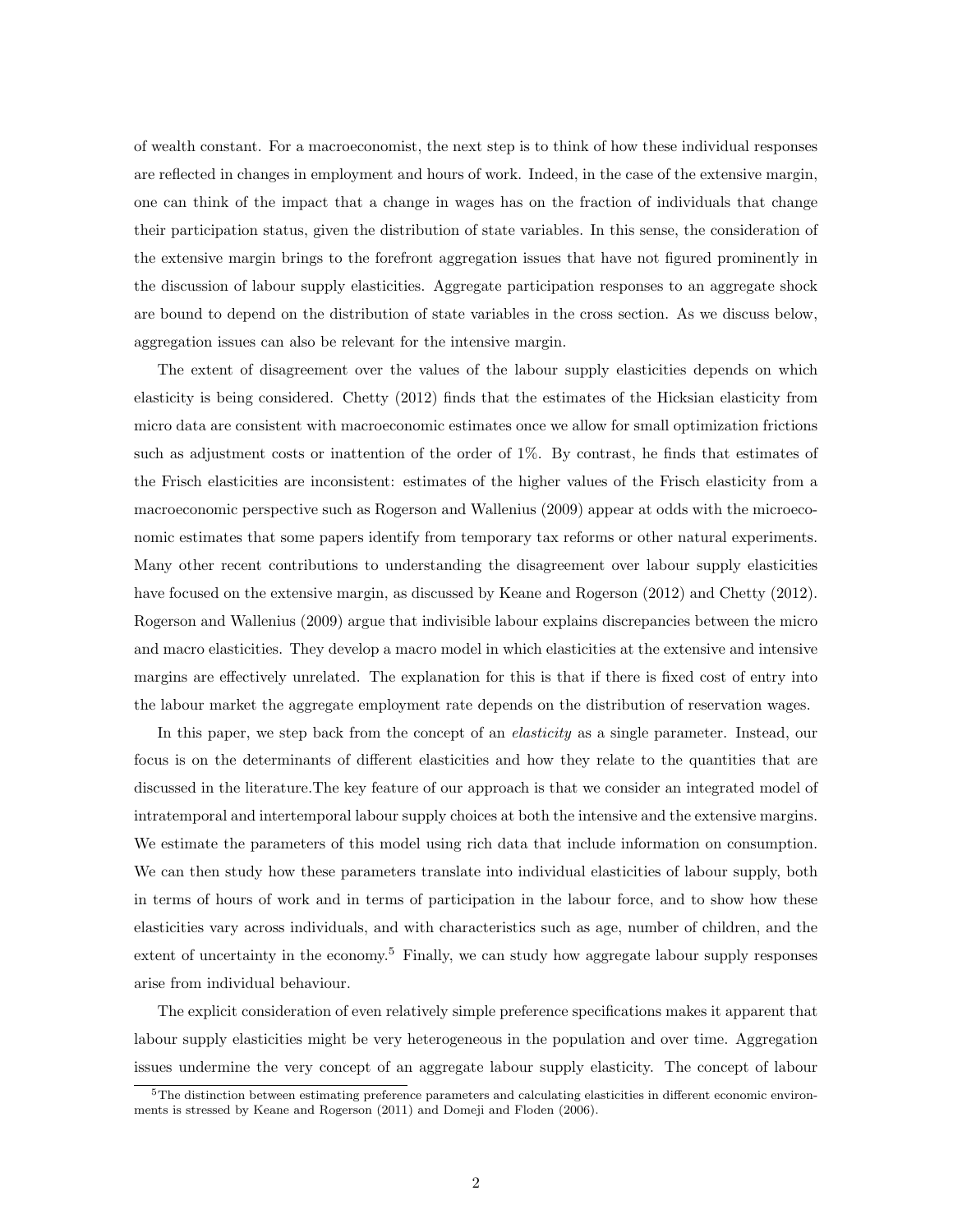supply elasticity as a structural parameter is particularly elusive in the case of the extensive margin, where by the very nature of the problem, responses might be time varying and aggregate differently over the business cycle.

While specifying a utility function is unavoidably restrictive as it imposes on the data a substantial amount of structure, it makes clear what aspects of the data generate certain levels of elasticities. We use relatively flexible specifications that allow for different degrees of substitutability between consumption and leisure, intertemporal substitutability, different utility costs of changes to labour supply at the intensive and the extensive margin, a rich role for demographic and other variables.

To estimate preference parameters, we use a variety of approaches. In particular, we use different sets of equilibrium conditions, and therefore different sources of variability to estimate different components of preferences. In this respect, in the estimation of each set of parameters, we try to minimize the assumptions needed for the identification of a specific set of parameters. We show that intratemporal first order conditions can be used to identify a set of preference parameters that determine Marshallian and Hicksian labour supply elasticities. In order to get estimates of these parameters one can in principle use cross-sectional variation in prices. It is important, however, to use variability in wages that is plausibly exogenous and unrelated to preference heterogeneity. For this reason, information from different labour markets, possibly over time, can be useful.

As discussed above, the consideration of intra-temporal first order conditions is useful in itself as the elasticities that can be identified from such framework can be appropriate to judge the extent of labour supply responses to changes in the entire structure of wages. Moreover, the Hicks elasticity provides a lower bound on the Frisch elasticity. However, the intratemporal first-order condition is uninformative about the separability of consumption and leisure and about how much larger the Frisch elasticity is. To get a grip on these issues and estimate the parameters that allow the computation of Frisch elasticities it is necessary to bring a new set of equilibrium conditions to bear on the data. In particular, we use intertemporal Euler equations to identify these parameters. The data requirements that are necessary for the identification of these parameters are obviously larger than those required to identify the determinants of Marshallian or Hicksian elasticities. In particular, to avoid making strong and unrealistic assumptions about the completeness of markets, we need a long time series of data to identify the parameters of the Euler equation.

Finally, whilst in estimating the Euler equation we allow for the possibility of corner solutions in hours (that is the possibility of the extensive margin), we do not model the extensive margin explicitly. Therefore, Euler equation estimation cannot be used to estimate all the parameters of the utility function and learn about the relevance of the extensive margin. The big advantage of the Euler equation is that focusing on an equilibrium condition on a specific margin avoids the necessity of solving the model explicitly to derive policy functions. It also avoids the necessity of specifying all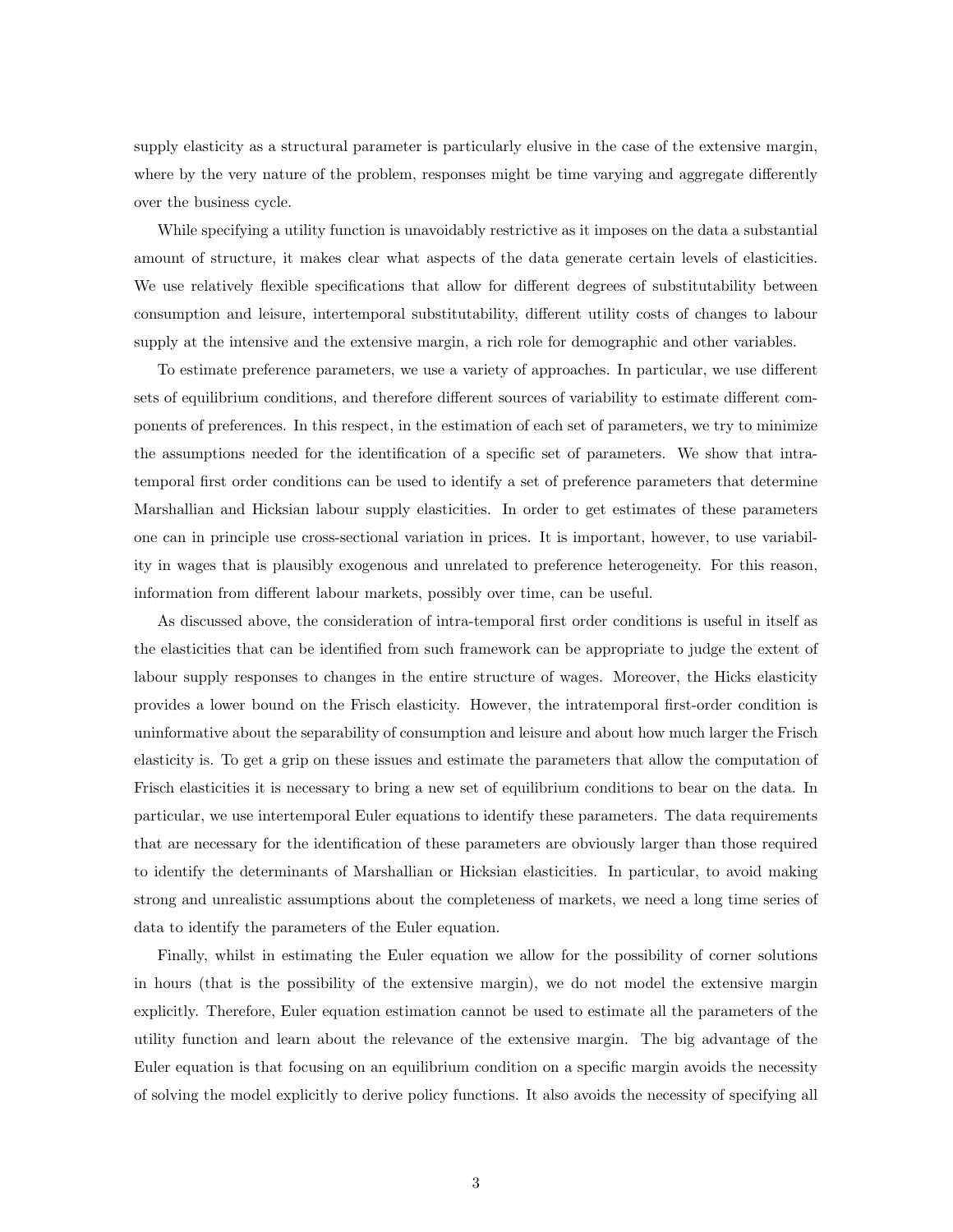the details of the dynamic problem solved by the individuals considered. However, by its very nature, to study the extensive margin it is necessary to get such policy functions and, therefore, specify all the details of the life cycle problem. In principle, the result one obtains on the extensive margin depends on every single detail of the life cycle problem considered, from the nature of the income process to pension arrangements, to the type of markets agents have access to. It should be stressed however, that some of these channels have only a marginal effect and that we can perform a number of robustness exercises, in addition to the standard matching of certain moments of the data. It should also be stressed that the set of parameters that is identified from the equilibrium conditions discussed above (the intratemporal ones and the Euler equation) are robust to the specific details of the life cycle problem considered.

The second crucial step in our approach is going from the characterization of individual preferences to the determination of 'aggregate' elasticities or elasticities defined at the macro level. In what follows, we stress the difficulty of this exercise. In the case of the intensive margin, a number of important non-linearities generate a substantial level of heterogeneity that makes aggregation very difficult. And matters are considerably more complicated at the extensive margin. The presence of non-convexities (such as fixed costs to go to work) induces some level of inertial behaviour (such as that studied in Chetty (2012)) and clustering around kinks and corners of the budget constraint. The relevance of this clustering for aggregate fluctuations depends on the size of shocks to wages and, crucially, on how thick these clusters are. The extent to which individuals are spread around kinks and corners of individual budget constraints is bound to depend on the history of individual and aggregate shocks. Therefore the aggregate 'extensive margin elasticity' will be time varying and bound to be cyclical. Responses are likely to be higher after a sequence of shocks with the same size than after a period of relative calm.

Armed with our empirical estimates and the flexible labour life cycle model, we study female labour supply in the US. The results we obtain are somewhat surprising. First, even when considering the elasticity of labour supply at the intensive margin, we find a substantial amount of heterogeneity in the size of elasticity. The elasticities vary by age, family composition, and the level of consumption. There is no sense in which we can talk about an aggregate labour supply elasticity, even as an approximation. Second, the size of these elasticities is considerably larger (in absolute value) than many of the estimates reported in the literature. The Marshallian median elasticity for females about 0.70 and, as theory predicts, the figures for the Hicksian (1.08) and Frisch (1.35) elasticities are higher. We believe that the higher values for our estimates of the elasticities is linked to the explicit use of consumption data we make. Interestingly, our results are consistent with recent evidence presented by Blundell et al. (2015), who use a completely different methodology from the one we employ and data from the PSID. They estimate a 0.40 Marshallian elasticity and a Frisch elasticity of 1. While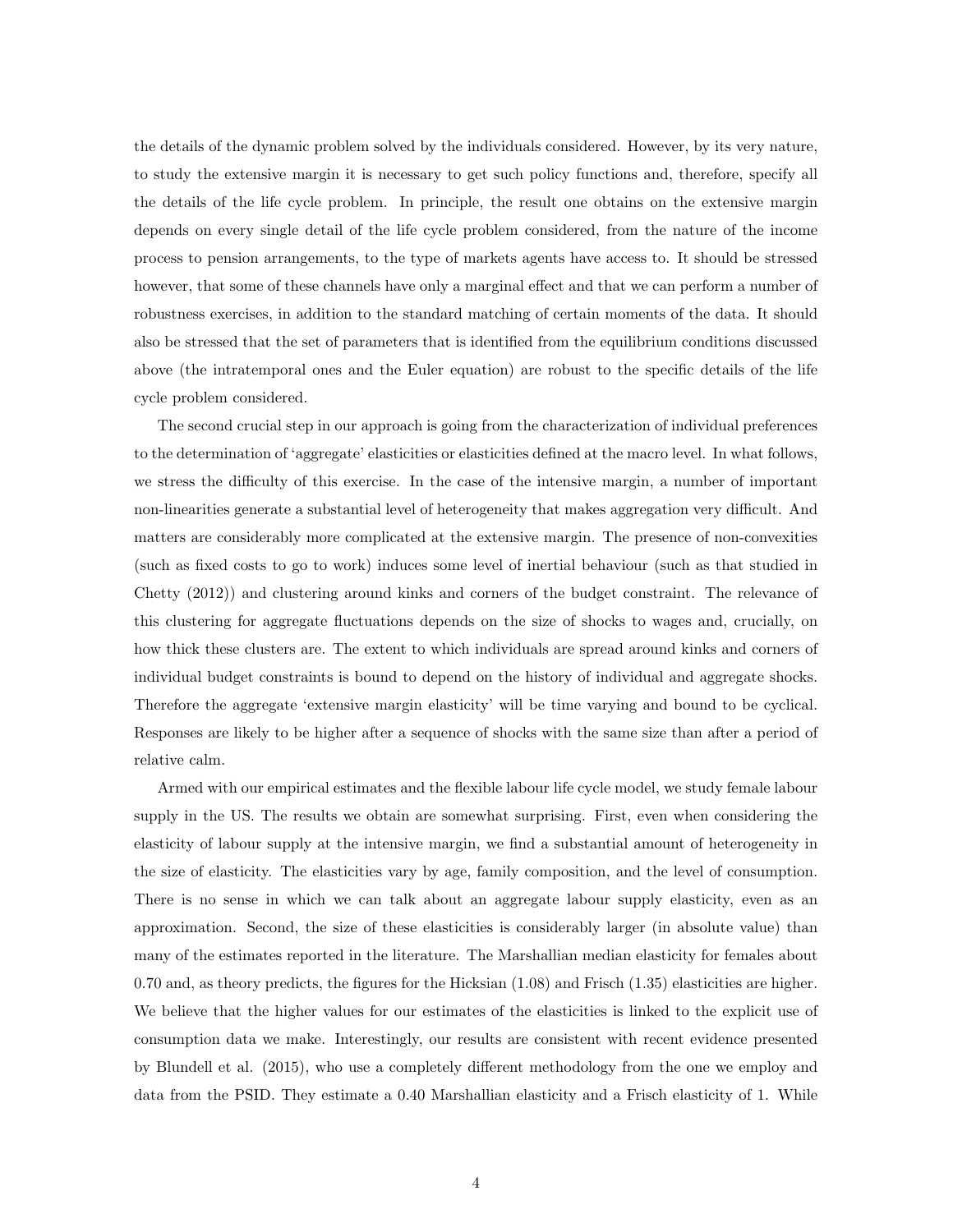the method is different, they also use explicitly data on non-durable consumption. In regard to the extensive margin Frisch elasticity we find that it is decreasing in age, being 0.8 at the age of 36. Third, we find that consumption and hours are complements consistent with findings in Ziliak and Kniesner  $(2005)$  for male labor supply. <sup>6</sup> Finally, the conclusion of our aggregation exercise is that the emphasis of the literature on 'the' elasticity of labour supply to wages is misplaced. Not only does aggregation fail even for relatively simple specification of preferences, but it fails in fundamental and economically relevant ways in a variety of dimensions. Particularly important is the elasticity of participation to wages: by the very nature of the decision, such elasticity is likely to be dependent not only on cross sectional heterogeneity but to be time varying, with different values in different parts of the business cycle. We show that estimated elasticities do vary over the business cycle by a substantial amount. To the best of our knowledge, ours is the first systematic evidence of such a fact.

Our exercise is not without important caveats. In much of our analysis, we do not consider the effect of tenure and experience on wages. Such effects can obviously be important, as labour supply choices will change future wages and, therefore, future labour supply behaviour. Imai and Keane (2004) argue that assuming wages are exogenous may introduce a downward bias in the estimates of the Frisch elasticity. Indeed, they present estimates of such a parameter as high as 3.8 in a model that accounts for returns to labor market experience.<sup>7</sup> We notice, however, that if tenure effects happen only through participation (rather than hours of work), the analysis we present of the intensive margin goes through and our estimates of the Marshallian, Hicksian and Frisch elasticities for the number of hours (conditional on working) are unbiased. What does change, in such a case, is the analysis of the extensive margin. In section 7, we discuss the implications of introducing returns to tenure on the extensive margin. It should be noted, however, that if the return to tenure operate on the number of hours (rather than only on participation), we would need to change our analysis substantially. We leave that for future work.

When estimating the Euler equation for consumption we also ignore the possibility of liquidity constraints that might prevent households from being at the relevant intertemporal margin. As discussed by Domeij and Floden (2006), omitting credit constrains may lead to underestimates of the Frisch elasticity, and as shown by Low (2005) uncertainty over future wages may reduce individuals' willingness to exploit inter-temporal substitution opportunities.

The rest of the paper is organized as follows. In section 2, we describe the life cycle model we use as a framework for our analysis. We provide details of our preference specification and show

 $6Ziliak$  and Kniesner (2005) estimate the incentive effects of income taxation in a life-cycle model of consumption and male labor supply that allows for non-separability between consumption and labour supply. They are able to identify both within-period preference parameters and inter-temporal preference parameters. While their exercise focuses on male labour supply and uses a different data source (the PSID), consistently with what we find, their result indicate that consumption and labour supply are complement. Their estimates of compensated labour supply elasticities (Hicksian) are also considerably larger than those previously reported in the literature.

<sup>7</sup>However, as discussed in Wallenius (2011), Imai and Keane (2004) base their identification on the early periods of the life-cycle. The model does a less good job of accounting for the life-cycle profile at later ages using these estimates.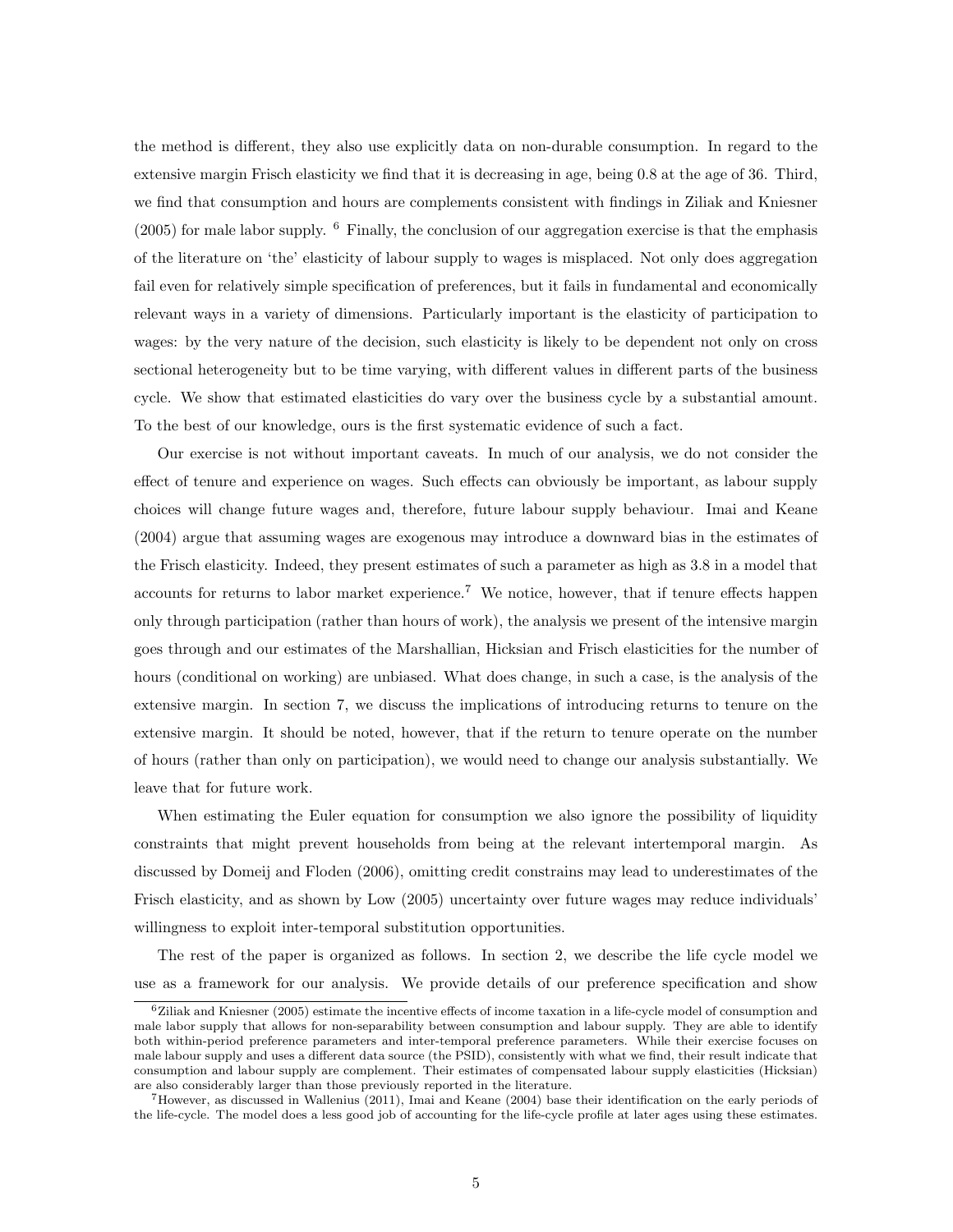how preference parameters can be mapped into static and intertemporal elasticities. In section 3 we explain the various components of our empirical strategy to identify the preference parameters, that is, using intraperiod first order conditions, intertemporal first order conditions and full structural estimation. Section 4 describes the data and provides some descriptive statistics. Section 5 presents and discusses the parameter estimates. In section 6 we report the implications of our estimates for labour supply elasticities, distinguishing between Marshallian, Hicksian and Frisch elasticities. We also discuss aggregate responses on the extensive margin and, more generally, the aggregation issues that are central to our argument. Section 7 extends the analysis to include returns to experience and section 8 concludes.

## 2 A life cycle model of female labour supply

To study the elasticity of female labour supply to wages, we use a rich model of female labour supply choices embedded in a life cycle framework. A unitary household makes choices about consumption and female labour supply, given exogenous processes for male earnings and female wages and an intertemporal budget constraint. Both the intensive and extensive margins are meaningful because of the presence of fixed costs of going to work (possibly related to family composition) and/or because of the presence of preference costs specifically related to participation.

We assume that couples are expected utility maximisers and choose consumption, saving and female labour supply to solve the following dynamic problem under uncertainty:

$$
\max_{c,l} E_t \sum_{j=0}^T \beta^j u(c_{t+j}, l_{t+j}, P_{t+j}; z_{t+j}, \zeta_{t+j}, \chi_{t+j})
$$
\n(1)

subject to an intertemporal budget constraint:

$$
A_{t+1} = R_{t+1} \left( A_t + \left( w_t^f \left( H - l_t \right) - F \left( a_t \right) \right) P_t + w_t^m \bar{h} - c_t \right) \tag{2}
$$

where  $c_t$  is consumption,  $l_t$  female labour supply,  $A_t$  are beginning of period assets,  $R_t$  is the interest rate, F the fixed cost of work which depends on  $a_t$ , the age of the youngest child.  $P_t$  is an indicator of labour force participation.  $z_{t+j}$  is a vector of observable variables (such as family composition) and  $\chi_{t+j}$  and  $\zeta_{t+j}$  represent unobservable taste shifters. Female wages are given by  $w_t^f$ , and husband wages are given by  $w_t^m$ , with fixed husband hours of  $\bar{h}$ . In any period, households are able to borrow against the minimum income they can guarantee for the rest of their lives.

We denote the child care units needed by a family whose youngest child is age  $a_t$  by  $G(a_t)$  and the price of each unit of child care by p. Therefore, the total child care cost faced by a household when women participate in the labor market is given by

$$
F(a_t) = pG(a_t) + \bar{F}
$$
\n(3)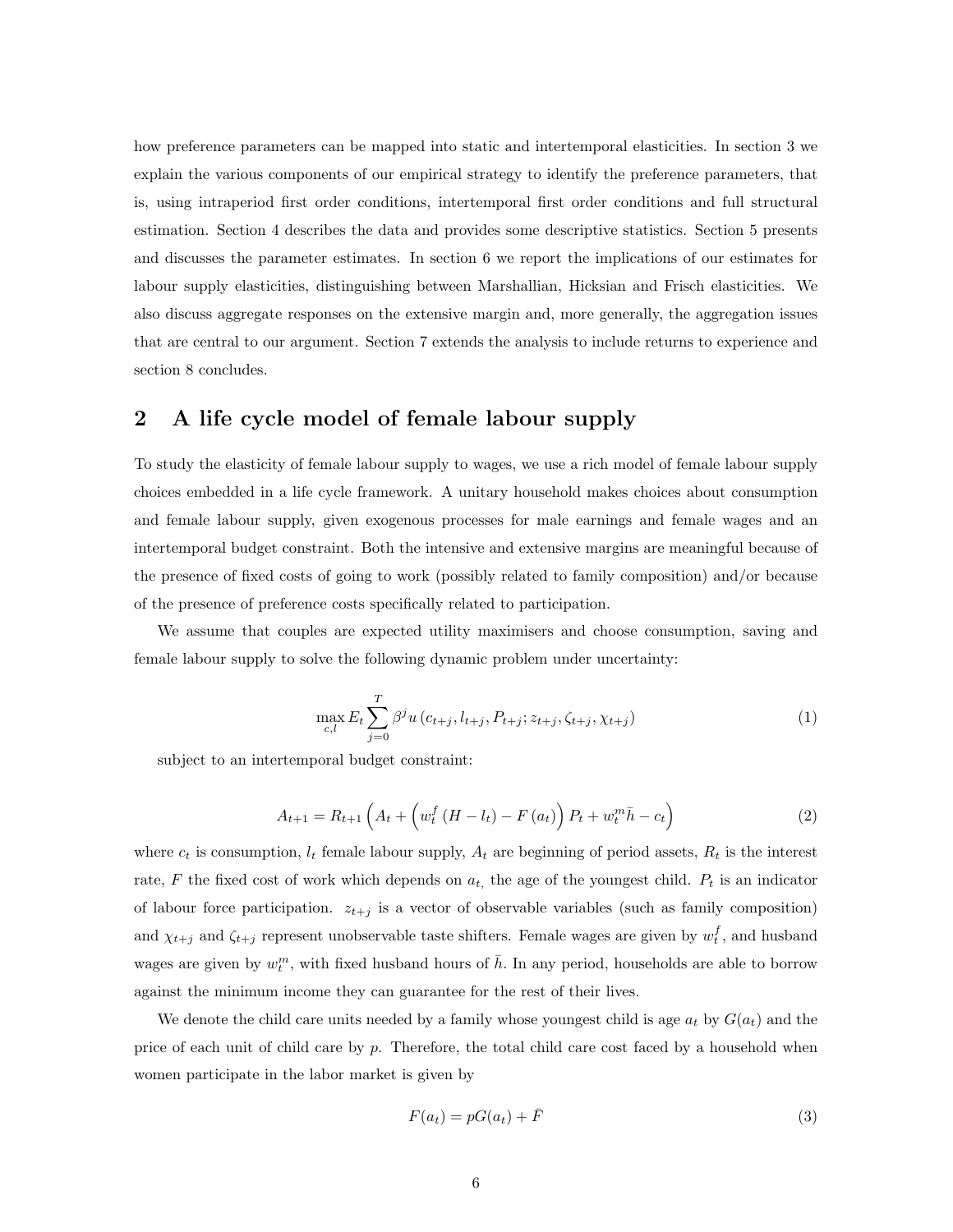We estimate the function  $G(a_t)$  from expenditure data of households with children of the relevant ages. The presence of fixed costs of going to work and discrete utility costs introduces the possibility that some women will decide not to work at all, especially at low levels of productivity. By the same token, it will be unlikely that women who do choose to work will work only very few hours.

We assume men always work. Male earnings are given by

$$
\ln w_t^m = \ln w_0^m + \alpha_1^m t + \alpha_2^m t^2 + v_t^m \tag{4}
$$

 $v_t^m$  is a random process that we describe below.

In this baseline specification, female wages are given by

$$
\ln w_t^f = \ln w_0^f + \ln h_t^f + v_t^f \tag{5}
$$

where  $h_t^f$  is the level of female human capital at the start of the period and  $\nu_t^f$  is a permanent productivity shock. There is an initial distribution of wages,  $w_0^f$ .

In our baseline specification we assume that human capital does not depend on the history of labour supply and evolves exogenously:

$$
\ln h_t^f = \alpha_1^f t + \alpha_2^f t^2 \tag{6}
$$

We relax the assumption that there are no returns to experience in section 7. We distinguish the cases where returns to experience depend on participation and where returns depend on hours worked. Much of our estimation steps will go through if returns to experience operate through the participation margin rather than through the hours of work margin.

Both female and male wages,  $w_t^f$  and  $w_t^m$ , in the household are subject to permanent shocks,  $v_t^f$  and  $v_t^m$ , that are positively correlated. In particular we assume

$$
v_t = v_{t-1} + \xi_t \tag{7}
$$

$$
\xi_t = (\xi_t^f, \xi_t^m) \sim N\left(\mu_\xi, \sigma_\xi^2\right) \tag{8}
$$

$$
\mu_{\xi} = \left( -\frac{\sigma_{\xi f}^2}{2}, -\frac{\sigma_{\xi^m}^2}{2} \right) \text{ and } \sigma_{\xi}^2 = \left( \begin{array}{cc} \sigma_{\xi}^2 & \rho_{\xi f, \xi^m} \\ \rho_{\xi f, \xi^m} & \sigma_{\xi^m}^2 \end{array} \right)
$$

In this framework, innovations to wages and to interest rates constitute the uncertainty that households face. They could also face uncertainty over fertility and child care costs. We assume that they know they will remain married. When we proceed to step 3 of our estimation through solving numerically the model, we will impose additional restrictions, namely that the interest rate is constant and fertility is known. Further, from the point of view of the consumer, current taste shocks are observed. From the point of view of the econometricians, there are several sources of unobserved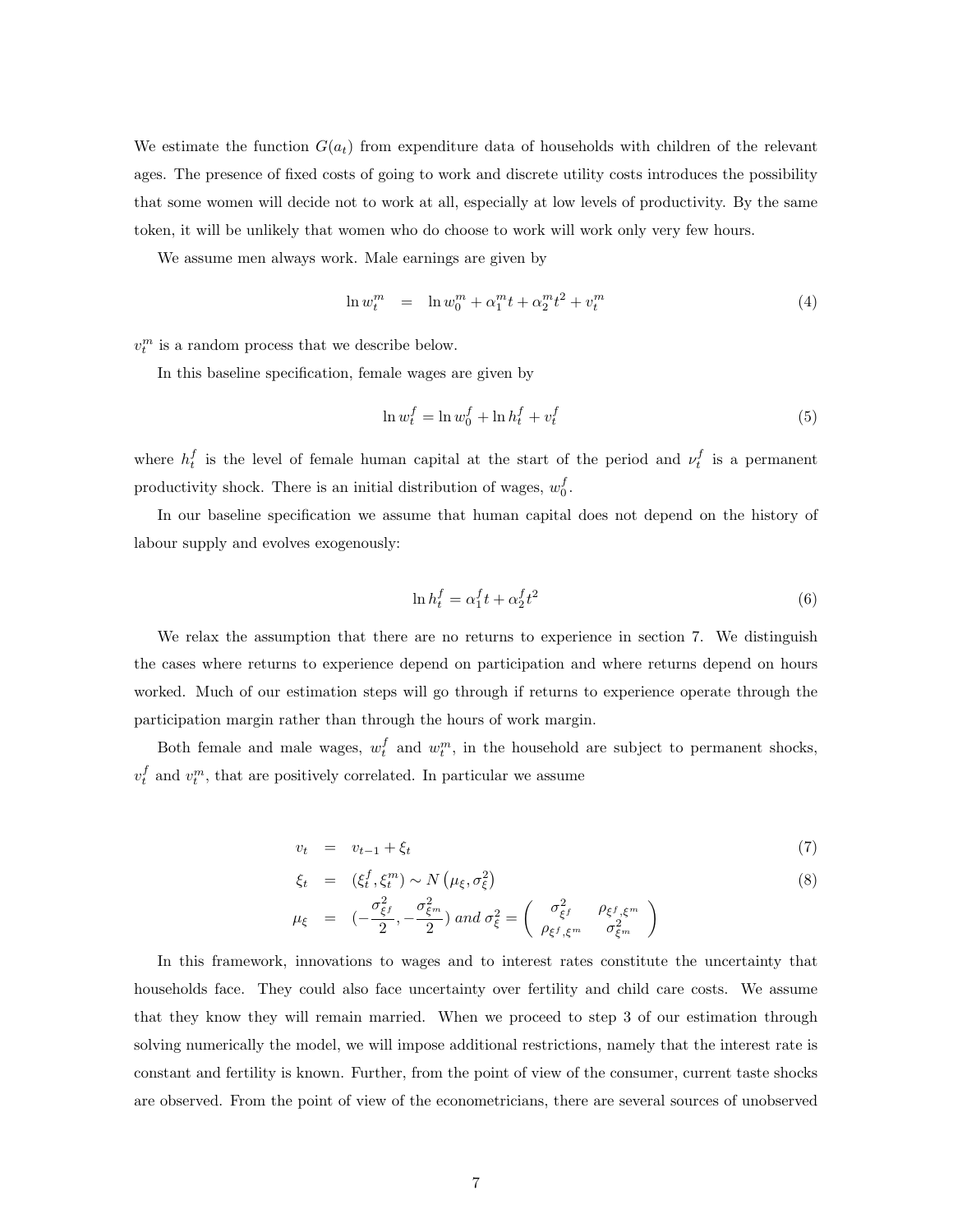variation: the innovations to wages and earnings, innovations to interest rates and the unobserved heterogeneity terms.

So far we have described the process faced by an individual household. This household takes the stochastic processes that generate female wages, male earnings and possibly interest rates as given. In making predictions about future factor prices (wages and interest rates), the household will consider the current level of the stochastic variables and make the best use of this information. We assume that households are subject to both idiosyncratic and aggregate shocks and so the shocks that affect individual households at a given point in time are correlated. However, from the household's perspective, they do not distinguish aggregate and idiosyncratic shocks and condition their future expectations only on their own observed wage realisations. Households have no insurance markets to smooth aggregate or idiosyncratic shocks and must rely on self-insurance. We assume there are no explicit borrowing constraints.

Our framework is not a general equilibrium one: we do not construct the equilibrium level of wages (and interest rates). However, we study aggregate female labour supply and its elasticity to wages. We do so by simulating a large number of households and aggregating explicitly their behaviour.

#### 2.1 Preference Specification

We need to specify the functional form for the direct utility function for our estimation. Although this parametric specification is necessary, we keep it as general and flexible as possible, allowing for example, for non-separability between consumption and leisure both at the intensive and extensive margin, and for the effect of demographic variables and unobserved taste shocks to affect utility.

We start by defining the aggregator:

$$
M_t = \left(\frac{\alpha_t(z_t, \chi_t)(c_t^{1-\phi}-1)}{1-\phi} + \frac{\left(1-\alpha_t(z_t, \chi_t)\right)(l_t^{1-\theta}-1)}{1-\theta}\right)
$$

where  $z_t$  is a vector of observable demographic variables and the term  $\chi_t$  represents 'taste shocks' or 'unobserved heterogeneity' in within period preferences. The function  $\alpha_t$  is specified so that it is always between 0 and 1:

$$
\alpha_t = \frac{1}{1 + \exp(\psi z_t + \chi_t)}\tag{9}
$$

We assume that the utility function is of the form:

$$
u\left(c_{t}, l_{t}\right) = \frac{M_{t}^{1-\gamma}}{1-\gamma} \exp(\pi z_{t} + \varphi P_{t} + \zeta_{t})
$$
\n<sup>(10)</sup>

where the vector of observable variables  $z_t$  appears again and  $\zeta_t$  is another taste shock which affects intertemporal preferences; this is different from but not necessarily uncorrelated with  $\chi_t$ . Notice that the observable variables that appear in equations (9) and (10) need not be the same. These terms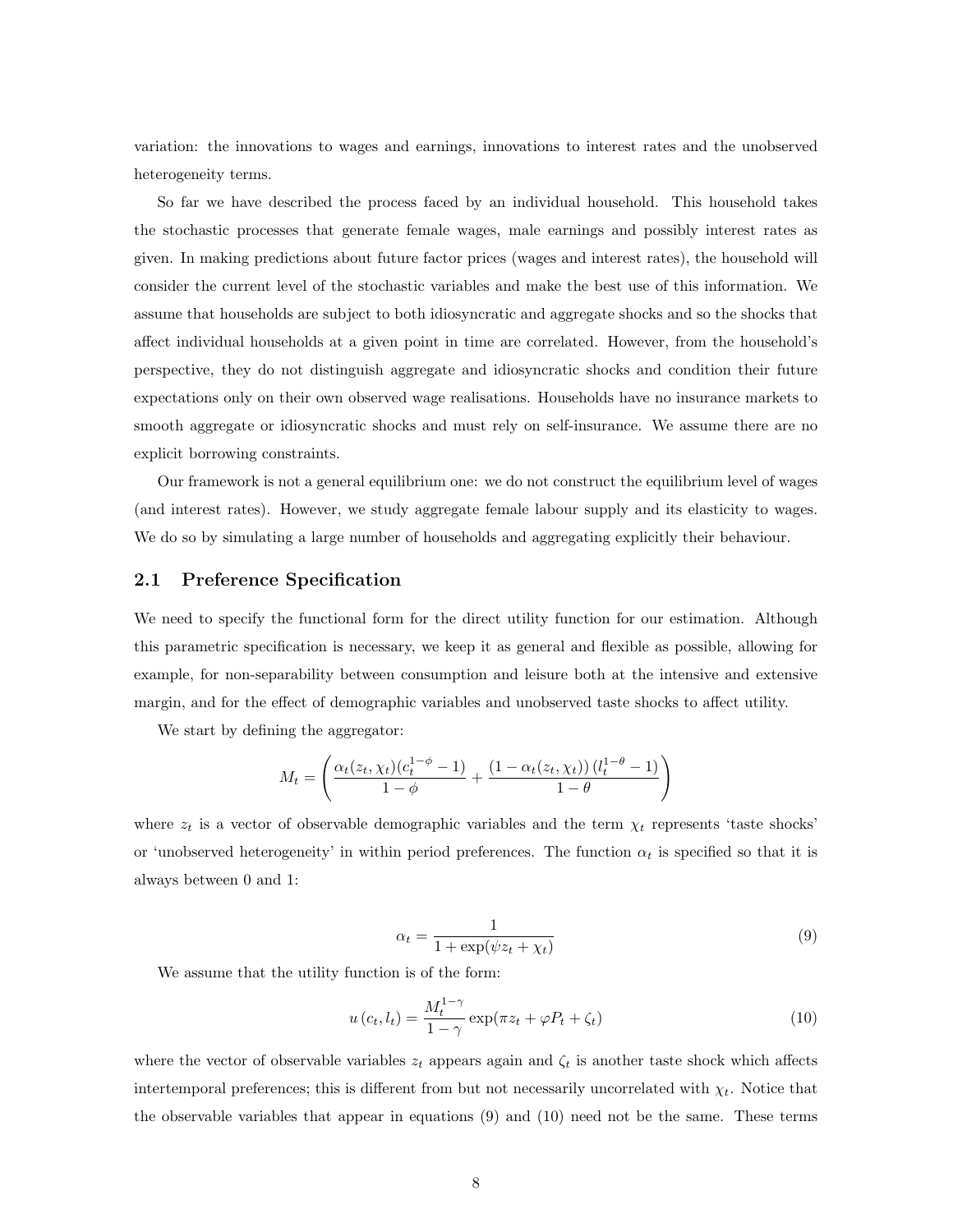(and the two different taste shocks  $\chi_t$  and  $\zeta_t$ ) play different roles as they operate at the intratemporal and intertemporal margins respectively.

We require that the MRS between consumption and leisure is decreasing in leisure and increasing in consumption. After estimating the relevant parameters, these conditions can be verified empirically.

## 2.2 Marginal Rate of Substitution and Marshallian and Hicksian Elasticities.

In a dynamic context, a Marshallian elasticity describes how hours of work within a period change holding constant the full income available within the period (defined as the value of consumption plus the value of leisure), whereas a Hicksian response conditions on utility within the period. As suggested by Keane (2009), an alternative representation of the Hicks elasticity can be given considering a tax change with a lump-sum transfer, keeping life-cycle wealth constant. <sup>8</sup> In such a situation, the Marshallian elasticity would describe the change in labour supply if the tax change is not compensated. Therefore, if one wants to think about the implications for labor supply of changes in taxes, the Marshallian and Hicksian elasticities are the relevant concepts. Following the change in the structure of wages (possibly induced by changes in taxes), resources may be reallocated over time through changes to the time path of hours of work changing or through changes to the time path of the marginal utility of wealth changing, or both. The Frisch elasticity captures the change over time in hours worked in response to the anticipated evolution of wages, with the marginal utility of wealth unchanged because the wage change conveys no new information.<sup>9</sup>This is then the right concept if one wants to think about the implications of changes in wages over the business cycle.

Standard two-stage budgeting imply that we can first consider the problem of allocating resources between consumption and female leasure within each period. If the optimum implies a strictly positive number of hours, the first order condition for within period optimality implies that the ratio of the marginal utility of leisure to that of consumption, that is the Marginal Rate of Substitution, equals the after tax real wage. For our specification of preferences, for  $l_t < H$ , this equation will be:

$$
w_t = \frac{u_{l_t}}{u_{c_t}} = \frac{1 - \alpha_t}{\alpha_t} \frac{l_t^{-\theta}}{c_t^{-\phi}}
$$
\n
$$
\tag{11}
$$

This equation is useful for computing static labour supply elasticities. Differentiating the MRS equation (11) and the budget constraint with respect to wages we obtain an expression for Marshallian elasticities for consumption and female leisure:

<sup>8</sup>This concept of a Hicks elasticity is used in Chetty (2012) and Keane and Rogerson (2011). It is equivalent to the static concept under the assumption that resources are freely transferable between periods and preferences are separable between consumption and leisure. Alternatively, it is equivalent if preferences are quasilinear, in which case the Marshallian, Hicksian and Frisch elasticities coincide.

<sup>9</sup>When a wage changes stochastically, the response of hours worked will partly be due to the Frisch intertemporal subsitution motive, but will also be affected by the change in the marginal utility of wealth due to the particular wage realisation.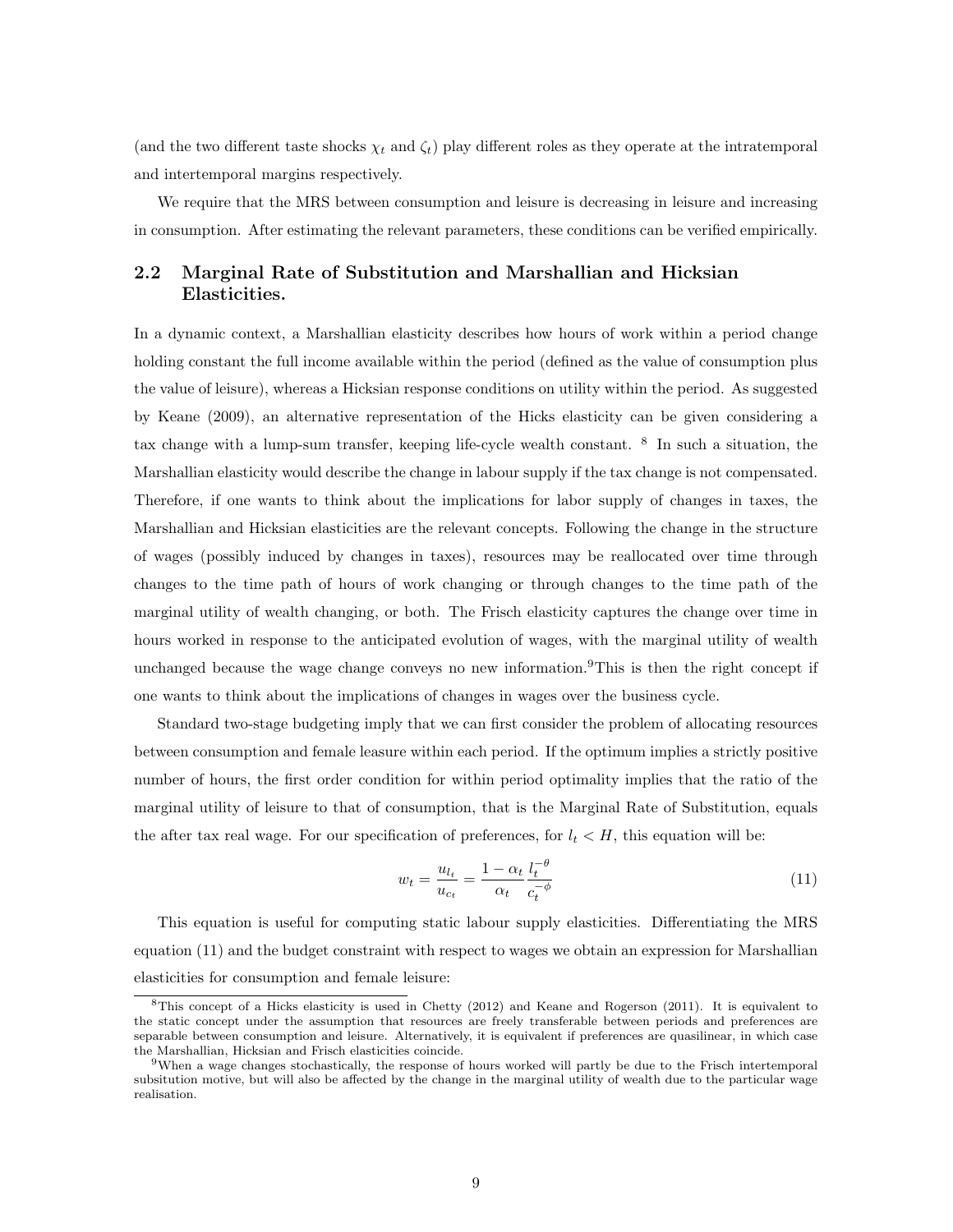$$
\varepsilon^{M} = \left[ \begin{array}{c} \frac{\partial \ln c}{\partial \ln w} \\ \frac{\partial \ln l}{\partial \ln w} \end{array} \right] = \left[ \begin{array}{cc} 1 & \frac{wl}{c} \\ \phi & -\theta \end{array} \right]^{-1} \left[ \begin{array}{c} \frac{w(H-l)}{c} \\ 1 \end{array} \right]
$$

By using the Slustky equation, we can obtain Hicksian elasticities by adding to the Marshallian elasticities the expressions for the income elasticities

$$
\varepsilon_c^H = \varepsilon_c^M + \frac{\partial \ln c}{\partial \ln(c + w l)} \frac{wl}{(c + w l)}
$$

$$
\varepsilon_l^H = \varepsilon_l^M - \frac{\partial \ln l}{\partial \ln(c + w l)} \frac{w(H - l)}{(c + w l)}
$$

where the expressions for the income elasticities can be obtained by differentiating the MRS equation and the budget constraint with respect to income:

$$
\begin{bmatrix}\n\frac{\partial \ln c}{\partial \ln y} \\
\frac{\partial \ln l}{\partial \ln y}\n\end{bmatrix} = \begin{bmatrix}\n\phi & -\theta \\
1 & \frac{wl}{c}\n\end{bmatrix}^{-1} \begin{bmatrix}\n0 \\
\frac{y}{c}\n\end{bmatrix}
$$

Several facts are worth noting. First, despite their simplicity, these equations result in non-linear expressions for the elasticities that have the potential of varying greatly across consumers and do not aggregate in a straightforward way. Second, for the specification we have used, the Marshallian and Hicksian elasticities depend only on  $\phi$  and  $\theta$  (and on the values of earnings and consumption). In particular, they do not depend on the inter-temporal parameters or on whether consumption and leisure are separable in the utility function. Third, by log-linearizing equation (11), we can derive an expression that can be used to estimate the parameters needed to identify the Marshallian and Hicksian elasticities. Taking logs of the Marginal Rate of Substitution equation (11), and noticing that  $\log\left(\frac{1-\alpha_t}{\alpha_t}\right) = \psi z_t + \chi_t$ , we obtain:

$$
\ln w_t = \psi z_t - \theta \ln l_t + \phi \ln c_t + \chi_t \tag{12}
$$

As we discuss below, the first stage of our estimation process estimates this equation to identify the parameters that enter  $\alpha_t$  (that is the vector  $\psi$ ), as well as  $\phi$  and  $\theta$ . This pins down the within period elasticities. In addition, economic theory requires that Frisch intertemporal elasticities must be at least as great as Hicks elasticities. Thus, our estimates of static elasticities provide a bound on the intertemporal elasticity. This is particularly useful if there is limited data or complications in estimating Frisch elasticities directly.<sup>10</sup>

#### 2.3 Euler equations

Having considered the intratemporal margin conditional on participation (MRS), we now characterize the intertemporal equilibrium conditions for the optimization problem in equations (1) and (2), which

 $10$ In the context of quasilinear utility as used by Chetty (2012), the Frisch elasticity collapses to equal the Hicks elasticity (and the Marshallian) because there are no wealth effects on hours of work.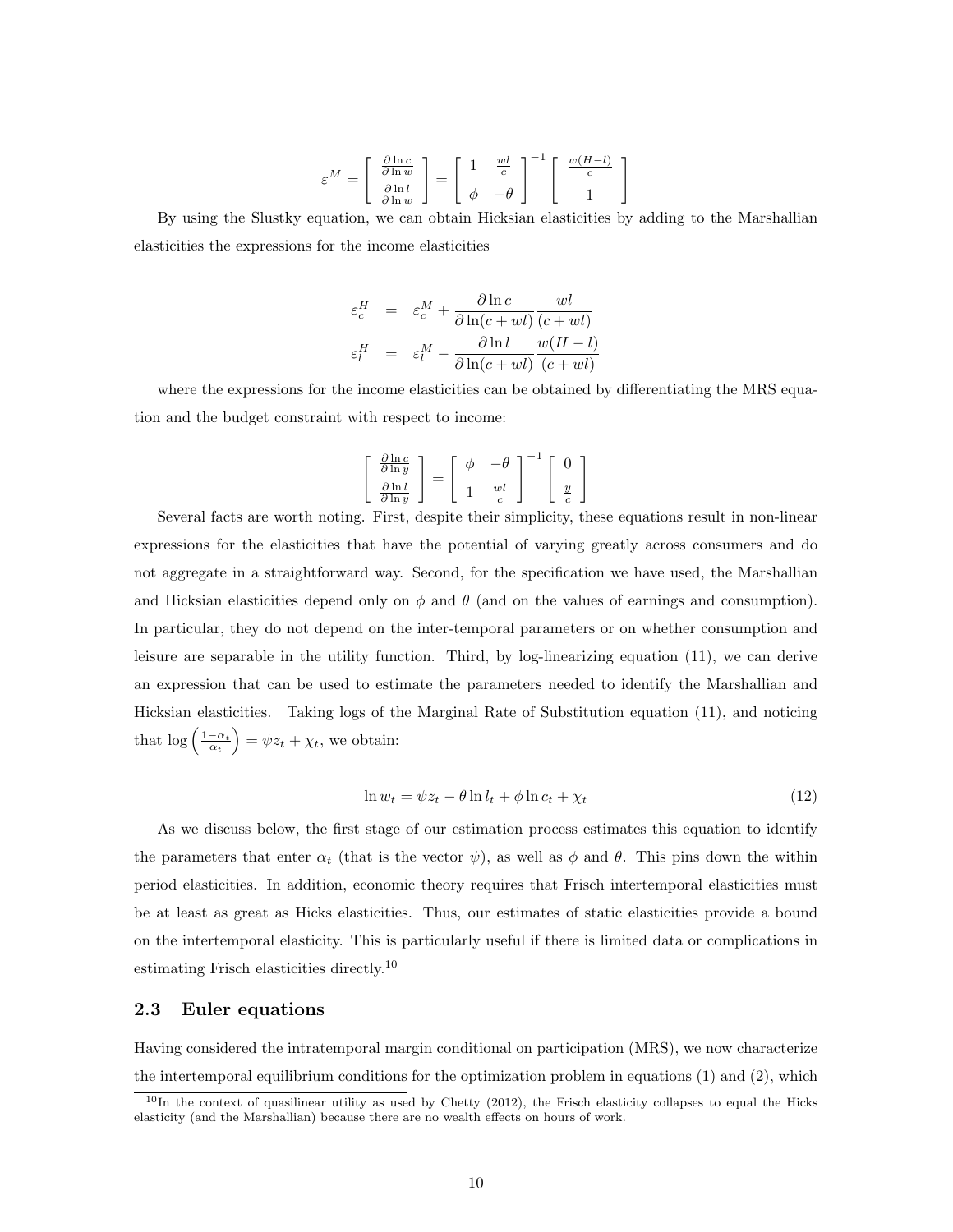are given by a set of Euler equations. While in principle we could consider either the Euler equation for hours or that for consumption, only one is relevant, when coupled with the intratemporal condition. To avoid considering interior points (and the selection problems they involve) at different points in time, which would be relevant for the Euler equation for labour supply, we focus on the Euler equation for consumption. Assuming that the household is not at a corner solution for savings, and so they are not in a situation where they cannot consume as much as they would like today because of binding borrowing restrictions, the following intertemporal condition will hold:

$$
\beta(1 + R_{t+1})u_{c_{t+1}}(.) = u_{c_t}(.)\varepsilon_{t+1}
$$
\n
$$
where \qquad E\left[\varepsilon_{t+1} | I_t\right] = 1
$$
\n
$$
(13)
$$

where  $I_t$  denotes the information available to the household at time t. The first line of (13) defines  $\varepsilon_{t+1}$ , while the second line characterizes the optimality conditions.  $\varepsilon_{t+1}$  represents the innovation to the discounted marginal utility of consumption and will incorporate innovations about present and future expected wages, male earnings and interest rates as well as the taste shifters  $z_{t+1}, \chi_{t+1}, \zeta_{t+1}$ . We assume that the marginal utility of consumption and the discount factor are always strictly positive, and that the real interest rate  $R_{t+1}$  is bounded away from -1, so that the support of  $\varepsilon_{t+1}$  is  $\Re^+$ . We can then take the log of equation (13). Taking the log of the marginal utility of consumption (and adding the superscript  $h$  to the relevant variables to denote household we have:

$$
\ln u_{c_t^h} = -\gamma \ln M_t^h + \ln \alpha_t^h - \phi \ln c_t^h + \varphi P_t^h + \pi z_t^h + \zeta_t^h
$$

Log-linearizing the Euler equation and rearranging we therefore get:

$$
\eta_{t+1}^h = \kappa_t^h + \ln\beta + \ln(1 + R_{t+1}) - \phi \Delta \ln c_{t+1}^h + \Delta \ln \alpha_{t+1}^h
$$

$$
-\gamma \Delta \ln(M_{t+1}^h) + \varphi \Delta P_{t+1}^h + \pi \Delta z_{t+1}^h \tag{14}
$$

where  $\eta_{t+1}^h \equiv \ln \varepsilon_{t+1}^h - E\left[\ln \varepsilon_{t+1}^h \middle| I_t^h \right] + \Delta \zeta_{t+1}^h$  and  $\kappa_t^h \equiv E\left[\ln \varepsilon_{t+1}^h \middle| I_t^h \right]$ . This error term combines the expectation error and the taste shifters that are unobserved to the econometrician. Notice that  $E\left[\eta_{t+1}^h \middle| I_t^h\right] = 0$  by construction. We discuss the identification and estimation of the parameters of this equation in section 3.2 below. Frisch elasticities on the intensive margin can be calculated directly from the Euler equations and are given by the following expressions (the derivation is in Appendix  $C)$ :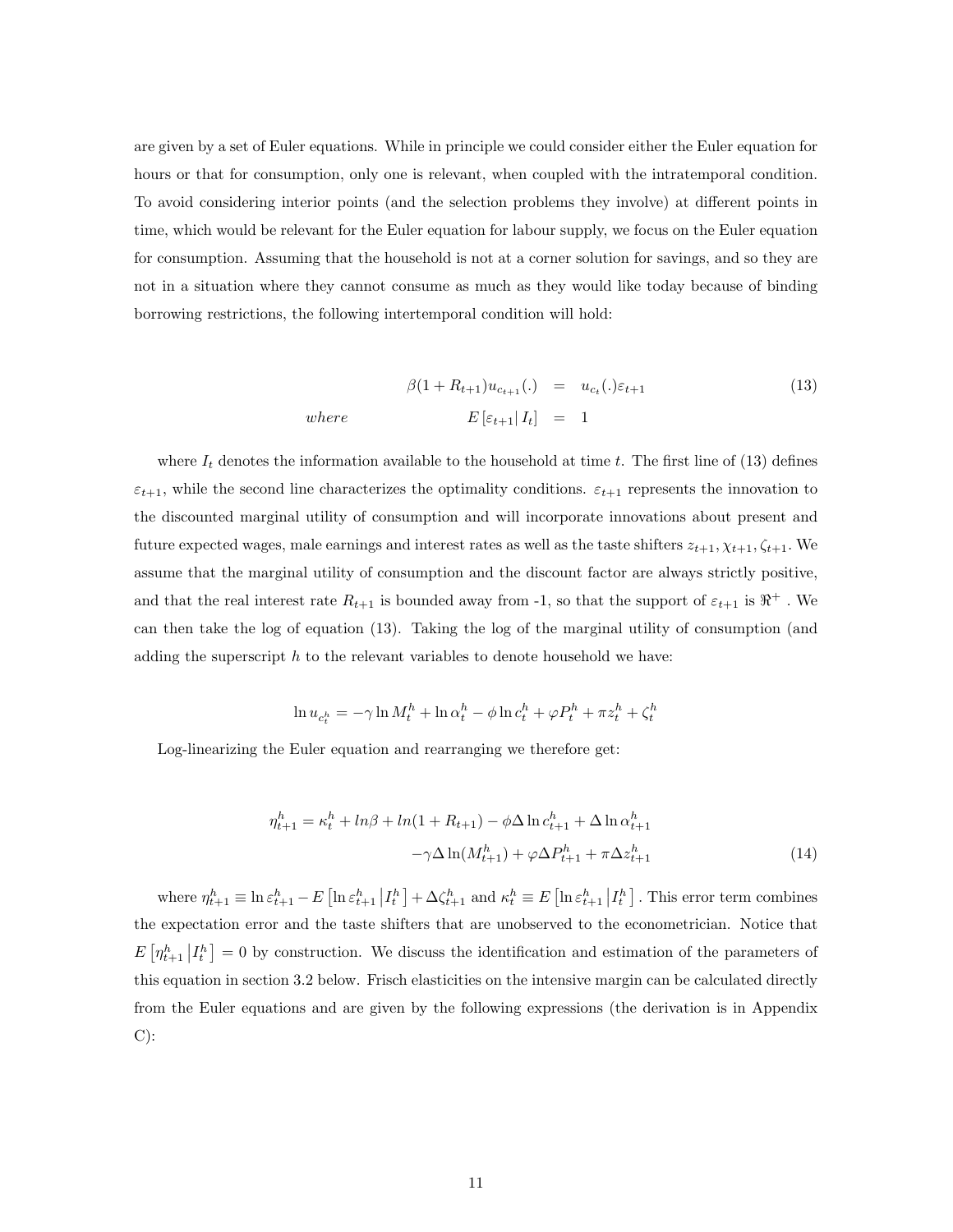$$
\varepsilon_c^F = \frac{-u_c u_{cl} w_t}{c_t (u_{ll} u_{cc} - u_{cl}^2)} = \frac{w_t \gamma \alpha_t c_t^{-\phi} l_t}{\left\{ \gamma \phi (1 - \alpha_t) l_t^{1-\theta} + \theta \gamma \alpha_t c_t^{1-\phi} + M_t \phi \theta \right\}}
$$
(15)

$$
\varepsilon_l^F = \frac{u_{cc}u_c w_t}{l_t(u_{ll}u_{cc} - u_{cl}^2)} = \frac{-\left(\gamma \alpha_t c_t^{1-\phi} + M_t \phi\right)}{\left\{\gamma \phi (1 - \alpha_t) l_t^{1-\theta} + \theta \gamma \alpha_t c_t^{1-\phi} + M_t \phi \theta\right\}}
$$
(16)

#### 2.4 Returns to Experience

In our baseline specification and in the estimation of the parameters identified by the Euler equation and by the Marginal Rate of Substitution, we neglect returns to tenure and experience and assume that female wages are given by an exogenous process, as specified in equations (6), (7) and (8). If, instead, the evolution of human capital, and therefore wages, is not exogenous as in (6) but depends on past labour supply histories, rational individuals will take this into account when making their current labour supply choices. This issue has been argued to be important, for instance by Imai and Keane (2004).

If returns to experience operate only through the participation decision, rather than hours, then the use of the first order condition for hours of work (which conditions on participation) and the Euler equation for consumption (which also conditions on optimal participation) is still valid. Therefore, under this assumption, the estimation strategy that we discuss below will be valid, regardless of whether returns to experience are operational or not. If, however, the returns to experience depend on hours of work, rather than (or in addition to) the participation decision, then the MRS conditions will no longer be valid, as individuals will choose hours taking into account not only the current wage, but also the effect that current hours have on future wages. The Euler equation analysis will not be affected, except by the fact that some of the quantities we use come from the estimates of the MRS.

In section 7, we explore the possible role of the returns to experience, but only when these operate through the extensive margin. This implies that we will not need to change our empirical strategy for the analysis of the MRS and of the Euler equation. However, we will need to change our analysis of the extensive margin to take the possibility of returns to experience into consideration.

## 3 Empirical Strategy

Given the model we have sketched in the previous section, we use US household level data on consumption, labour supply, earnings and wages (as well as a variety of demographic variables) to estimate the model parameters. We use a variety of methods and exploit different restrictions imposed by the model on different sets of moments to estimate different sets of parameters. In this section, we discuss our empirical approach and the identification assumptions we make. We divide our discussion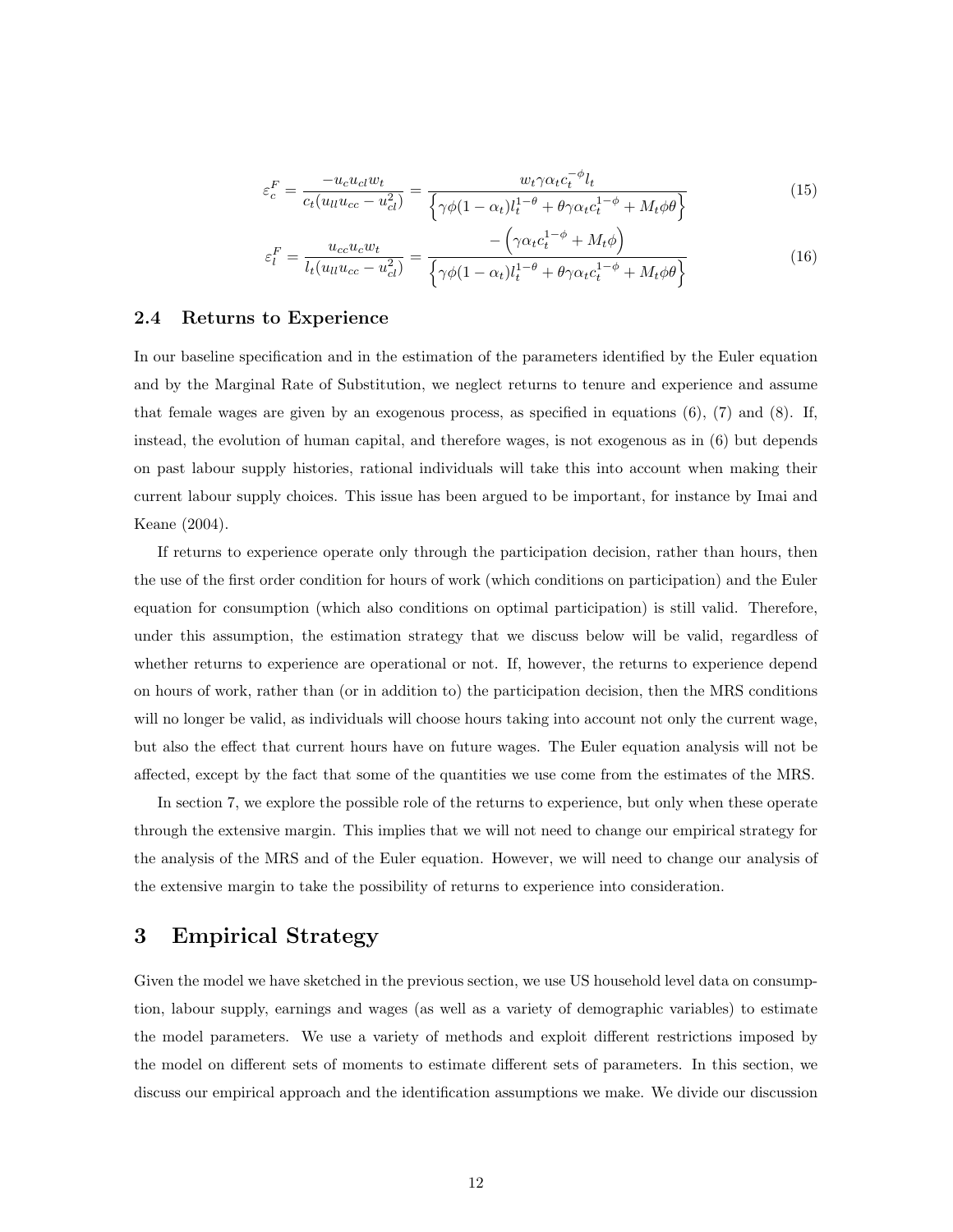into three sections, corresponding to the three sets of equilibrium conditions that we use to identify different parts of the model.

We start with a discussion of the Marginal Rate of Substitution conditions and of what parameters they can identify. We then move on to discuss intertemporal conditions and their use to estimate the parameters that determine the intertemporal elasticity of substitution. For these two steps, it is not necessary to solve the model explicitly and derive policy functions that determine consumption and leisure choices as a function of state variables. Instead, we use equilibrium conditions and some assumptions about the nature of the random variables that enter the problem (that can be either representing uncertainty faced by individuals or unobserved (by the econometrician) components of preferences.

As we discuss below, however, these conditions are not sufficient to identify all components of preferences or to characterise fully the decision rules implied by our model. To complete our exercise, therefore, we need to solve the full model. By matching certain moments of the data with the corresponding theoretical moments, we identify the parameters that could not be identified by the MRS and the Euler Equation. With the complete set of parameters we can then characterise the properties of the decision rules for all endogenous variables, including participation and hours of work.

#### 3.1 Intratemporal margins

As mentioned in Section 2.2, standard two-stage budgeting considerations imply that, for households not at a corner, that is where the wife works, the relevant intra-temporal equilibrium condition is given by equation (12). Notice the importance of the unobserved heterogeneity term  $\chi_t$  in that equation: in its absence we would have an equation with perfect fit that would obviously be rejected by the data and would imply the ad-hoc consideration of measurement error in the relevant variables.

The econometric estimation of the MRS equation poses two problems. First, the subset of households for whom the wife works and the MRS condition holds as an equality is not a random subset. This would therefore imply that the unobserved heterogeneity term  $\chi_t$  would not average out to zero and would be correlated with the variables that enter equation (12). Second, even in the absence of participation issues and corner solutions, it is likely that individual wages (and consumption and leisure) will be correlated with the unobserved heterogeneity term, so that the use of OLS to estimate such an equation would result in biased estimates of the structural parameters  $\phi$  and  $\theta$ . We discuss these two issues in turn.

For participation, we use a two step procedure. We specify first a reduced form equation for the extensive margin. Having estimated such a participation equation, we use an Heckman (1979)-type selection correction approach to estimate the MRS equation (12) only on the households where the wife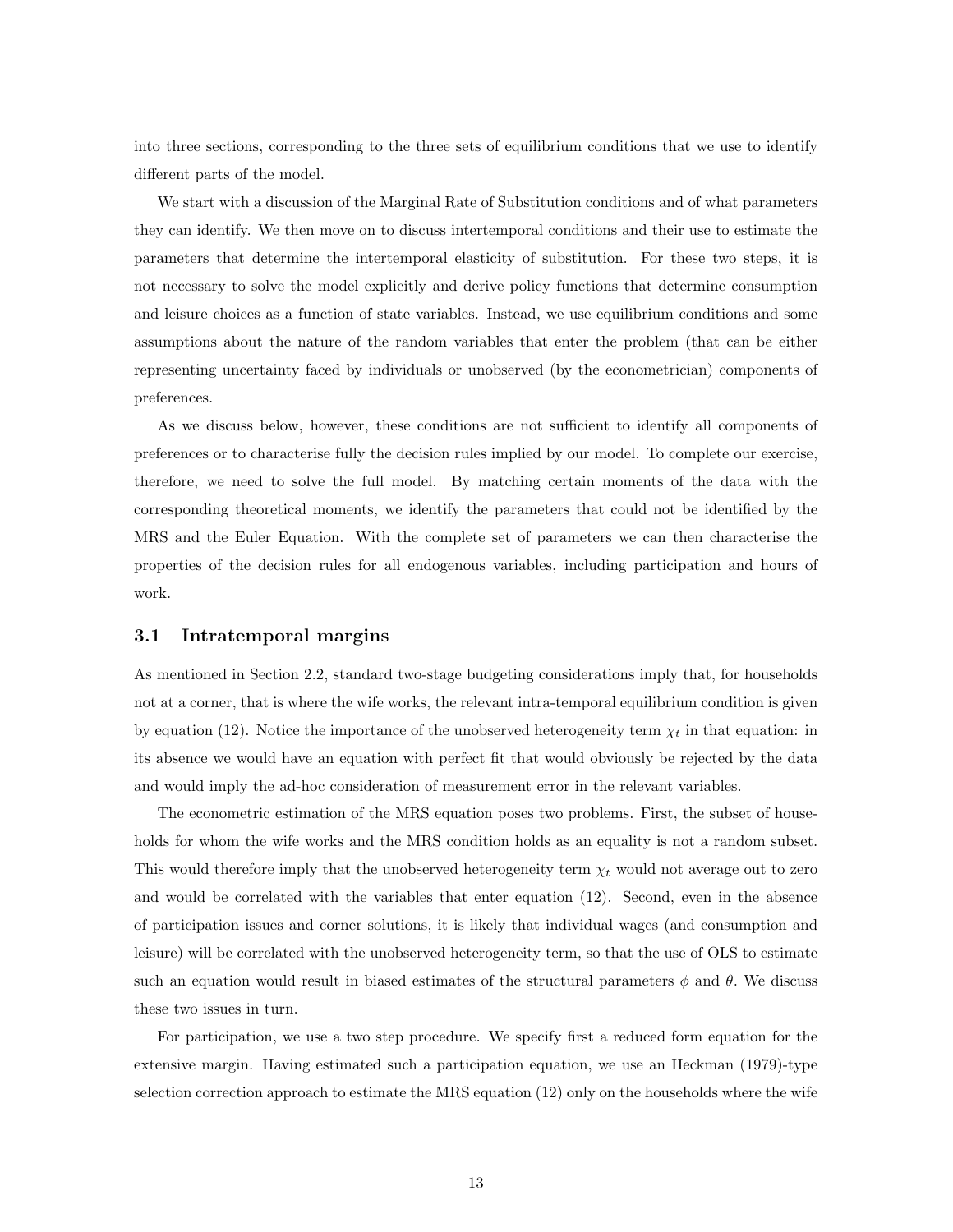works and augmenting it with a polynomial in the estimated residuals of the participation equation. Non-parametric identification requires that some variables that enter the participation equation do not enter the specification for the MRS: consistently with the model we assume that these variables are given by male earnings and male employment status.

Whilst the participation equation is consistent with our structural dynamic model, in that we model participation as a function of the state variables of the dynamic problem in equation (1), we do not solve it explicitly at this stage. Beside its simplicity, this approach has the advantage of delivering consistent estimates of the parameters of the MRS equation even when some of the details of our model are mis-specified, such as the specification of the innovation process.

The second issue in the estimation of equation (12) is that our measures of wages, which is obtained by dividing earnings by hours, might be correlated with the residual term  $\chi_t$ . This could be due either to measurement error in hours or earnings or to the possible correlation between taste and productivity heterogeneity. To avoid these problems, we use an instrumental variable approach and exploit only part of the observed variability in wages to identify the parameters of interest. In particular, we use as instruments fully interacted regional, time and education groups dummies. This is equivalent to taking averages within cells defined by time periods (in quarters), region and education groups and so we exploit only the variability across these groups, rather than the individual variability. While this does mean that we use the differences between wages at different levels of education, the vector of taste shifter variables  $z$  includes education dummies, which effectively absorbs average differences in the wages of individuals with different levels of education, differences in their taste for work and taste consumption. Within each education group, the variability that we exploit is that over time and across regions.

Finally, notice that if  $\gamma = 0$ , then the utility function collapses to the additively separable form and the elasticity of intertemporal substitution of consumption would equal  $\phi$  and could be estimated from the within period MRS condition alone. However, it should be stressed that we cannot test non-separability from the within period MRS alone.

#### 3.2 Euler Equation Estimation

A natural approach to the estimation of the Euler equation (13) is GMM. However, given the nature of the data we have, all that is possible to bring to data is its log-linearized version, as in equation (14). Moreover, as discussed in Attanasio and Low (2004), the small sample properties of non linear GMM estimators can be poor when applied to Euler equations similar to that we are studying. We therefore focus on the estimation of equation (14).

The identification and estimation of the parameter of this equation depends, obviously, on the nature of the 'residual' term  $\eta_{t+1}^h$  on its right-hand-side. As noted above,  $\eta_{t+1}^h$  contains expectations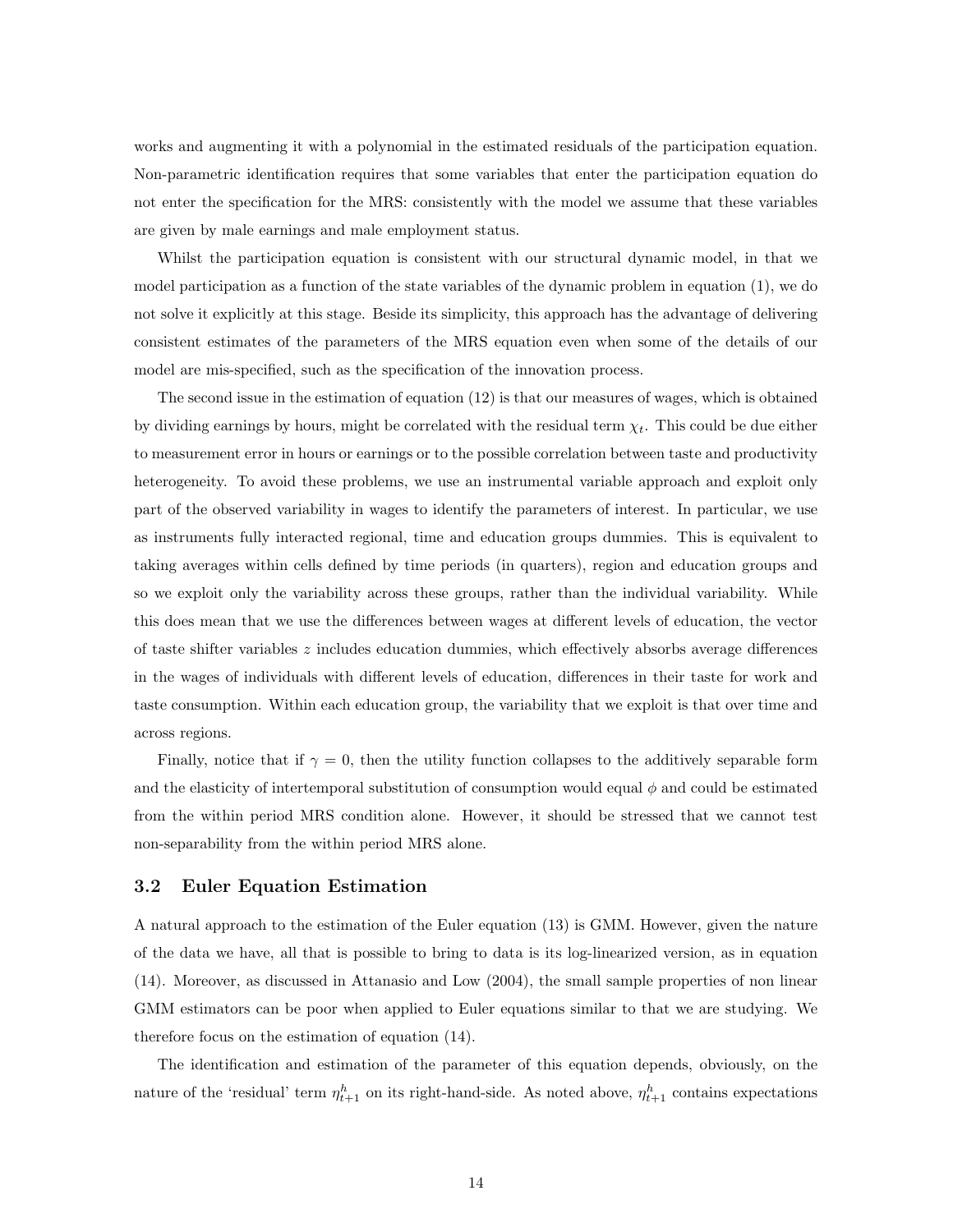errors  $(\varepsilon_{t+1}^h)$  and taste shifters unobservable to the econometrician  $(\zeta_{t+1}^h)$ . As for the former, the rational expectations assumption that is typically invoked, implies that any variable known to the household at time  $t$  is a valid instrument. On the other hand, to achieve consistency using such an argument, it will be necessary to exploit explicitly the time series variation and, therefore, as discussed in Attanasio and Low (2004), a long time series is required to achieve consistency.<sup>11</sup>

If we can use a sample that covers a large number of time periods, we then need to assume that the lagged variables that are used as instruments are uncorrelated with the innovations to the taste shifters  $\Delta \zeta_{t+1}^h$ . This is trivially true if individual taste shifters are constant over time or if they are random walks. In what follows we will be making this assumption, which can be in part be tested by considering over-identifying restriction tests.

The nature of the data we use, the Consumer Expenditure Survey (CEX), which we describe in Section 4, poses some additional challenges to the identification and estimation of equation (14). In particular, although the CEX covers now a substantial time period (from 1980 to 2010) over which we can consider quarterly data, as in many other household surveys, each household is only observed for a few time periods (in our case 4 quarters). Therefore, it is not possible to observe the same households over an extended time period.

For this reason, we follow a well-established tradition in the literature on the estimation of life cycle models of consumption and labour supply and use a synthetic cohort approach (see Browning, Deaton and Irish, 1985; Attanasio and Weber, 1993, 1995; Browning, Blundell and Meghir, 1994). An equation such as (14) can be aggregated over certain groups and we follow the average behaviour of the variables of interest (or their non-linear transformation) for a group of households with constant membership. A time series of cross sections can be used to construct consistent estimates of these aggregates and, in this fashion, use a long time period to estimate the parameters of the Euler equation and test its validity.

We define groups by year of birth. The assumption of constant membership of these groups might be questioned at the beginning and at the end of the life cycle for a variety of reasons, including differential rates of family formation, differential mortality and so on. To avoid these and other issues, we limit our sample to households whose husband is aged between 25 and 67 and where wives are aged between 25 and 60.<sup>12</sup>

Having indentified groups and denoting them with the superscript g, we define as  $X_t^g$  the (population) average for group g of the variable  $X_t^h$ . We then aggregate equation (14) across households

<sup>&</sup>lt;sup>11</sup>The reason for the need of a long time series is that, even under rational expectations, expectations errors do not necessarily average out to zero (or are uncorrelated with available information) in the cross section, but only in the time series: expectation errors may be correlated with available information in the cross section in the presence of aggregate shocks. See the discussion in Hayashi (1987), Miller and Sieg (1997), Attanasio (1999), or Attanasio and Weber (2010).

 $12$ If credit constraints are binding, the Euler equation will not be holding as an equality. Very young consumers are excluded because they are more likely to be affected by this issue. For older consumers, in addition to changes in labour force participation and family composition, health status also changes in complex ways that maybe difficult to capture with the taste shifters that we have been considering.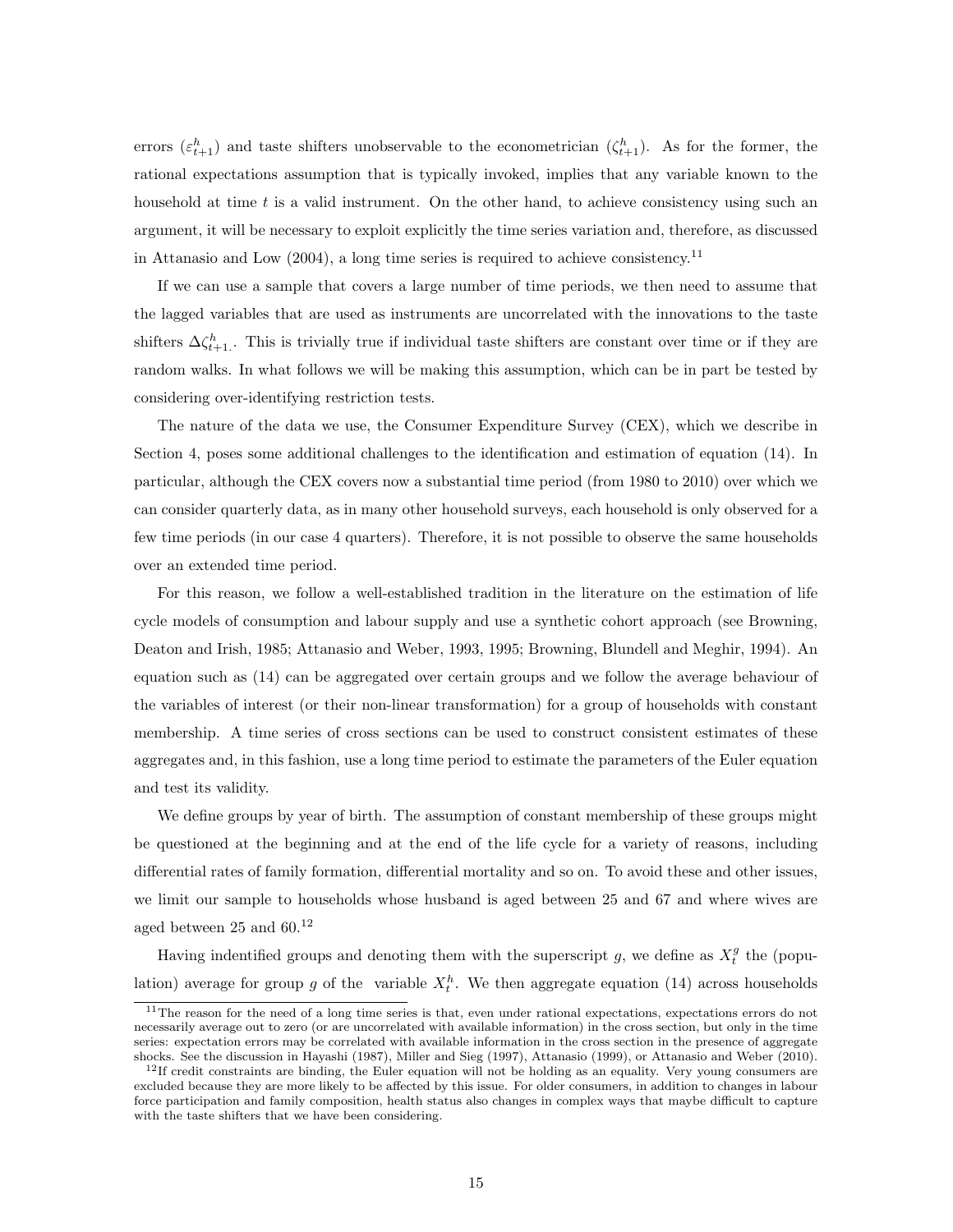belonging to group  $q$  to get:

$$
\eta_{t+1}^g = \kappa_t^g + \ln\beta + \ln(1 + R_{t+1}) - \phi \Delta \ln c_{t+1}^g +
$$
  

$$
\Delta \ln \alpha_{t+1}^g - \gamma \Delta \ln(M_{t+1}^g) + \varphi \Delta P_{t+1}^g + \pi \Delta z_{t+1}^g
$$
 (17)

For this approach to work, however, it is necessary that the relationship one studies is linear in parameters. If  $M_t^h$  and  $\alpha_t^h$  were observable, this would be the case for equation (17). However, both  $M_t^h$  and  $\alpha_t^h$  are non linear functions of data and unobserved parameters, so that, in principle they cannot not be aggregated within groups to obtain  $M_t^g$  and  $\alpha_t^g$ .

A solution to this problem uses the fact that the parameters that determine  $M_t^h$  and  $\alpha_t^h$  can be consistently estimated, as discussed in Section 3.1, using the MRS conditions. Given these consistent estimates of the parameters that enter  $M_t^h$  and  $\alpha_t^h$ , one can construct consistent estimates of these variables and, effectively, treat them as data. This is the procedure we use in what follows.

Finally, we need to consider the fact that the quantities that enter equation (17) are population means of the relevant variables and, as such, are not directly observable. However, we can obtain consistent estimates of these quantities from the time series of cross section that we have. We can therefore substitute these observable quantities and obtain:

$$
\widetilde{\eta}_{t+1}^g = \overline{\kappa} + \ln \beta + \ln (1 + R_{t+1}) - \phi \Delta \overline{\ln c_{t+1}^g} + \Delta \overline{\ln \widehat{\alpha}_{t+1}^g} - \gamma \Delta \ln (\overline{\widehat{M}_{t+1}^g}) + \varphi \Delta \overline{P_{t+1}^g} + \pi \Delta \overline{z_{t+1}^g}
$$
\n(18)

The residual term  $\tilde{\eta}_{t+1}^g$  now includes, in addition to the average of the expectation errors and of the changes in taste shifters, several other terms. In particular, it includes: (i) a linear combination of the difference between the population and sample averages at time t and  $t + 1$  for all the relevant variables (induced by the fact that we are considering sample means rather than population means for group g); (ii) the difference between the (consistently) estimated  $M_t^g$  and  $\alpha_t^g$  and their actual value (induced by estimation error in the parameters of the MRS); (iii) the difference between the innovation over time to the average value of  $\kappa_t^g$ , which we have denoted with the constant  $\bar{\kappa}$ .

All the variables on the right hand side of equation (18) are observable. We can therefore use this equation to estimate the parameters of interest. However, care has to be taken to choose the instruments so that they are plausibly uncorrelated with  $\tilde{\eta}^g_{t+1}.$ <sup>13</sup>

<sup>13</sup>As noted by Deaton (1985) and discussed extensively in the context of the CEX by Attanasio and Weber (1995), the use of sample rather than population averages for all the 'group' variables induces an MA(1) in the residuals, induced by the sampling variation in the rotating panel structure. We need to assume that the instruments are not correlated with the (average) estimation error of the  $M_t^{h/s}$  and  $\alpha_t^h$  or with the innovations to the higher moments of the expectation errors  $(\kappa_t^g - \overline{\kappa})$ . This last assumption is discussed in Attanasio and Low (2004). In the Appendix, we discuss some of the sample selection choices to avoid some of the problems caused by the CEX.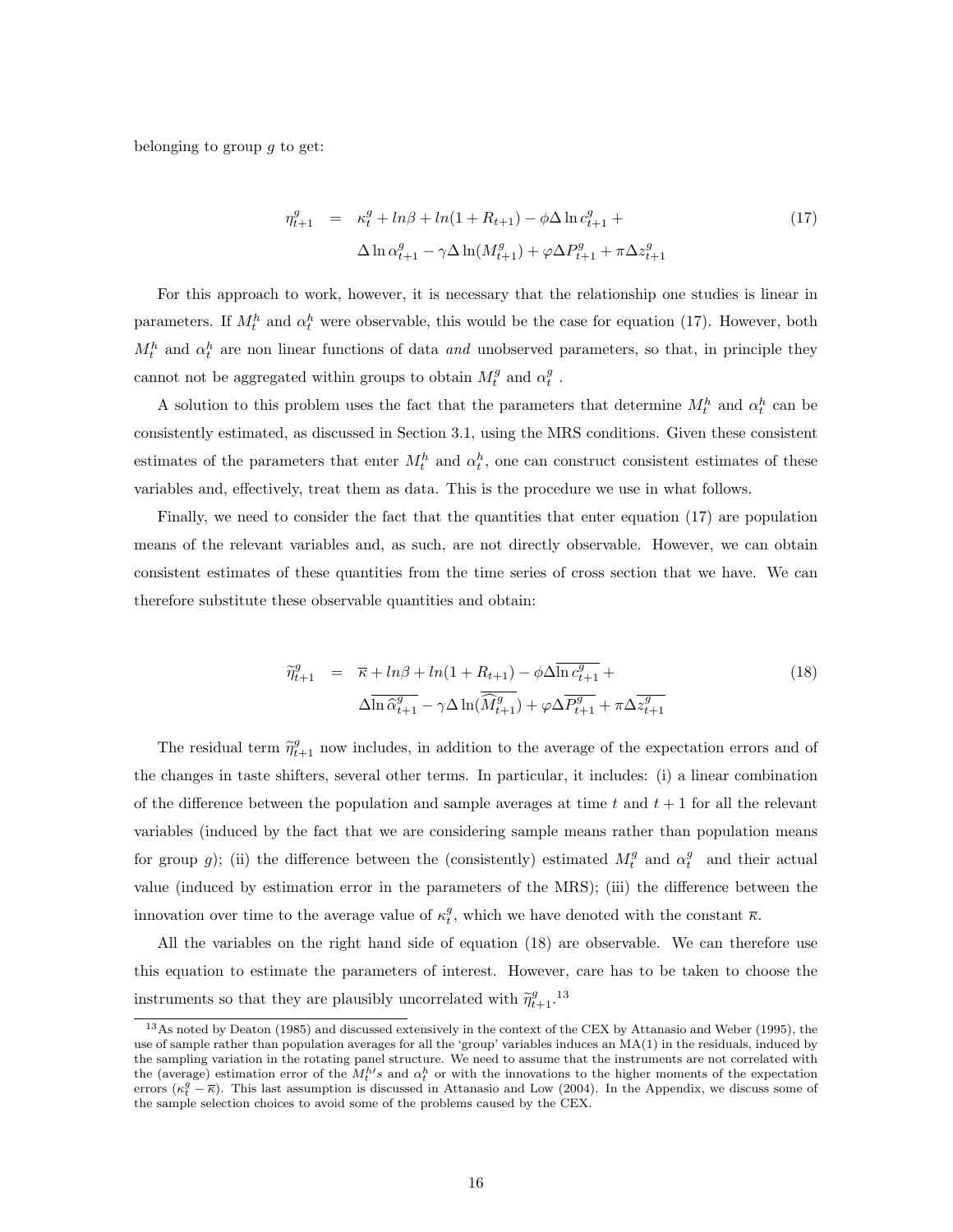While the assumptions we make guarantee that the appropriate choice of instruments yield consistent estimates, the covariance structure of the  $\tilde{\eta}^g_{t+1}$  is quite complex. The contemporaneous covariance of  $\tilde{\eta}_{t+1}^{g_i}$  and  $\tilde{\eta}_{t+1}^{g_j}$  is not, in general zero, as aggregate shocks will have effects that correlate across the various groups. We should take this structure into account when computing the variance covariance matrix of the estimates, if not to improve their efficiency. Whilst it is in principle possible, given our assumptions, to construct an estimate of the variance covariaince of  $\tilde{\eta}^g_{t+1}$  from the estimated parameters, in practice this turns out to be cumbersome, as there is no guarantee that, in small sample, these estimates are positive definite. Given these difficulties, we decided to follow a different and, as far as we know, novel approach based on bootstrapping our sample, with a structure consistent with the basic assumption of our model. We describe the bootstrapping procedure in detail in Appendix B.

#### 3.3 Extensive margins

One of the main goals of this paper is to characterise the labour supply reaction to wage shocks at the extensive as well as the intensive margin. And one could argue that the extensive margin is particularly important, as in the presence of fixed costs of participation and other non-convexities, it might generate a considerable amount of action and, therefore, be particularly salient for evaluating the size of 'aggregate' labour supply elasticities (as argued by Rogerson and Keane (2012) among others).

However, when considering the extensive margin, it will be necessary to solve explicitly the dynamic problem we have been considering. This involves specifying completely the economic environment the individual households live in, including both present and future conditions (at least as perceived by the household). Moreover, often it will be impossible to obtain a closed form solution for the policy rules or general results for the elasticities of interest. It will therefore be necessary to solve the model numerically and estimate or calibrate its parameters using the properties of the solutions so obtained.

In what follows, we use a number of life cycle facts and match similar moments computed by simulating our model to obtain the missing parameters of the model. Not all the parameters of the model will be calibrated, however. First, we will use the estimates of the other parameters that we obtained from the MRS and the Euler Equation. Second, some parameters will be taken from other sources: either the literature or auxiliary regressions. Armed with these parameters we will be simulating the model we have constructed for a large number of individuals to study the properties of individual and 'aggregate' labour supply.

To obtain the calibrated parameters of our model, we target the labour supply behaviour of women born in the 1950s. We assume one model period is one quarter. We assume individuals leave for 50 years, the last 10 in retirement. We assume 15% of women are childless (see OECD Family Database).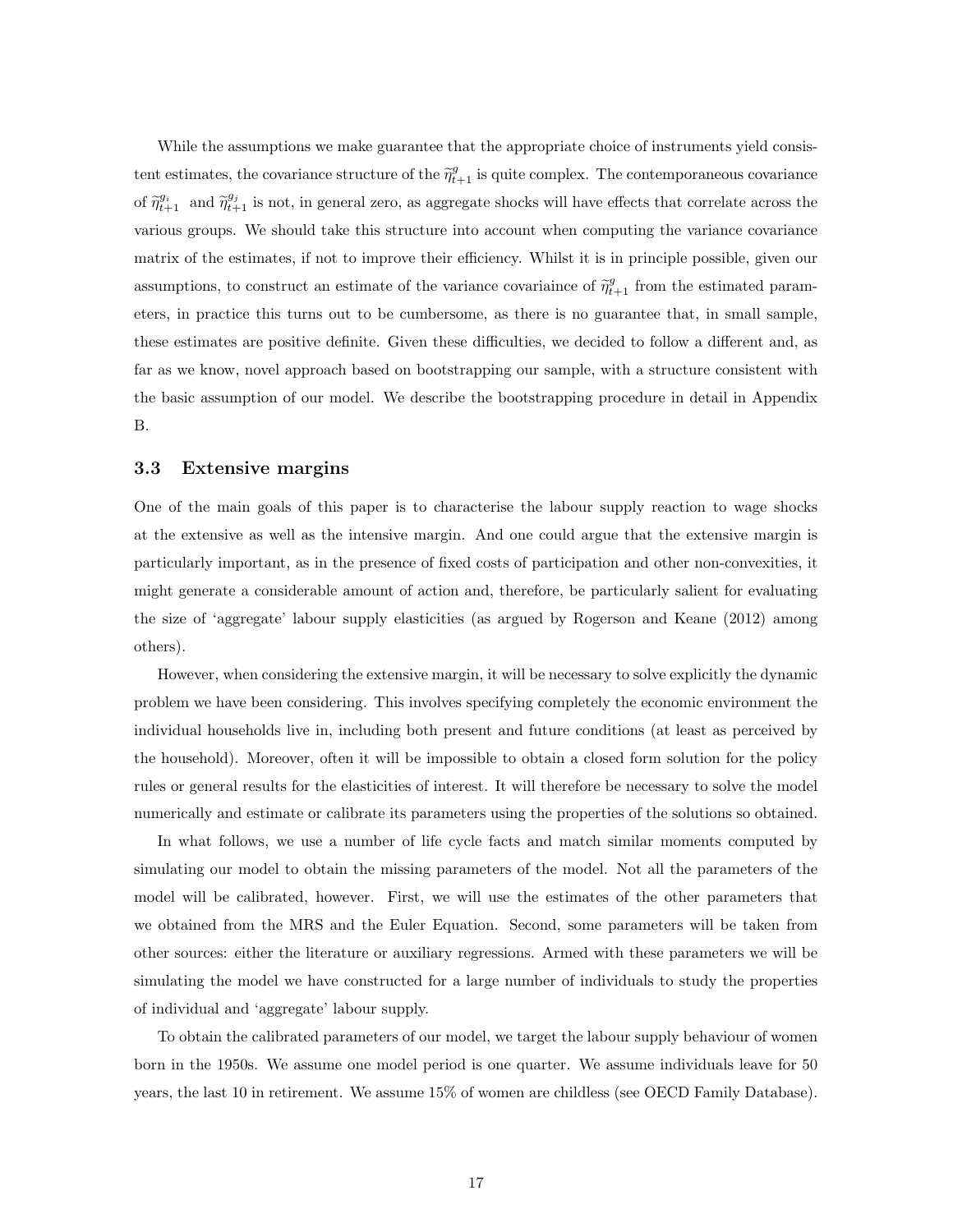We assume there are two different groups of mothers, young mothers who have their first child at the age of 23 and old mothers who have their first child at the age of 28. In order to target the US average age at first child arrival of 25, we assume there are 60% of mothers in the first group and 40% in the second. Second child arrives 2 years after the first. We describe in detail the moments we target and the results we get in our result section.

Goodness of fit Having obtained all our estimates, we simulate the model and check whether it is able to fit several features of the data, over and above those that have been used to derive the parameter estimates (either by econometric methods or by calibration). In particular we explore: participation and hours life-cycle profiles, participation rates conditioning on several characteristics such as motherhood and the distribution of hours worked.

## 4 Data and Descriptive Statistics

We use data from the Consumer Expenditure Survey (CEX) for the years 1980-2003.<sup>14</sup> The CEX includes detailed recall questions on household expenditures as well as some information on the assets, demographics, incomes and labour supply of household members. Households can be followed for up to four quarters.

Our definition of consumption covers nondurable goods excluding medical and education spending. While we are able to tell whether an individual earns an income in the current quarter or not, labour supply and income questions in the CEX typically cover the previous 12 months. To obtain quarterly hours worked we therefore divide by four the product of average hours worked per week when working over the past year and the number of weeks worked over the past year. Hours of leisure are then given by 1250 minus quarterly hours. Net wages are calculated by dividing annual salary income by annual hours (and dividing by four), and then subtracting marginal federal income tax rates generated using the NBER TAXSIM model (Feenberg and Coutts, 1993).<sup>15</sup> We deflate all expenditures, wages and incomes using the Consumer Price Index for the appropriate period.

Our sample consists of couples where the female is aged between 25 and 60 and males are aged between 25 and 67. Labour supply and income data are only collected in the first and final interviews of the CEX unless a member of the household changes their employment status. We therefore restrict our sample to households interviewed in the first interview for our estimation. We use information from these households' fifth interviews to calculate growth rates and transitions for our calibration. We drop those in rural areas and those in the top and bottom 2.5% of the distribution of hours

<sup>14</sup>We stop at 2003, as income imputation was introduced to the data from 2004 onwards (and the original non-imputed variables were only reintroduced in 2006).

<sup>&</sup>lt;sup>15</sup>We are grateful to Lorenz Kueng for making his mapping of the CEX to TAXSIM publically available.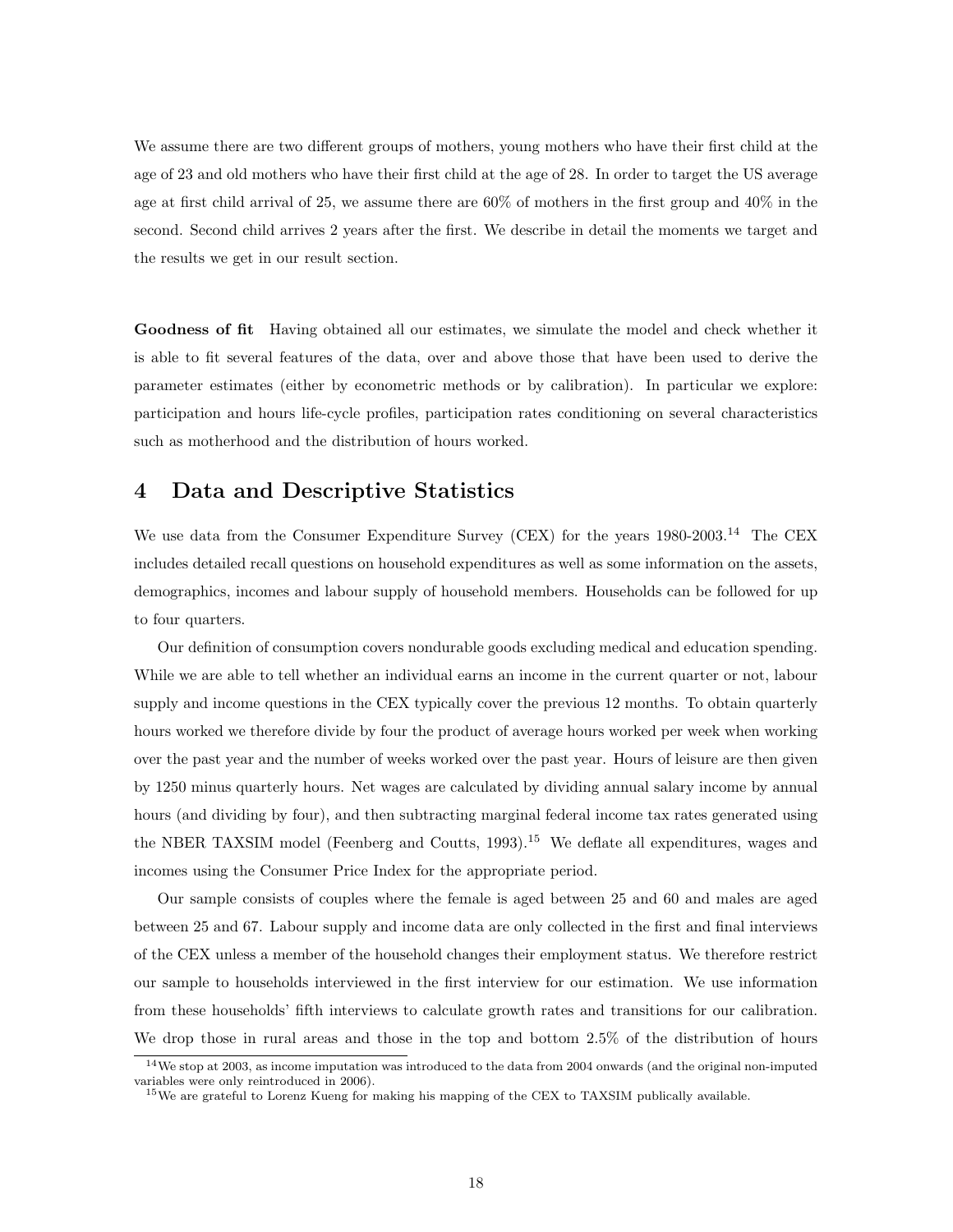|                     | Mean | Standard<br>Deviation |                    | Mean | Standard<br>Deviation |
|---------------------|------|-----------------------|--------------------|------|-----------------------|
| Consumption         | 8510 | 3662.15               | Husband's age      | 42.6 | 10.52                 |
| % Wives employed    | 0.69 | 0.46                  | Wife's net wage    | 15.6 | 7.12                  |
| % Husbands employed | 0.90 | 0.30                  | Husband's net wage | 20.6 | 8.63                  |
| Wife's hours        | 432  | 152.05                | Number of children | 1.1  | 1.22                  |
| Husband's hours     | 546  | 131.13                | Number of adults   | 2.4  | 0.87                  |
| Wife's age          | 40.2 | 9.75                  |                    |      |                       |

Table 1: Descriptive statistics

Note: Monetary values expressed in 2011 \$

(conditional on participation) or consumption. We also drop the top 2.5% of wages and those who are seen to earn less than 3 quarters of the national minimum wage in any given year. This leaves us with a sample of just over 27,500 households. Interest rates are for 3 month Treasury Bills and are taken from the Federal Reserve Bank of St Louis. Table 1 presents some summary statistics including on hours, consumption and wages in our data.

## 5 Parameter Estimation and Calibration.

In this section, we report the estimates we obtain using the econometric techniques discussed in Section 3. In the first two sub-sections we report the estimation results obtained used the MRS conditions and the Euler equation, respectively, while in the third, we discuss our calibration results. In the last subsection, we show how well the model matches additional statistics.

#### 5.1 MRS estimates

In Table 2, we report the estimates of key parameters for the MRS equation:<sup>16</sup>

$$
\ln w_t = \psi z_t - \theta \ln l_t + \phi \ln c_t + v_t
$$

We estimate a value of  $\phi$  of 0.43 and of  $\theta$  of 0.87. Both are less than one and so satisfy the concavity requirements of the utility function. A standard CES specification imposes  $\phi = \theta$ , which is rejected by our estimates. A Cobb-Douglas specification imposes that  $\phi = \theta = 1$  which is also rejected.

Table 2 also shows the coefficients attached to variables included in  $z_t$ , reflecting the impact of some demographic variables on the MRS. We report the coefficient on the number of children of various ages and on family size. A positive coefficient on one of these variables implies that women will supply less hours of work in the market, for a given level of consumption and wages, when this

<sup>&</sup>lt;sup>16</sup>The results for the probit model for participation are reported in Appendix A.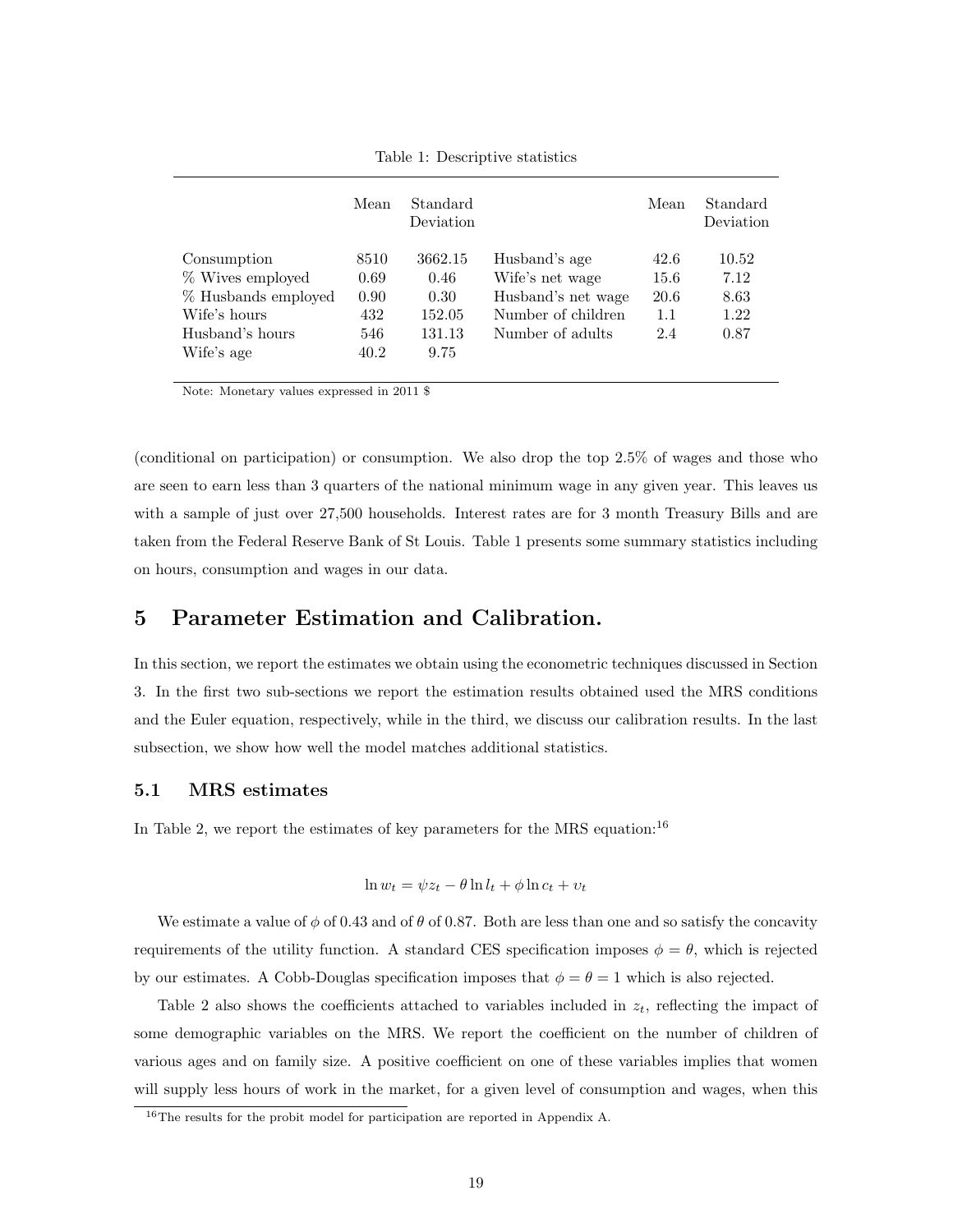| Parameter                                                 | Estimate                                           | (Standard Error)                         |
|-----------------------------------------------------------|----------------------------------------------------|------------------------------------------|
| θ<br>φ                                                    | $0.87***$<br>$0.43***$                             | (0.120)<br>(0.035)                       |
| Ψ<br>ln(famsize)<br>kids $0-2$<br>kids 3-15<br>kids 16-17 | $-0.234***$<br>$0.138***$<br>$0.023**$<br>$-0.001$ | (0.018)<br>(0.014)<br>(0.007)<br>(0.010) |
| $e_1$<br>$e_2$<br>$e_3$                                   | 0.077<br>$0.0934*$<br>0.0357                       | (0.049)<br>(0.044)<br>(0.029)            |

Table 2: Estimation of MRS equation

Note:  $N = 17,852$ , standard errors in parentheses  $*_{p<0.05}$ ,  $*_{p<0.01}$ ,  $*_{p<0.001}$ 

Additional controls for elderly person in the household, a cubic in age, race, education, region and season

variable increases.<sup>17</sup> The coefficient on young children aged 0-2 is positive and highly significant. The variable measuring children aged 3-15 also attracts a positive (albeit smaller) coefficient, while the coefficient for older children is not statistically different from zero. The log of family size attracts a negative and significant coefficient.

Finally, Table 2 reports the coefficients on the estimates of the first three moments of the residuals conditional on positive participation, calculated using the estimates of the probit for participation. These coefficients are jointly significant (p-value  $= 0.037$ ), indicating that it is important to take into account selection in obtaining the estimates of the MRS coefficients.

#### 5.2 Euler Equation estimates

As discussed above, we use the parameters obtained from estimating the MRS condition to calculate cohort average values of the logs of  $M_t$  and  $\alpha_t$  for different time periods, and this gives the variables we need to estimate our Euler equation. We calculate  $\alpha$  for each individual by evaluating  $1/(1 +$  $\exp(\psi_z z_{i,t} + \chi_i)$ , where  $\chi_i$  is the residual from the MRS equation.<sup>18</sup>

<sup>&</sup>lt;sup>17</sup>A positive coefficient means that the marginal utility of leisure must be lower, and this in turn means hours of leisure must be higher.

<sup>&</sup>lt;sup>18</sup>This must also be calculated for non-participants for whom we do not have estimates of the MRS residuals. we do this by imputing wages to those out of work using a regression of wages on family characteristics and region dummies, calculating a lower bound on what this would imply for their residuals given our MRS coefficients and their nonparticipation, and then adjusting these residuals such that for all participants and non-participants  $E[v_i] = 0$ . Once we have obtained  $\alpha_i$  the calculation of  $M_i$  is straightforward.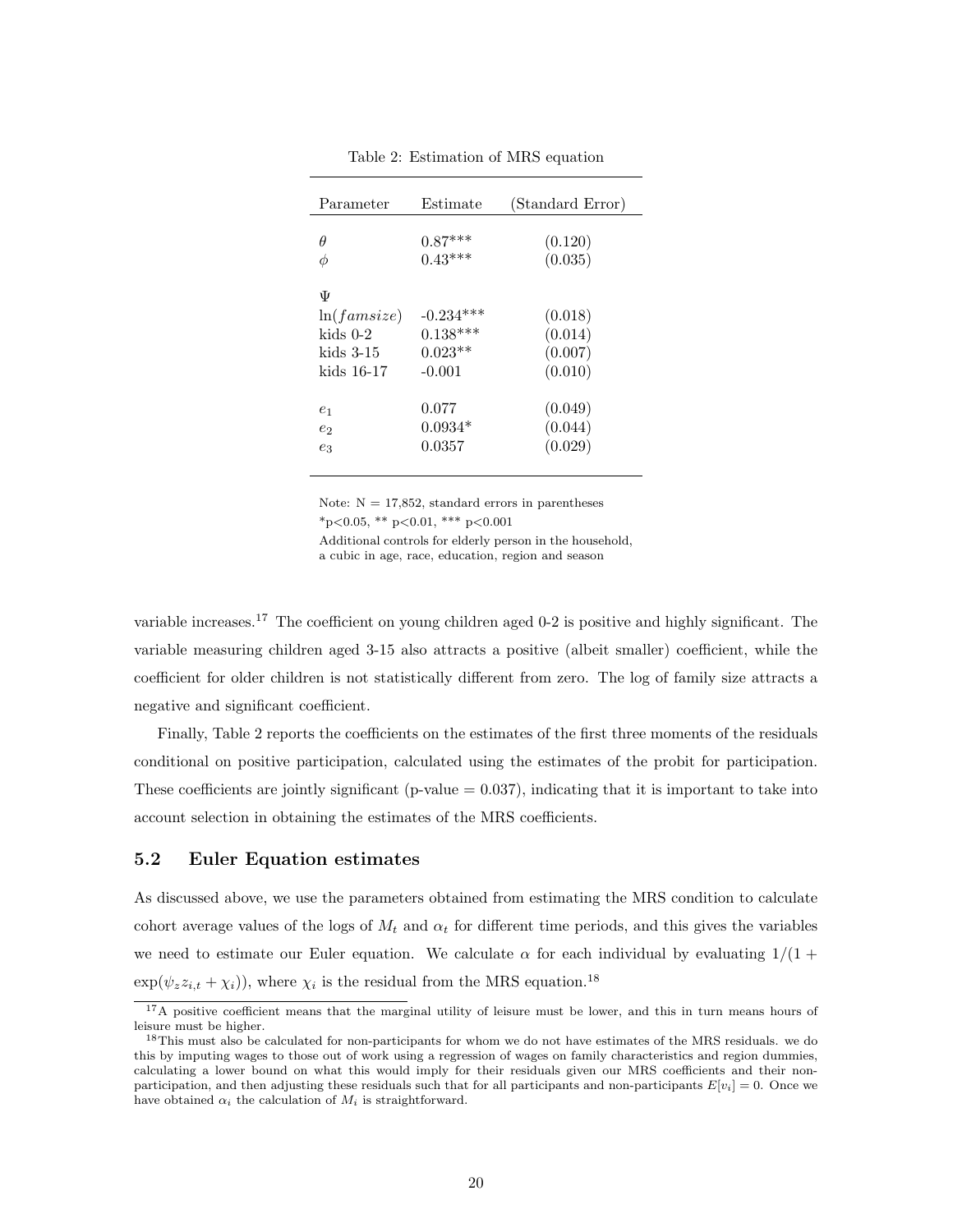Table 3 shows results we obtain from estimating the Euler equation (18). We estimate  $\gamma$  at 2.64, a value that given the precision of our estimates, is significantly different from zero, implying that preferences are non-separable and that consumption and leisure are substitutes.<sup>19</sup> The coefficients on the control variables included in the vector  $z_t$  are imprecisely estimated and are not significantly different from zero. In what follows, we impose that the parameter  $\xi$  and the coefficient on having children aged 16-17 are both zero. A Hansen  $J$  test of overidentifying restrictions (Hansen, 1982) fails to reject the null hypothesis at the 5% significance level with a p-value of 0.083.

| Parameter                                         | Estimate                      | Standard Error          | [95\% Confidence Interval]                                  |
|---------------------------------------------------|-------------------------------|-------------------------|-------------------------------------------------------------|
| $\gamma$<br>$\bar{\kappa} + \ln(\beta)$           | $2.638**$<br>$-0.038$         | 0.774<br>0.504          | [1.505, 4.671]<br>$[-1.506, 0.635]$                         |
| $\pi$<br>ln(famsize)<br>kids $0-2$<br>kids $3-15$ | $-0.004$<br>0.353<br>$-0.175$ | 0.681<br>0.340<br>0.246 | $[-1.813, 0.740]$<br>$[-0.396, 0.988]$<br>$[-0.208, 0.770]$ |

Table 3: Estimation of Euler equation

Hansen J-statistic P value = 0.083

 $N = 835$ , standard errors in parentheses, \*p<0.05, \*\* p<0.01, \*\*\* p<0.001

Note: Additional controls for season dummies. Instruments are second, third and fourth lags of the logs of consumption and  $M_t$ , and first, second, third and fourth lags of the logs of the interest rate, leisure, and  $\alpha_t$ 

#### 5.3 Calibration of the remaining parameters.

As discussed in Section 3.3, to estimate the responsiveness on the extensive margin, we need to specify all the details of the model and quantify each element of the model. This need to specify the full model in order to identify the extensive margin is in contrast to the lower informational requirement needed to identify intensive parameters. There are three sets of parameters in the calibration: those estimated via the MRS conditions and the Euler equation, those coming from external sources and those that we calibrate using the full model.

External Parameters. Table 4 reports the estimated and external parameters used in the

<sup>&</sup>lt;sup>19</sup>A value of 0 for  $\gamma$  would imply additive separability in preferences over consumption and leisure. For cases when  $\theta$ ,  $\phi > 0$  (as we have here), a value of  $\gamma$  less than zero would imply that leisure and consumption are complements, and a value of  $\gamma$  greater than zero would imply that consumption and leisure are substitutes.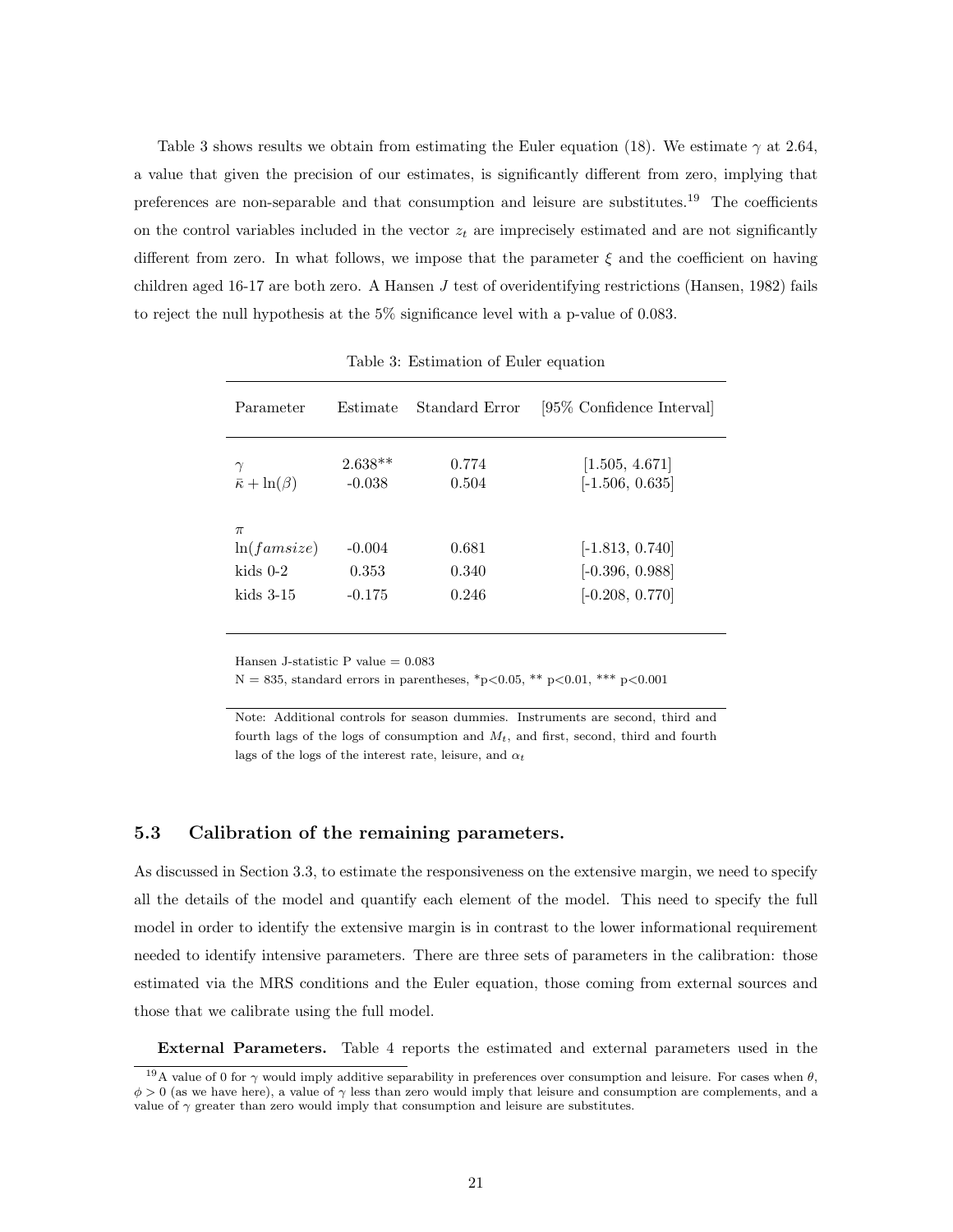calibration. The first panel reports the estimated parameters from Tables 2 and 3 above. The second panel reports parameters which come from external sources.

| Esimated Parameters (from first-order conditions)     |                          |                     |
|-------------------------------------------------------|--------------------------|---------------------|
| Curvature on leisure                                  | $\theta$                 | 0.87                |
| Curvature on consumption                              | $\varnothing$            | 0.43                |
| Curvature on utility                                  | $\sim$                   | 2.64                |
| Exogenous Parameters                                  |                          |                     |
| Discount Factor (annual)                              |                          | 0.98                |
| Interest Rate (annual)                                | R.                       | 1.015               |
| Regression Log Wage on Age and Age <sup>2</sup> (Men) | $\alpha_1^m, \alpha_2^m$ | $0.05991, -0.00064$ |
| Husband and Wife Wage Correlation                     |                          | 0.25                |

<sup>f</sup> 0.063

Standard Deviation of Permanent Shock (Men)  $\sigma_{\xi^m}$  0.077

Standard Deviation of Initial Wage (Men)  $\sigma_{\xi^m,0}$  0.447 Standard Deviation of Initial Wage (Women)  $\sigma_{\xi^m,0}$  0.387<br>Length of Life (in years)  $T$  50 Length of Life (in years)  $T = 50$ Length of Working Life (in years)  $r = 40$ 

Standard Deviation of Permanent Shock (Women)  $\sigma_{\xi}$ 

Table 4: External Parameters

| We fix the annual interest rate to equal the average real return on three monthly T-bill at 0.015,       |
|----------------------------------------------------------------------------------------------------------|
| and set an annual discount factor equal to 0.98. This implies a discount rate slightly higher than       |
| the interest rate. The deterministic component of the male earnings process is estimated from the        |
| CEX: we take the two parameters of a regression of husband log earnings on age and age squared.          |
| Both the innovations to male earnings and those to female wages are assumed to have a unit root,         |
| consistent with the evidence on men produced by MaCurdy (1983) and Abowd and Card (1989). The            |
| standard deviation of the innovation for husband's earnings is assumed to be 0.077, consistent with      |
| Hugget, Ventura and Yaron (2011) and Meghir and Pistaferri (2004). Furthermore, we assume an             |
| initial standard deviation of husband earnings of 0.447 as measured in the CEX. There is limited         |
| evidence on the variability of female wages and/or earnings. In contrast with men, this statistic        |
| is highly affected by non-random self-selection into the labour market. We set the initial standard      |
| deviation of wages from the CEX equal to 0.387. We set the standard deviation of female wages            |
| innovations to 0.063, which is consistent with the increase in the variance of wages over the life-cycle |
| for women born in the 1950s. We assume that the correlation coefficient between the two shocks (for      |
| husband and wife) is equal to $0.25$ as estimated by Hyslop $(2001)$ .                                   |

As in Attanasio et al. (2008), there are two components to child care costs: the function  $G(a_t)$  and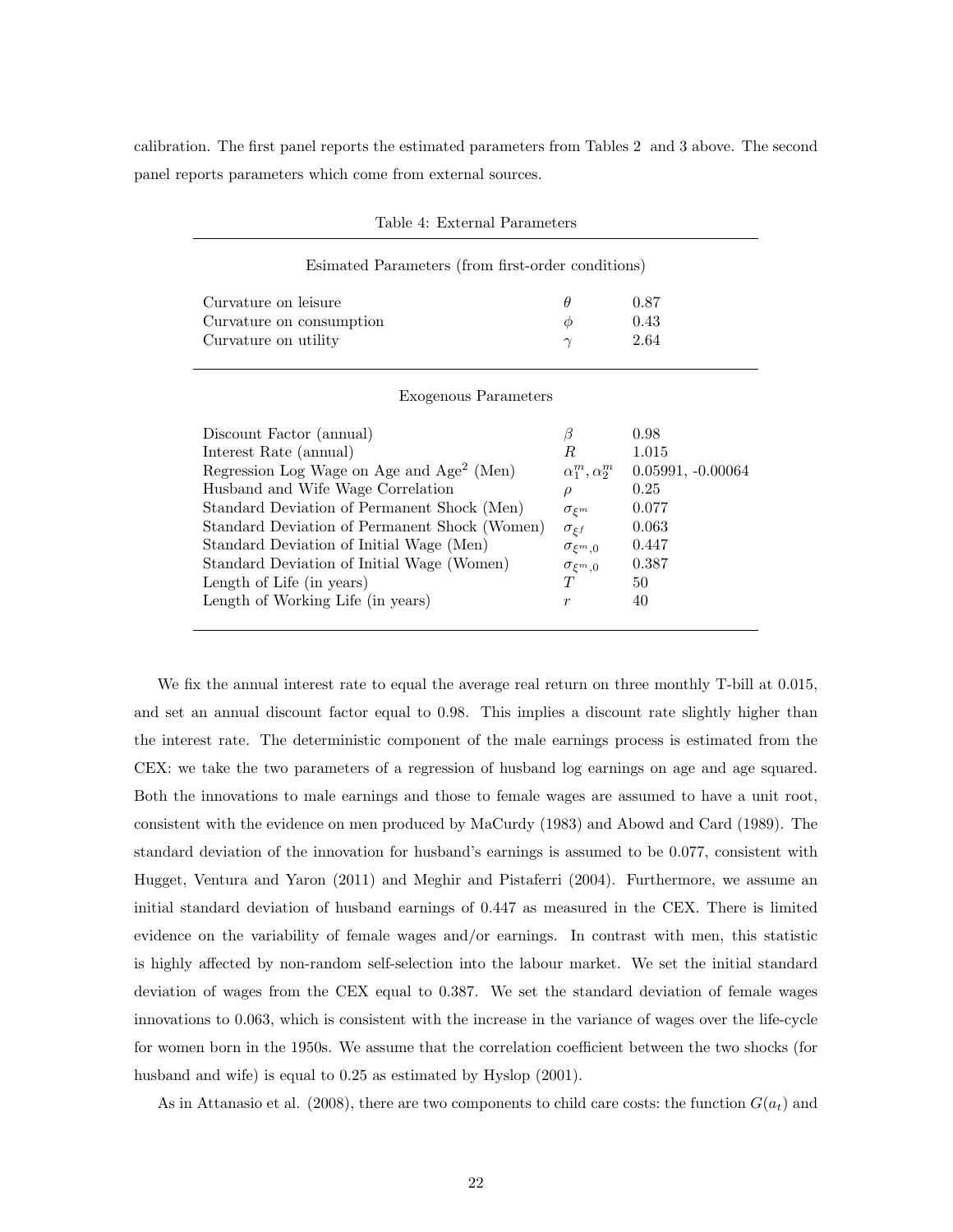the price p. We estimate the function  $G(a_t)$  directly from data. In particular, for households where the mother is working, we regress total childcare expenditure on the age of the youngest child, the age of the oldest child, the number of children and a dummy that equals one if the youngest child is 0. The shape  $G(a_t)$  can be derived from the coefficients of this regression function, considering that in our model all women with children have two of them and at the same interval between children of two years.<sup>20</sup> This implies that the child care cost can be expressed as a function of the age of the oldest child. Finally, we assume that the household receives a pension equal to 70% of the husband's earnings in the final working period.

| Parameters                                                                                                                                                  |                                                                              | Value                                          |
|-------------------------------------------------------------------------------------------------------------------------------------------------------------|------------------------------------------------------------------------------|------------------------------------------------|
| Childcare Cost<br>Fixed Cost of Working<br>Offered Wage Gender Gap<br>Constant term weight of consumption<br>Exogenous wage growth<br>Exogenous wage growth | $\frac{p}{\bar{F}}$<br>$y_0^f/y_0^m$<br>$\psi_0$<br>$\alpha_1$<br>$\alpha_2$ | 51<br>17<br>0.72<br>2.91<br>0.052<br>$-0.0004$ |
|                                                                                                                                                             |                                                                              |                                                |
| Targets                                                                                                                                                     | Data.                                                                        | Model                                          |
| Participation Rate<br>Participation Rate of Mothers                                                                                                         | 0.714<br>0.550                                                               | 0.704<br>0.549                                 |
| Observed Wage Gender Gap                                                                                                                                    | 0.770                                                                        | 0.757                                          |
| Wage Growth (if younger than 40)<br>Wage Growth (if older than 40)                                                                                          | 0.0192<br>0.0142                                                             | 0.0203<br>0.0107                               |
| Hours worked                                                                                                                                                | 432                                                                          | 436                                            |

Table 5: Baseline economy: Calibrated Parameters and Targets

Statistics for individuals aged 25 to 52. Wage growth is over 3 quarters.

Calibrated parameters. There are six parameters that we calibrate within our decision model and that relate to the participation decision: the fixed cost of working,  $\bar{F}$ ; the price of child care, p; the offered wage gender gap,  $y_0^f/y_0^m$ ; two parameters that determine exogenous wage growth; and the 'constant term' of the  $\alpha(.)$  function in the CES utility which determines, together with a set of demographics, the weight of consumption in the utility function, parameter  $\psi_0$ . In order to identify these parameters we target statistics from the cohort born in the 1950s: the female participation rate, the participation rate of mothers, average hours worked, the observed wage gender gap, and observed

<sup>&</sup>lt;sup>20</sup>Our estimate of  $G(a_t)$  combines the cost of the first born child along with any subsequent costs associated with additional children who are born later. In this way, any economies of scale in child costs will be captured by  $G(a_t)$ , but we do not identify separately the marginal cost of extra children.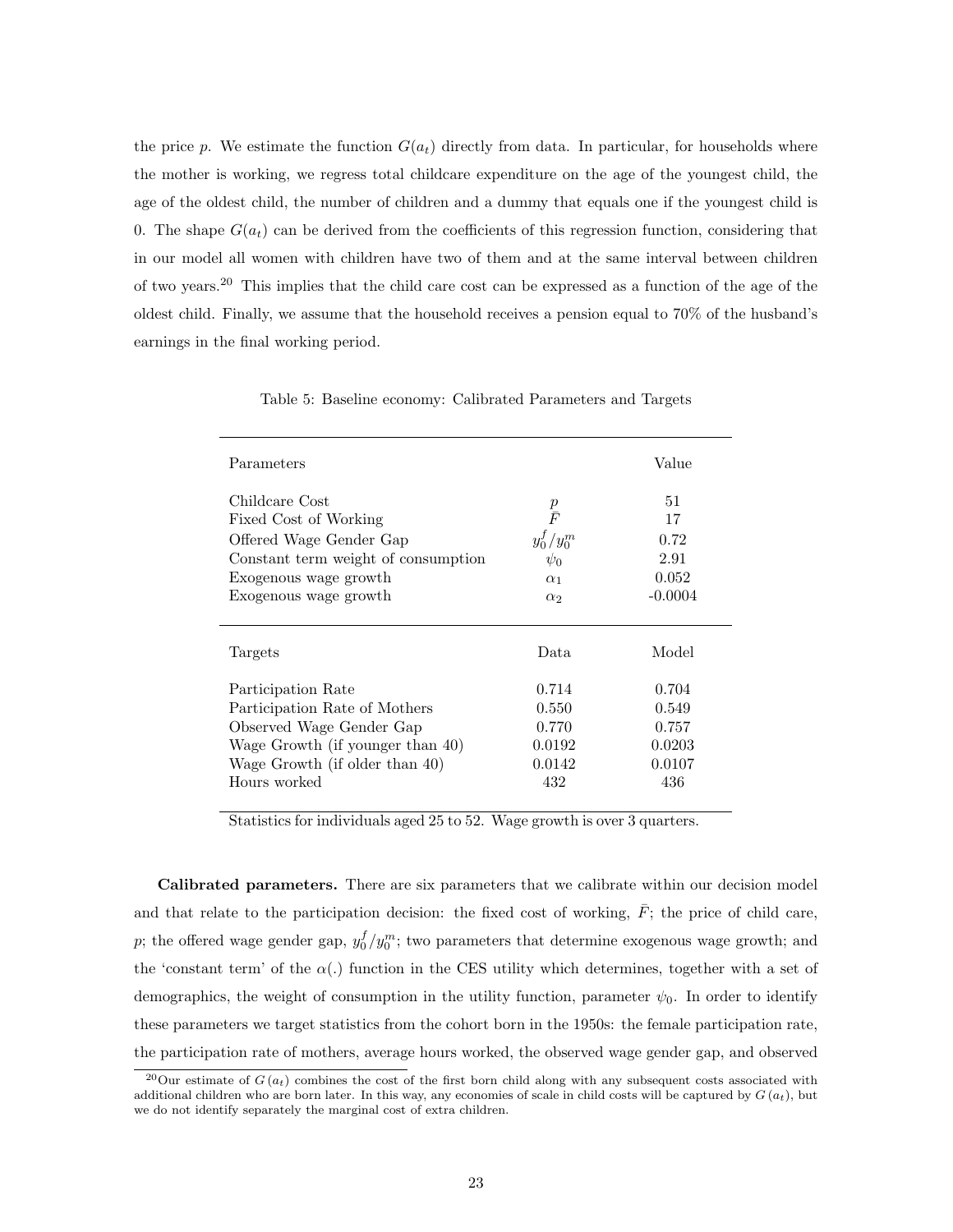wage growth at two different stages of the life-cycle.

In Table 5, we report the value of the parameters we obtain in this calibration exercise as well as the value of the targeted moments in the data and in the simulated data. Both the monetary fixed cost of working and the monetary fixed childcare cost are small compared to household earnings.

#### 5.4 Goodness of fit

Our next step is to show to what extent the model can account for observed female labor supply behaviour that was not targeted in the calibration. The calibration was focused on averages taken over the life-cycle. Our focus here is on life-cycle paths. Figure 1 shows life-cycle profiles in the simulations and in the data and Table 6 reports additional moments showing the heterogeneity and distribution of behaviour.

Figure 1: Life-Cycle Profiles: Baseline Model (solid black line) versus Data (dashed red line)



The life-cycle path of female labor supply both at the extensive and intensive margin is similar in the model and in the data, except at the early part of the life-cycle when the model underestimates hours and participation. This underestimation is driven by women without children who work more in the data than in the simulations. Observed female wages and the variance of wages are increasing with age in our simulations, consistent with what we observe in the data. The evolution of the wage gender gap over the life-cycle is not reported but is stable over the life-cycle in both the simulations and the data. The profiles shown are shaped not only by our assumptions on the wage process, but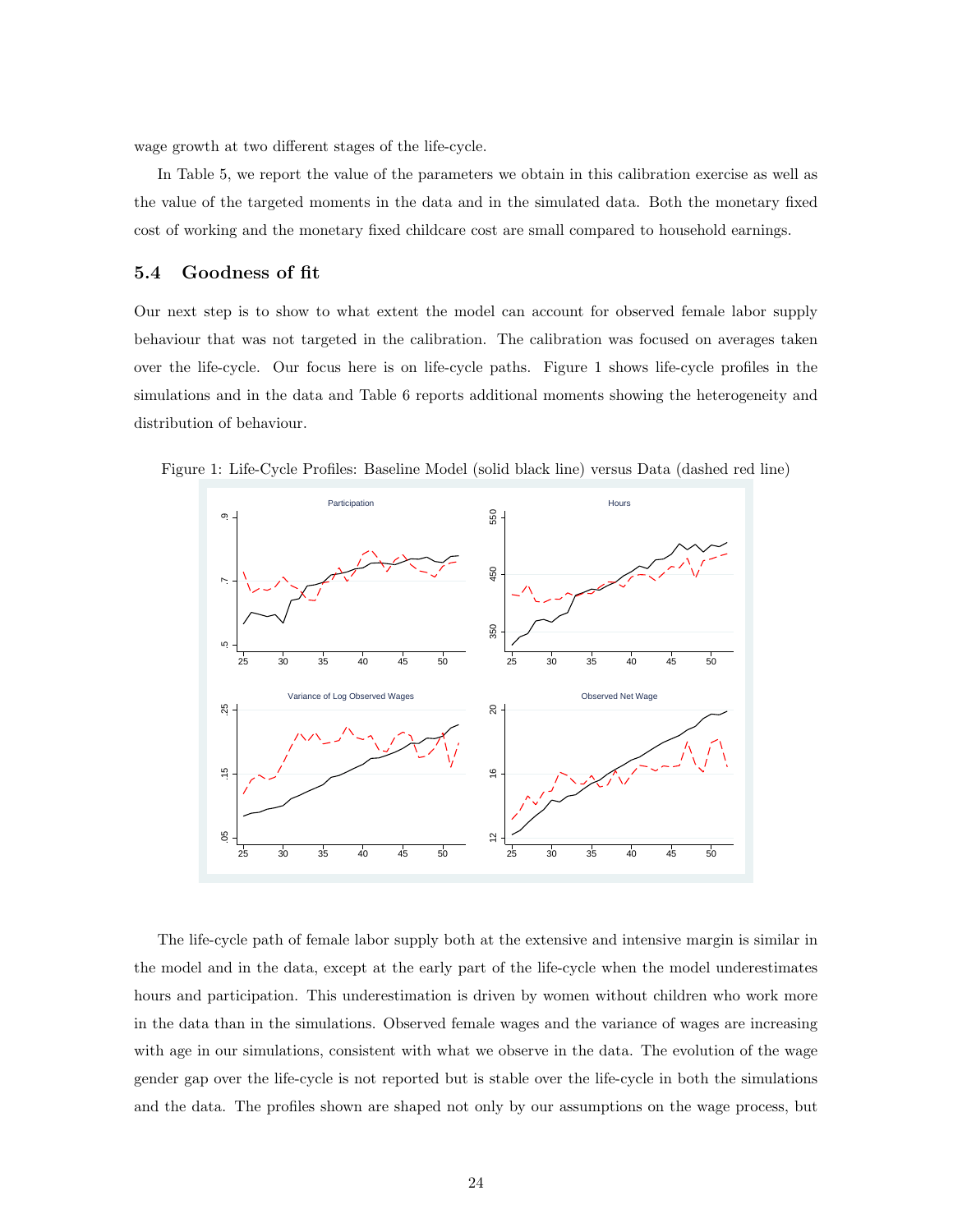also by the selection of women into the labor market.

The distribution of hours worked is close to the data, except that the model implies higher hours worked for those women at the 90th percentile of the hours distribution. Furthermore, the fraction of women working 520 hours (an average of 40 hours a week) is higher in the data. The distribution of observed wages in the simulations is similar in the model and in the data.

|                                                    | Data. | Model |
|----------------------------------------------------|-------|-------|
| Participation Rate Young Mothers                   | 0.487 | 0.526 |
| Participation Rate Old Mothers                     | 0.618 | 0.559 |
| Participation Rate Mothers with Children Aged 3-18 | 0.714 | 0.726 |
| Participation Rate Childless Women                 | 0.840 | 0.710 |
| Average Hours Worked 10th Percentile               | 189   | 168   |
| Average Hours Worked 25th Percentile               | 330   | 281   |
| Average Hours Worked 50th Percentile               | 520   | 441   |
| Average Hours Worked 75th Percentile               | 520   | 593   |
| Average Hours Worked 90th Percentile               | 585   | 713   |
| Median Duration of Spells (years)                  |       | 1.8   |
| Wage 10th Percentile                               | 7.96  | 8.97  |
| Wage 50th Percentile                               | 14.18 | 14.73 |
| Wage 90th Percentile                               | 25.42 | 27.24 |

|  | Table 6: Statistics on Hetereogeneity |
|--|---------------------------------------|
|  |                                       |

Finally, we perform two additional exercises to compare the correlations in the data to those observed in the data. First, we use a simulated sample to reestimate the MRS equation, employing the same procedure used in getting our estimates from the data and described in section 2.2. Second, we estimate a probit model for female labour force participation as a function of husband earnings and demographics, both on simulated and actual data

The estimates of the MRS parameters  $\theta$  and  $\phi$  that we obtained from actual data (and that were used to generate the simulated data) are almost identical to those we recover from the simulated data. Given the complexity of the model that includes discrete choices over the life cycle, it is an important validation of our strategy that we are able to recover the MRS parameters from the simulated data.

In Table 7, we report the marginal effects of the probit model for participation decision obtained from actual data and simulated data. Although the correlation between wife's employment and husband earnings is higher in the model (the marginal effect being  $-0.14$ ) than in the data (the marginal effect being -0.06), it should be noted that our specification of preferences helps to produce a much closer correlation to the data than the one implied by standard preferences, such as those in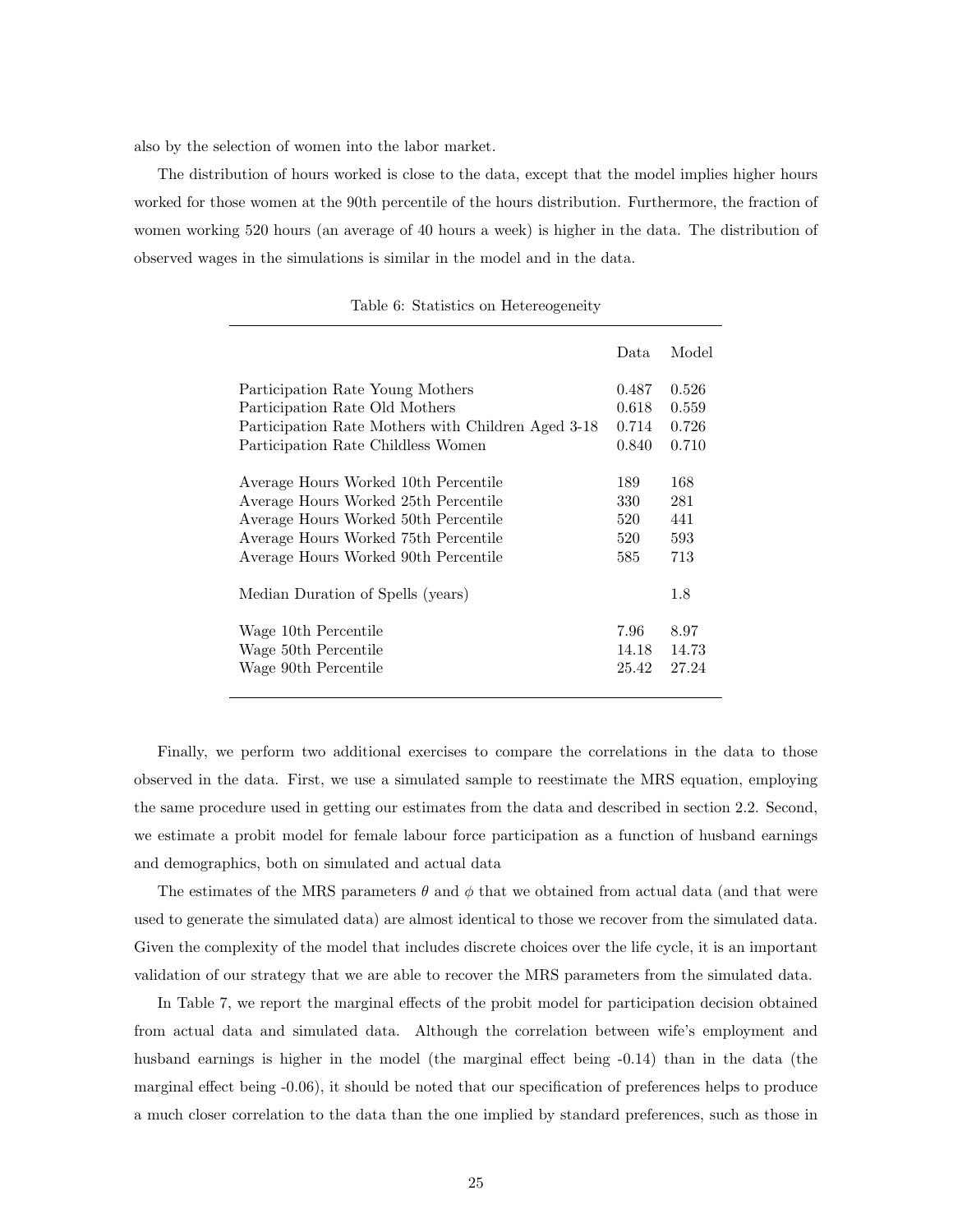Attanasio, Low and Sánchez-Marcos (2008).<sup>21</sup>

| Lable 1. I TODIL OF the Employment Decision |                       |                       |
|---------------------------------------------|-----------------------|-----------------------|
|                                             | Data.                 | Model                 |
| $ln(husband\,earnings)$                     | $-0.0591$<br>(0.0085) | $-0.1442$<br>(0.0017) |
| kids $0-2$                                  | $-0.2006$<br>(0.0102) | $-0.1397$<br>(0.0022) |
| kids 3-15                                   | $-0.0868$<br>(0.0046) | 0.0065<br>(0.0011)    |
| kids 15-17                                  | 0.0032<br>(0.0157)    | 0.0919<br>(0.0028)    |

Table 7: Probit of the Employment Decision

Coefficients are marginal effects. Standard errors in brackets.

## 6 Labour Supply Elasticities

In this section, we use the estimates of the model to discuss implications for various wage elasticities. We start our discussion with the Marshallian and Hicksian elasticities that can be obtained from the MRS parameters. We then move on to the Frisch elasticities at the intensive margin. We then simulate the model to obtain elasticities at the extensive margin. In the final subsection, we look at aggregation issues and discuss what are the implications of our estimates for aggregate labour supply elasticities.

#### 6.1 Marshallian and Hicksian Hours Elasticities

The first two panels in Tables 8 and 9 show how the MRS parameters translate into within-period Marshallian and Hicksian wage elasticities for hours of work, for lesiure and for consumption. These elasticities vary according to family characteristics and the levels of consumption and leisure. Table 8 reports elasticities at different percentiles of the distribution of Marshallian elasticities to highlight the heteroegeneity in the elasticities, while Table 9 shows them at different percentiles of the distribution of consumption to indicate how elasticities differ for households with different levels of welfare.

The median Marshallian hours elasticity is 0.70. As theory predicts, Hicksian elasticities are always greater than Marshallian elasticities: for the household with the median Marshallian elasticity, the Hicksian hours elasticity is around 50% larger at 1.08. We also notice that Marshallian elasticities are positive across the distribution, implying an upwardly sloping labour supply function with no evidence of a backward-bending supply curve.

 $^{21}$  If we add as an additional regressor lagged employment (3 quarters) the marginal effect of husband earnings decreases both in the simulated sample (to -0.05) and in the data sample (to -0.02).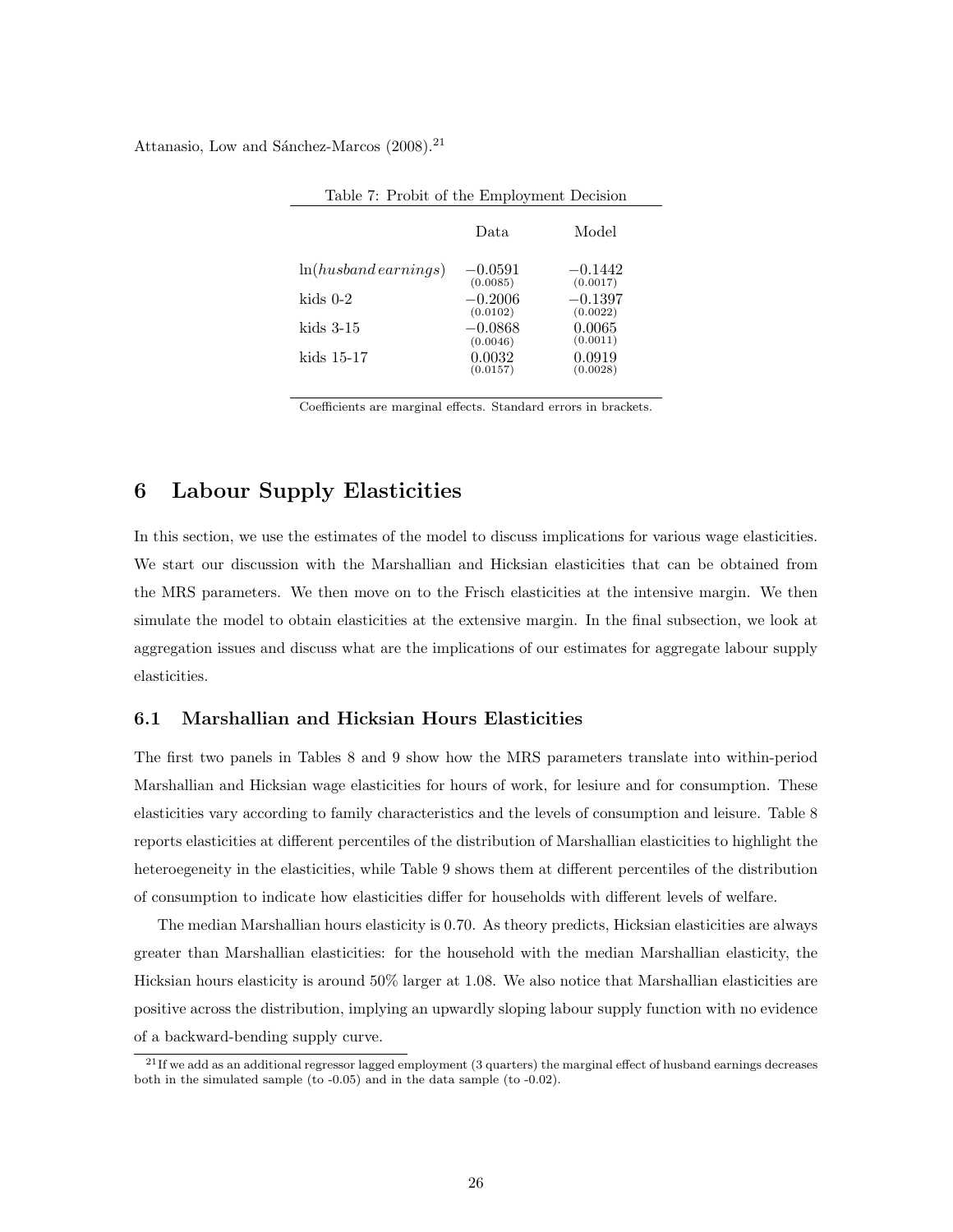These estimates of the elasticities, and especially the Hicksian elasticities, are larger than found elsewhere in the literature. There are several reasons for this finding: first, the specific functional form for the utility function which allows for nonseparabilities between consumption and hours of work; second, the specific variability which is used to identify the parameters of the Marginal Rate of Substitution; and third, the explicit use of consumption data in estimating the elasticities through the Marginal Rates of Substitution. All these features of our exercise result in relatively large elasticities, which is similar to that found by Ziliak and Kniesner (2005). More recently, Blundell et al.  $(2015)$  also report elasticities that are similar in size to what we obtain.<sup>22</sup> The importance of using consumption data is that this imposes consistency in the data such that as wages change, either hours of work change, consumption changes or savings change. Estimation strategies that do not impose this consistency can result in estimates of the elasticity of hours of work which are very low because the implied adjustment of consumption is unconstrained by the data.

There is a large variation in elasticities in the cross section. The interquartile range of the Marshallian hour elasticity is 0.66 (from 0.45 to 1.11) and Hicksian elasticities increase with Marshallian elasticities. Finally we notice a considerable amount of heterogeneity in the size of elasticities as the level of non durable consumption varies. Those with the highest levels of consumption make labour supply decisions that are the most responsive to wage changes, and make consumption decisions that are the least responsive to wage changes.

|              |         | Marshallian      |          |          | Hicksian         |          |         | Frisch           |         |
|--------------|---------|------------------|----------|----------|------------------|----------|---------|------------------|---------|
| Percentiles: | 25th    | 50 <sub>th</sub> | 75th     | 25th     | 50 <sub>th</sub> | 75th     | 25th    | 50 <sub>th</sub> | 75th    |
|              |         |                  |          |          |                  |          |         |                  |         |
| Hours Worked | 0.45    | 0.70             | 1.11     | 0.90     | 1.08             | 1.34     | 1.22    | 1.35             | 1.50    |
|              | (0.113) | (0.158)          | (0.274)  | (0.143)  | (0.194)          | (0.313)  | (0.136) | (0.171)          | (0.245) |
| Leisure      | $-0.58$ | $-0.44$          | $-0.30$  | $-0.83$  | $-0.71$          | $-0.55$  | $-0.95$ | $-0.90$          | $-0.84$ |
|              | (0.143) | (0.102)          | (0.0660) | (0.178)  | (0.128)          | (0.0775) | (0.144) | (0.113)          | (0.083) |
| Consumption  | 1.14    | 1.42             | 1.70     | 1.64     | 1.96             | 2.19     | 0.40    | 0.51             | 0.63    |
|              | (0.112) | (0.125)          | (0.145)  | (0.0913) | (0.107)          | (0.138)  | (0.124) | (0.158)          | (0.21)  |

Table 8: Wage Elasticities at Percentiles of Marshallian distribution

Note: Standard errors calculated for indivduals at quantiles (as opposed to quantiles themselves)

#### 6.2 Frisch hours elasticity

We use the estimates we obtain from the the Euler equation reported in Section 5.2 to estimate the Frisch elasticities with respect to wages (at the intensive margin). Notice that these elasticities can

 $22$ For female, using PSID data and a completely different approach from ours, they report a Marshallian elasticity of 0.64 and a Frisch elasticity of 1.43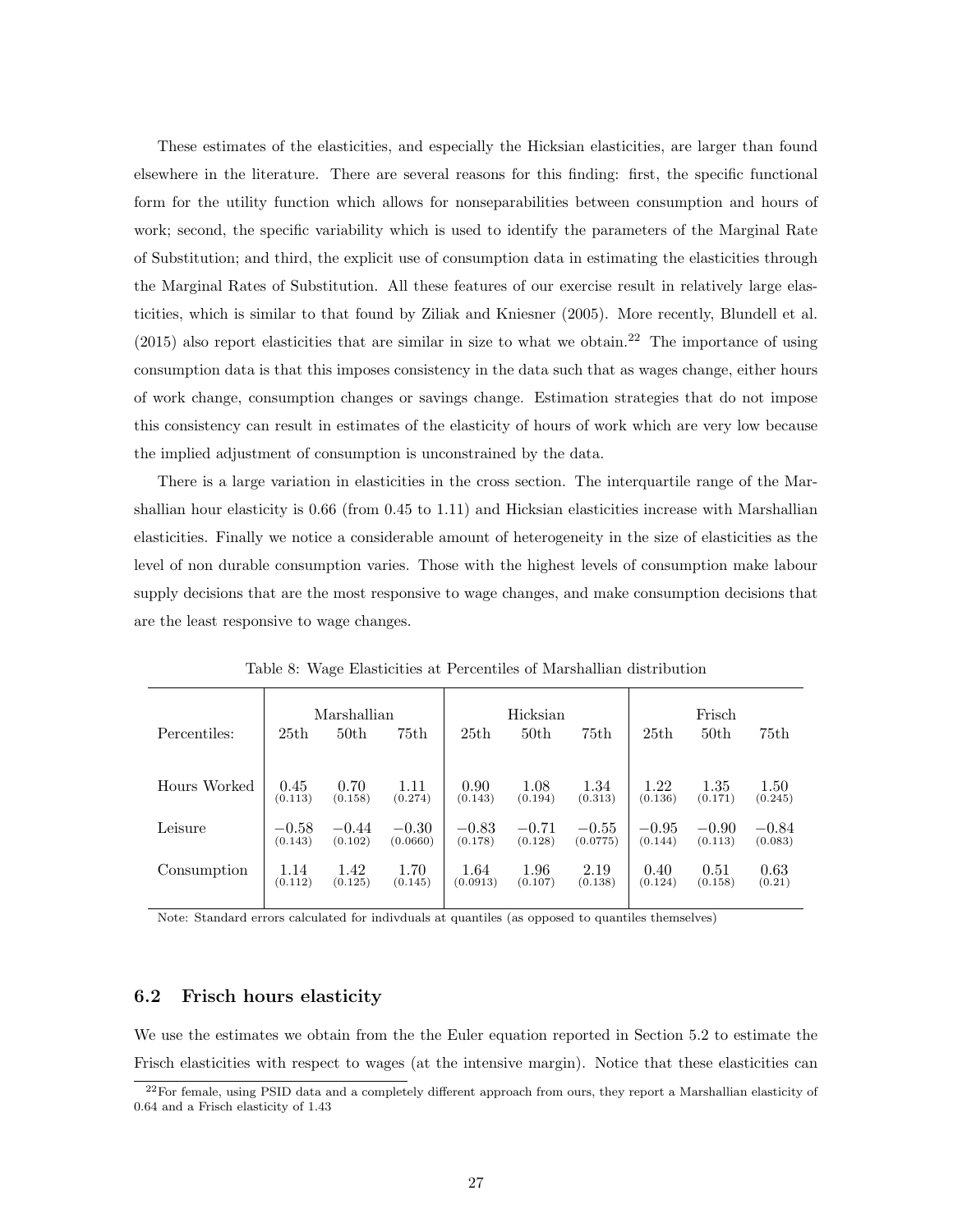| Percentiles: | 25th    | Marshallian<br>50 <sub>th</sub> | 75th    | 25th    | Hicksian<br>50 <sub>th</sub> | 75th    | 25th    | Frisch<br>50th | 75th    |
|--------------|---------|---------------------------------|---------|---------|------------------------------|---------|---------|----------------|---------|
| Hours Worked | 0.70    | 0.66                            | 1.22    | 1.05    | 1.07                         | 1.47    | 1.28    | 1.40           | 1.66    |
|              | (0.159) | (0.147)                         | (0.291) | (0.197) | (0.181)                      | (0.331) | (0.169) | (0.165)        | (0.263) |
| Leisure      | $-0.50$ | $-0.42$                         | $-0.71$ | $-0.75$ | $-0.68$                      | $-0.86$ | $-0.91$ | $-0.88$        | $-0.97$ |
|              | (0.113) | (0.093)                         | (0.169) | (0.140) | (0.115)                      | (0.193) | (0.121) | (0.105)        | (0.153) |
| Consumption  | 1.32    | 1.47                            | 0.89    | 1.82    | 1.99                         | 1.19    | 0.48    | 0.54           | 0.37    |
|              | (0.123) | (0.130)                         | (0.117) | (0.104) | (0.114)                      | (0.102) | (0.144) | (0.164)        | (0.110) |

Table 9: Wage Elasticities at Percentiles of Consumption distribution

Note: Standard errors calculated for indivduals at quantiles (as opposed to quantiles themselves)

be obtained directly from the Euler equation using equations (15) and (16). These are shown in the right hand panels in Tables 8 and 9. Table 8 reports estimates of the Frisch elasticities with respect to the wage rate for hours of work, leisure and consumption at different points in the distribution of the Marshallian elasticity, and Table 9 reports estimates at different points in the distribution of consumption.

The Frisch elasticity for hours of work is larger than the Hicksian elasticity, as theory would predict. The elasticitiy varies with the Marshallian elasticity and it is larger for those with higher values of consumption, rising from 1.28 at the 25th consumption percentile to 1.66 at the 75th percentile. These estimates of the elasticities are larger than those found elsewhere in the literature.

For consumption, the elasticity of consumption with respect to wages varies in a non-monotonic fashion along the distribution of consumption, being smaller at the 25th and 75th percentile than at the median. At the median consumption level it takes the value of 0.54.

Part of the heterogeneity we observe in the Frisch elasticities is due to differences across the lifecycle, but much of the heterogeneity is due to differences in the level of hours of work. The most responsive individuals are those who are working relatively few hours. This greater responsiveness is observed for young and older women who are working few hours.

#### 6.3 The Extensive Margin and Aggregate Elasticities

The focus of the previous two subsections was on how responsive individuals' decsions over hours worked are to wage changes. This subsection reports on how responsive individuals' decisions about whether or not to participate are to wage changes. We approach this question by asking how much the percentage of women who work changes as the wage changes. We then combine this extensive measure with the intensive measure to show how total labour supply (ie. total hours worked) changes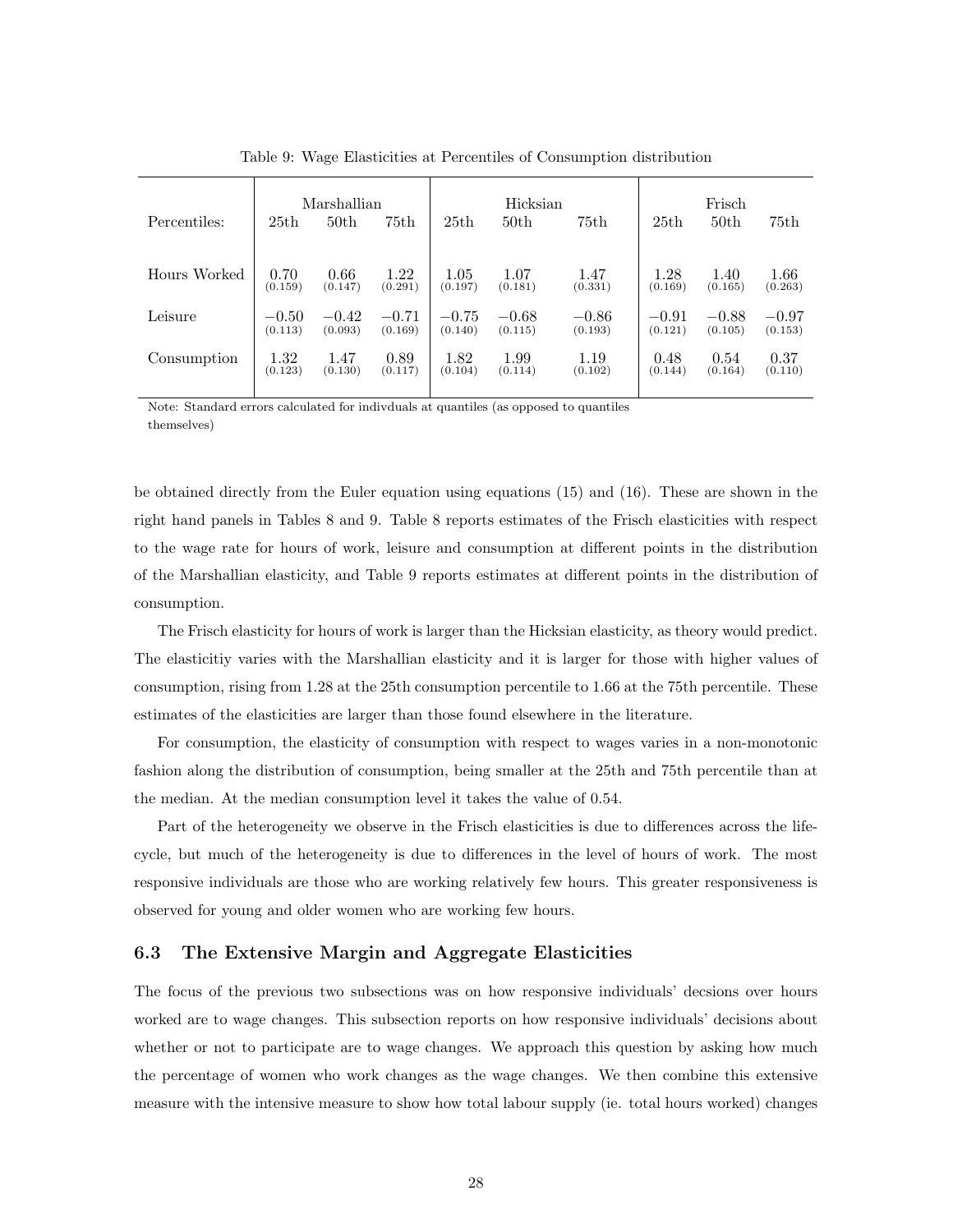as the wage changes. This is what we call the "macro elasticity".

Table 10 summarises these responses for women of different ages. Each of the three columns in the table corresponds to the elasticities at a different age (26,36 and 46). The first row in the Table refers to the 'extensive margin' elasticity and represents the percentage of women who are shifted from non working to working as a consequence of an anticipated 5% increase in real wages that persists for 1 year. Rows 2 to 4 report the hours (intensive margin) elasticity for the same change in wages, with the different rows showing the distribution of the elasticity. Finally, in the last row, we aggregate explicitly the responses of all women to report what we label the 'macro' elasticity: this is the change in the total number of hours worked, considering both intensive and extensive margins.

|  |  |  | Table 10: Labor supply elasticites in baseline economy |
|--|--|--|--------------------------------------------------------|
|--|--|--|--------------------------------------------------------|

|                                                                                                          | age $26$             | age 36               | age 46               |
|----------------------------------------------------------------------------------------------------------|----------------------|----------------------|----------------------|
| Extensive                                                                                                | 0.85                 | 0.80                 | 0.67                 |
| Intensive Margin 25th percentile<br>Intensive Margin 50th percentile<br>Intensive Margin 75th percentile | 1.30<br>2.08<br>3.87 | 0.85<br>1.37<br>2.58 | 0.81<br>1.29<br>2.45 |
| Macro Elasticity                                                                                         | 2.55                 | 1.72                 | 1.51                 |

Elasticities are calculated by comparing labour supply in two economies where the difference between them is that wages in one year in one of the economies are 5% higher than in the other. This difference generates differences in participation rates, differences in hours worked for participants and differences in total labour supply. These differences are converted into elasticities and reported in the table. The different percentiles are percentiles of the distribution of elasticities defined by age.

Younger women are more elastic to wage increases at the intensive and extensive margins and in aggregate. One reason may be that they face more uncertainty and have less assets than older women. The degree of heterogeneity is considerable: for instance in the case of hours, the elasticity at the median goes from 2.08 for the 26 years old to 1.29 for the 46 years old; for participation, it goes from 0.85 to 0.67. This heterogeneity means the reporting of a single "elasticity" does not make sense: the effect of wage changes will depend crucially on whose wages are changing. The other notable feature of this table is that the extensive margin elasticity is smaller than the intensive margin elasticity.<sup>23</sup>

Finally, we explore the elasticities at the age of 26, dividing women according to their maternity type, Table 11. We find that those who are *young mothers* are more elastic at the extensive margin than childless women or older mothers. Young mothers are the group of women that at the age of 26 are less attached to the labor market because of the fixed childcare cost they face and so are most

<sup>23</sup>We consider whether this conclusion is robust to a scenario where the amount of idiosyncratic uncertainty is considerably higher. The extensive elasticity is somewhat lower in this economy, but the intensive elasticity is fairly similar. Results available on request.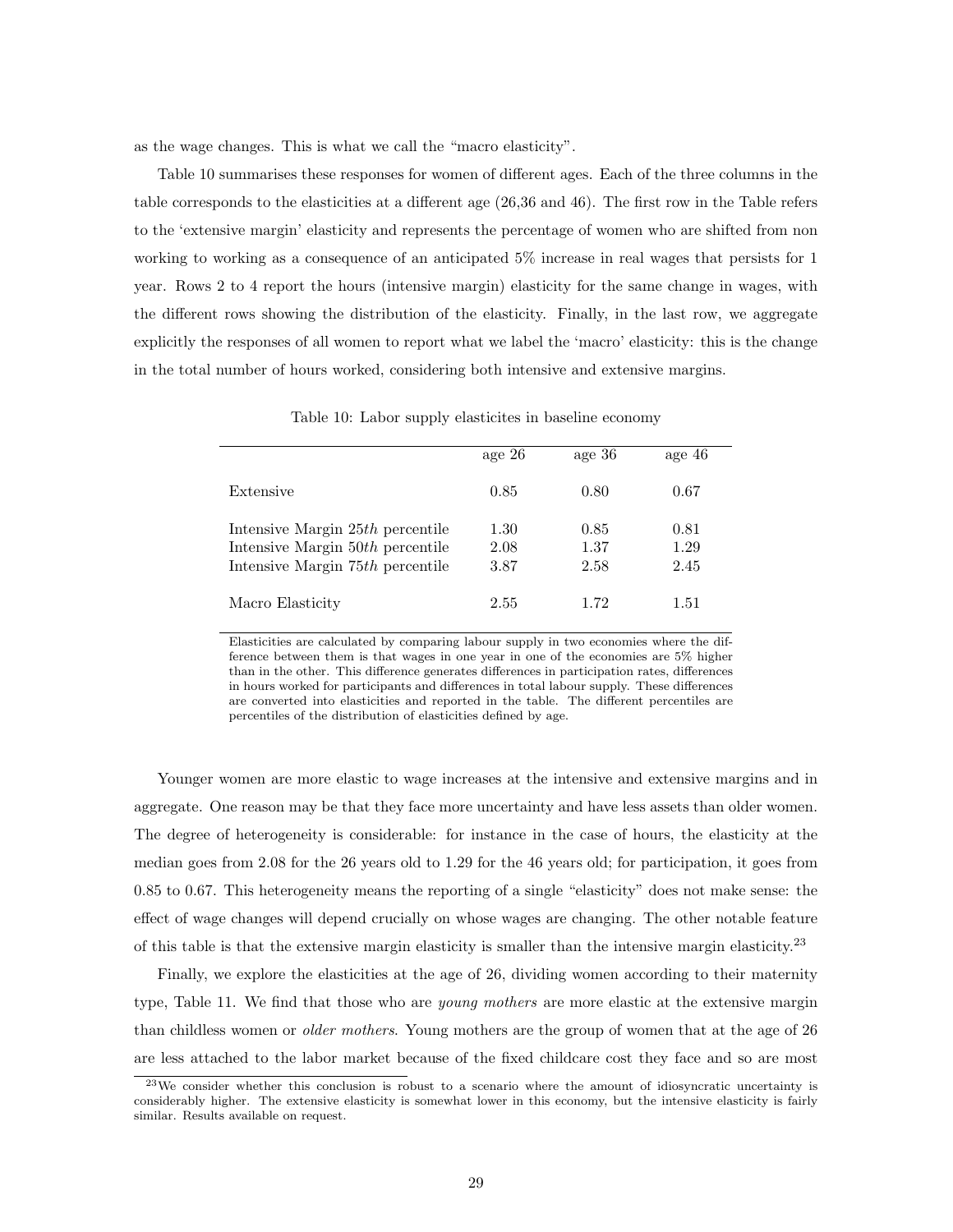responsive to wage changes. As in Table 10, one key message here is that there is no single elasticity which captures behaviour.

|                                                                                                            | All                  | Childless            | Young<br>Mother      | Older<br>Mother      |
|------------------------------------------------------------------------------------------------------------|----------------------|----------------------|----------------------|----------------------|
| Extensive                                                                                                  | 0.85                 | 0.73                 | 0.97                 | 0.80                 |
| Intensive Margin $25th$ percentile<br>Intensive Margin 50th percentile<br>Intensive Margin 75th percentile | 1.30<br>2.08<br>3.87 | 1.29<br>2.15<br>3.87 | 1.29<br>1.99<br>3.59 | 1.37<br>2.10<br>3.95 |
| Macro Elasticity                                                                                           | 2.55                 | 2.46                 | 2.71                 | 2.48                 |

Table 11: Labor supply elasticities across maternity groups

Elasticities are calculated by comparing labour supply in two economies where the difference between them is that wages in one year in one of the economies are 5% higher than in the other. This difference generates differences in participation rates, differences in hours worked for participants and differences in total labour supply. These differences are converted into elasticities and reported in the table. The different percentiles are percentiles of the distribution of elasticities defined by maternity type.

#### 6.4 Aggregate shocks: elasticities in recessions and booms

In the previous tables, we have shown that there is a substantial amount of heterogeneity in elasticities in the cross section. This heterogeneity is driven both by the assumptions we have made for the utility function and heterogeneity in variables that determine heterogeneous responses (such as the level of consumption or age). This also highlights that differences in the economic environment will lead to differences in the estimated elasticity for the same underlying preference parameters, as also discussed by Rogerson and Keane (2012). This issue is likely to be relevant particularly for the extensive margin, which is driven by non-convexities in the dynamic problem, such as fixed costs of going to work. If these non-convexities are important, it is likely that a certain sequence of aggregate shocks will tend to bunch (or disperse more) households around the kinks that determine the extensive margin response. As a consequence, different distributions of the state variables will trigger different responses in the aggregate. In particular, whether an economy is in a boom or a recession may well affect labour supply elasticities.

In Table 12, we analyse the labour supply responses of women aged 26 and 36 to deterministic changes in wages at different points of the business cycle to highlight how the state of the economy affects Frisch labour supply responses. In the simulation used to derive these tables, we define a recession as a situation in which all men and women receive an unexpected negative earnings shock for four consecutive quarters. Analogously, an expansion is a situation in which all men and women receive an unexpected positive earnings shock during four consecutive quarters. These wage changes are to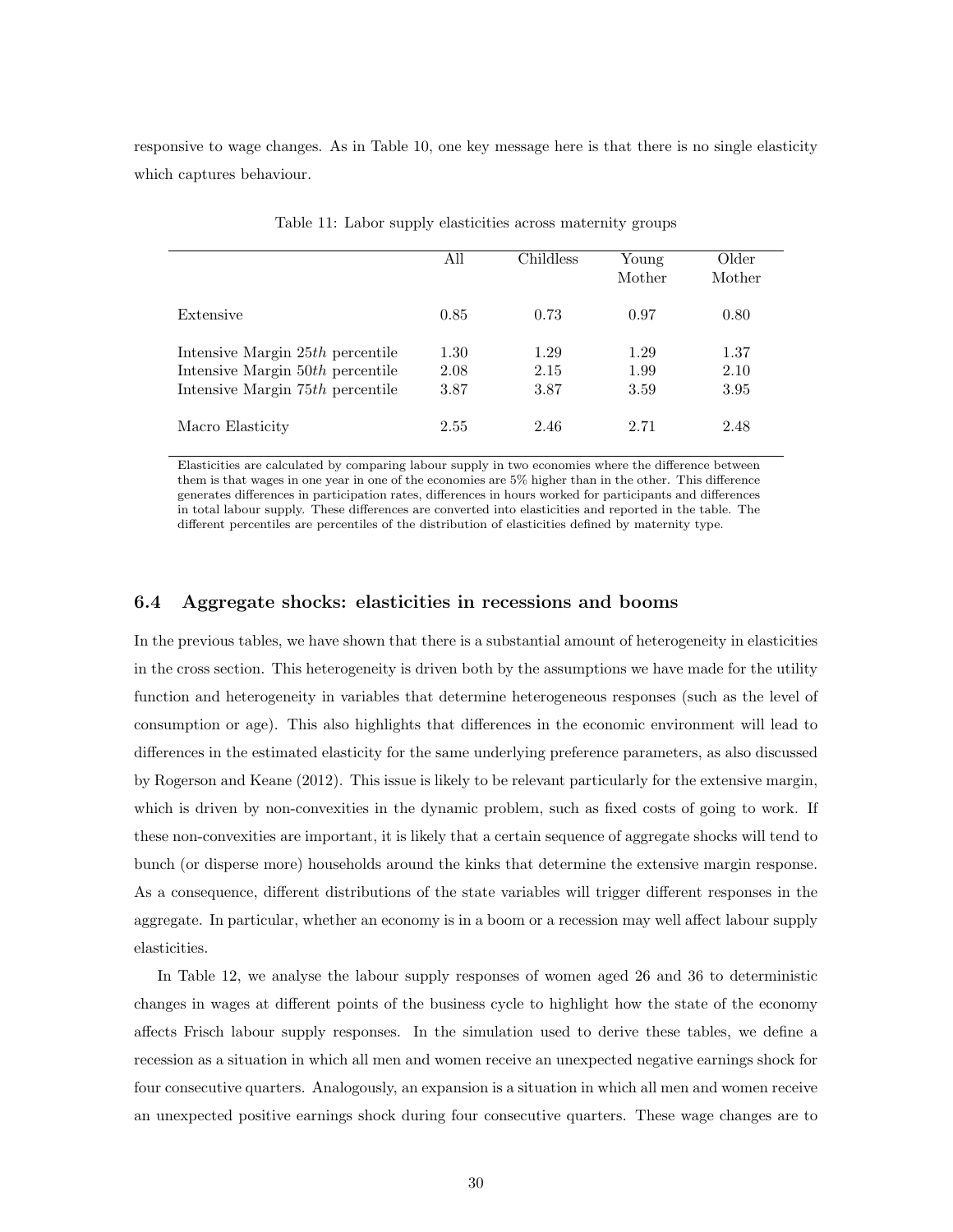the permanent wage and will affect the marginal utility of wealth as well as changing intertemporal incentives. In the context of these different stochastic realisations of the aggregate state, we compare the labour supply response to a deterministic change in the wage and report the responses in Table 12. In other words, we report how individuals respond to intertemporal incentives in booms compared to recessions.

The key finding in table 12 is that elasticities are substantially higher in recessions than in the baseline and slightly higher in the baseline than in booms. There are differences across ages: at age 36, a boom decreases the extensive margin elasticity much more than at age 26.

Table 12: Alternative economies: Labor supply elasticities over the Business Cycle

| Elasticities at age 26                                                 |              |                 |              |  |
|------------------------------------------------------------------------|--------------|-----------------|--------------|--|
|                                                                        | Recession    | <b>Baseline</b> | <b>Boom</b>  |  |
| Extensive                                                              | 1.03         | 0.85            | 0.84         |  |
| Intensive Margin 25th percentile<br>Intensive Margin $50th$ percentile | 1.35<br>2.18 | 1.30<br>2.08    | 1.25<br>2.03 |  |
| Intensive Margin 75th percentile                                       | 3.86         | 3.87            | 3.59         |  |
| Macro Elasticity                                                       | 2.81         | 2.55            | 2.40         |  |

#### Elasticities at age 36

|                                                                                                            | Recession            | <b>Baseline</b>      | <b>Boom</b>          |
|------------------------------------------------------------------------------------------------------------|----------------------|----------------------|----------------------|
| Extensive                                                                                                  | 0.91                 | 0.80                 | 0.63                 |
| Intensive Margin 25th percentile<br>Intensive Margin $50th$ percentile<br>Intensive Margin 75th percentile | 0.91<br>1.44<br>2.72 | 0.85<br>1.37<br>2.58 | 0.81<br>1.37<br>2.52 |
| Macro Elasticity                                                                                           | 1.86                 | 1.72                 | 1.61                 |

Elasticities are calculated by comparing labour supply in two economies where the difference between them is that wages in one year in one of the economies are 5% higher than in the other. This difference generates differences in participation rates, differences in hours worked for participants and differences in total labour supply. These differences are converted into elasticities and reported in the table. The different percentiles are percentiles of the distribution of elasticities defined by age.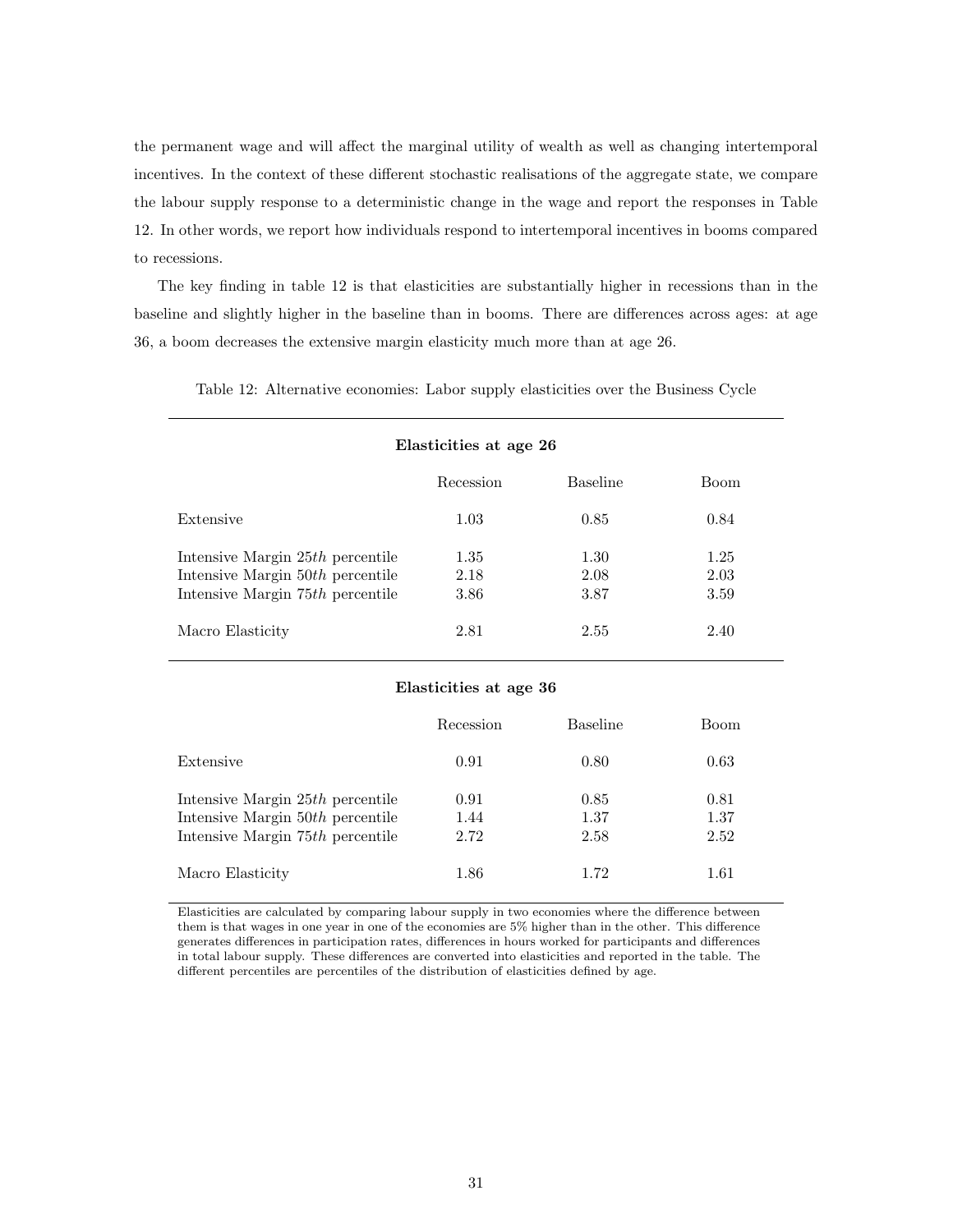## 7 Returns to Experience

In this section, we consider an alternative framework in which returns to experience operate at the extensive margin; that is, we assume that the returns to experience are not affected by the number of hours worked but only by the decision to participate. In particular, we assume that human capital accumulates according to the following process:

$$
\ln h_t^f = \ln h_{t-1}^f + (\eta_0 + \eta_1 h_{t-1}) I (P_{t-1} = 1) - \delta I (P_{t-1} = 0)
$$

As we mentioned above, in this case the estimates of the MRS and Euler equations remain valid. However, we need to change the solution for the discrete choices.

We begin by recalibrating the parameter values that were chosen in the baseline economy to fit some of the features of participation: the fixed cost of working,  $\bar{F}$ , child care price, p, the offered wage gender gap and  $\psi_0$ . In addition to these parameters, we also need to calibrate the two parameters that characterize human capital accumulation function and its depreciation rate. In order to identify all these parameters we target the female participation rate, the participation rate of mothers, the average hours worked, the observed wage gender gap, the observed wage growth at two different stages of life, and the observed depreciation of wages during non-participation. Note that the value of the statistics on wages are shaped by selection so we need to identify the underlying parameters by solving the model. We report the implied parameters in Table 13.

In order to assess the ability of the model to account for female labor supply behaviour we provide several statistics beyond the targets of the calibration. First, analogously to Figure 1, Figure 2 shows life-cycle profiles in the simulations and in the data. Second, Table 14 reports some additional statistics.

There are two main differences between the model with returns to experience and the baseline we considered above. First, with returns to experience, 8.8% of workers are at the corner solution, working the minimum hours possible per quarter, and yet obtaining the return to experience. Second, the median duration of spells out of the labour force is much longer: those who do exit, exit for long periods or do not return. This can be seen in the declining participation profiles at ages beyond 35. These patterns are not observed either in the data or in the baseline model. Further, very few women change their participation decisions. For example, the fraction of women who worked in all previous periods at the age of 52 is 50.2%, which compares to 42.8% in the economy without returns to experience.

In table 15, we report the aggregate labour supply response in the economy with returns to experience. The key finding is that, in contrast to the economy without returns to experience, the extensive margin elasticity is essentially zero. In this economy, there is a strong incentive to participate to obtain the return to experience. The calibrated fixed cost of participation is therefore larger in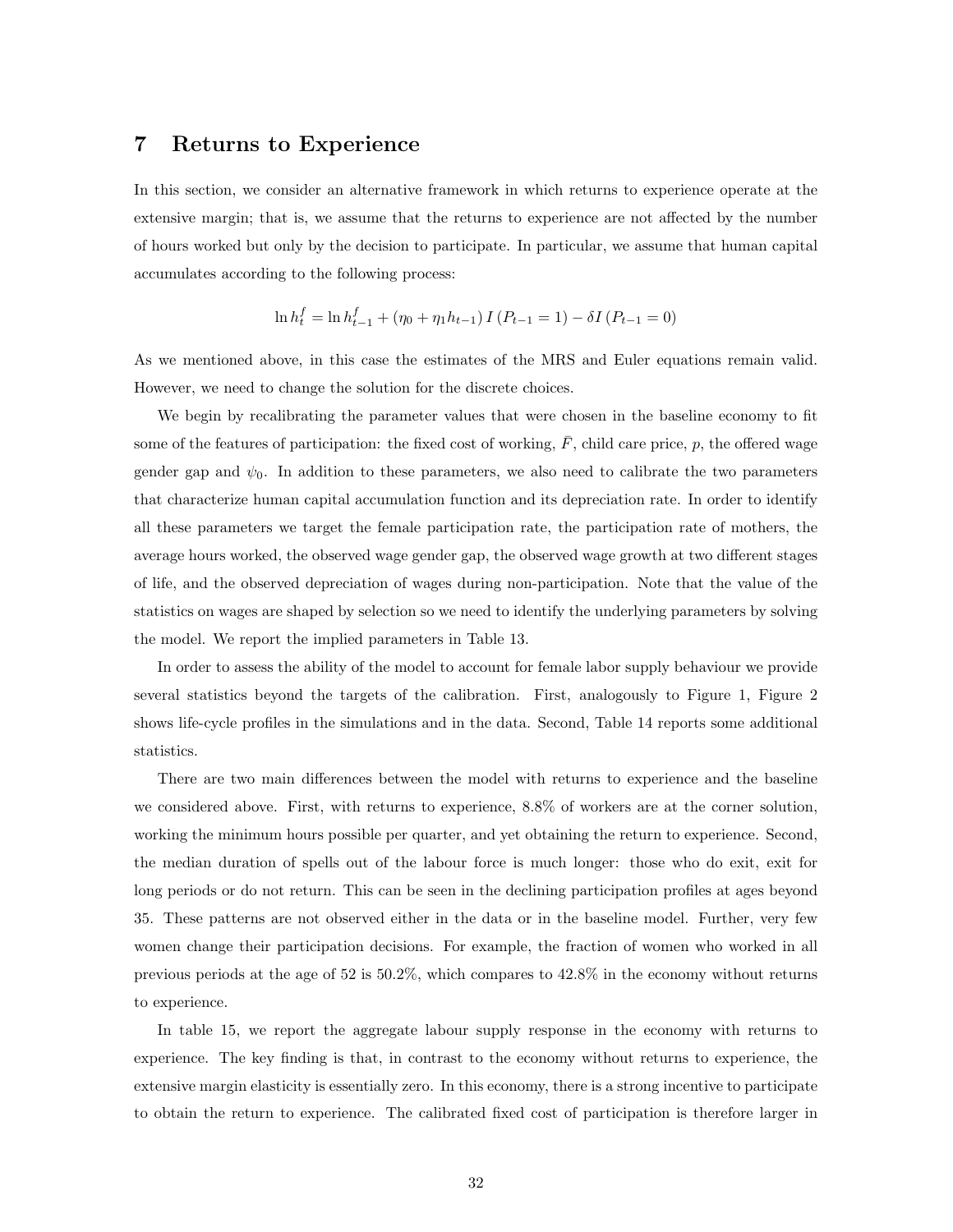| Parameters                          |                     | Value    |
|-------------------------------------|---------------------|----------|
| Childcare Cost                      | $\frac{p}{\bar{F}}$ | 2,050    |
| Fixed Cost of Working               |                     | 130      |
| Offered Wage Gender Gap             | $y_0^f / y_0^m$     | 0.69     |
| Female Human Capital Tech           | $\eta_0$            | 0.03     |
| Female Human Capital Tech           | $\eta_1$            | $-0.018$ |
| Depreciation rate                   | δ                   | 0.014    |
| Constant term weight of consumption | $\psi_0$            | 2.89     |
| Targets                             | Data.               | Model    |
| Participation Rate                  | 0.714               | 0.707    |
| Participation Rate of Mothers       | 0.550               | 0.547    |
| Observed Wage Gender Gap            | 0.767               | 0.770    |
| Wage Growth (if younger than 40)    | 0.0192              | 0.0196   |
| Wage Growth (if older than 40)      | 0.0142              | 0.006    |
| Observed Depreciation Rate          | $-0.050$            | $-0.050$ |
| Hours worked                        | 432                 | 450      |

Table 13: Returns to experience: Calibrated Parameters and Targets

Statistics for individuals aged 25 to 52. Wage growth is over 3 quarters and depreciation is annual.

|                                                    | Data  | Model |
|----------------------------------------------------|-------|-------|
| Participation Rate Young Mothers                   | 0.487 | 0.510 |
| Participation Rate Old Mothers                     | 0.618 | 0.564 |
| Participation Rate Mothers with Children Aged 3-18 | 0.714 | 0.699 |
| Participation Rate Childless Women                 | 0.840 | 0.743 |
| Average Hours Worked 10th Percentile               | 195   | 25    |
| Average Hours Worked 25th Percentile               | 339   | 291   |
| Average Hours Worked 50th Percentile               | 520   | 483   |
| Average Hours Worked 75th Percentile               | 520   | 630   |
| Average Hours Worked 90th Percentile               | 585   | 734   |
| Median Duration of Spells (years)                  |       | 8     |
| Wage 10th Percentile                               | 7.99  | 7.91  |
| Wage 50th Percentile                               | 14.18 | 15.14 |
| Wage 90th Percentile                               | 25.47 | 27.69 |

## Table 14: Returns to Experience: Other Statistics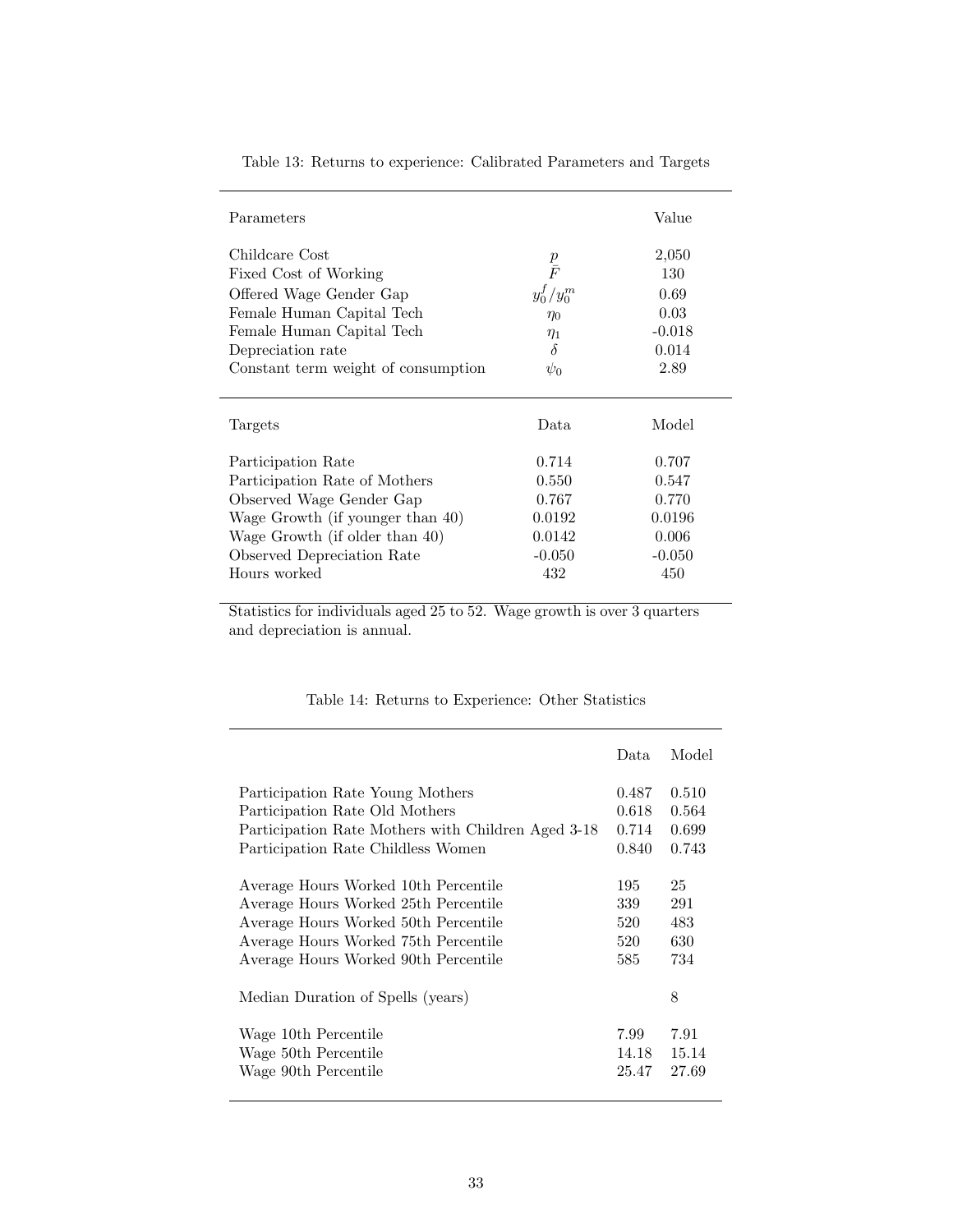

Figure 2: Life-Cycle Profiles, Ret to Exp Model (blue) versus Data (red)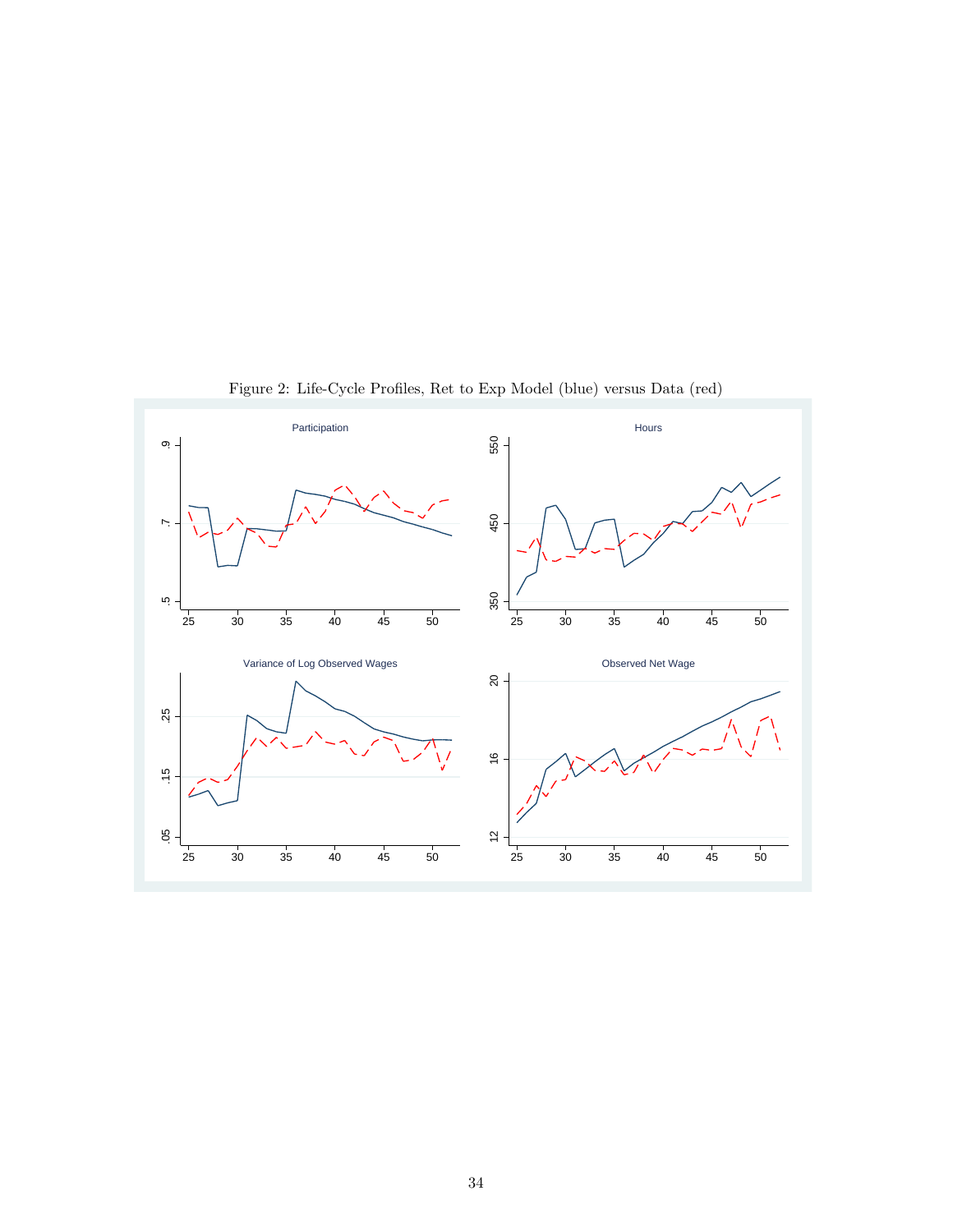this model than in the baseline in order to match observed participation rates. This large fixed cost alongside the strong incentive to participate implies that changes in the current wage make little difference to the incentive to participate.

|                                                                                                          | age $26$             | age 36               | age 46               |
|----------------------------------------------------------------------------------------------------------|----------------------|----------------------|----------------------|
| Extensive                                                                                                | 0.03                 | 0.02                 | 0.03                 |
| Intensive Margin 25th percentile<br>Intensive Margin 50th percentile<br>Intensive Margin 75th percentile | 0.97<br>1.58<br>2.88 | 0.61<br>0.92<br>1.54 | 0.71<br>1.14<br>2.16 |
| Macro Elasticity                                                                                         | 1.72                 | 1.25                 | 1 29                 |

Table 15: Returns to Experience: labor supply elasticities

It may well be that the small response of the extensive margin labor supply that we find is related to the simple model of return to experience we have considered. Whether returns to experience operate in a more subtle manner through intensive margins and the number of hours is a question we leave for future research. If that is the case, we would need to change substantially the estimation methods we used in the first part of the paper.

One possibility, of course, is that returns to tenure are important for some occupations and/or skill levels and not for others. In such a case, it would be necessary to introduce an additional dimension of heterogeneity that would make the aggregation issues we have stressed repeatedly even more salient.

## 8 Conclusions

In this paper, we have proposed an integrated approach to evaluate the aggregate and micro response of labour supply to changes in wages. To frame these issues, we start from a comprehensive specification of preferences in a life cycle model of consumption and labour supply decisions. Different parameter values have different implications for labour supply elasticities. Our first and somewhat negative result is that aggregation issues are important enough to prevent us from talking meaningfully about the elasticity of labour supply to wages as a single number. This is particularly true for the extensive margin, or participation decisions: in this case the aggregation problems arise naturally from the discreteness of the decision involved and for the non-convexities that make such a decision discrete. We stress that in such a case, aggregate elasticities are likely to vary over time and the business cycle.

We use our framework to study female labour supply in the US, using a long time series of cross sectional data which contains information on both household consumption, labour supply and wages.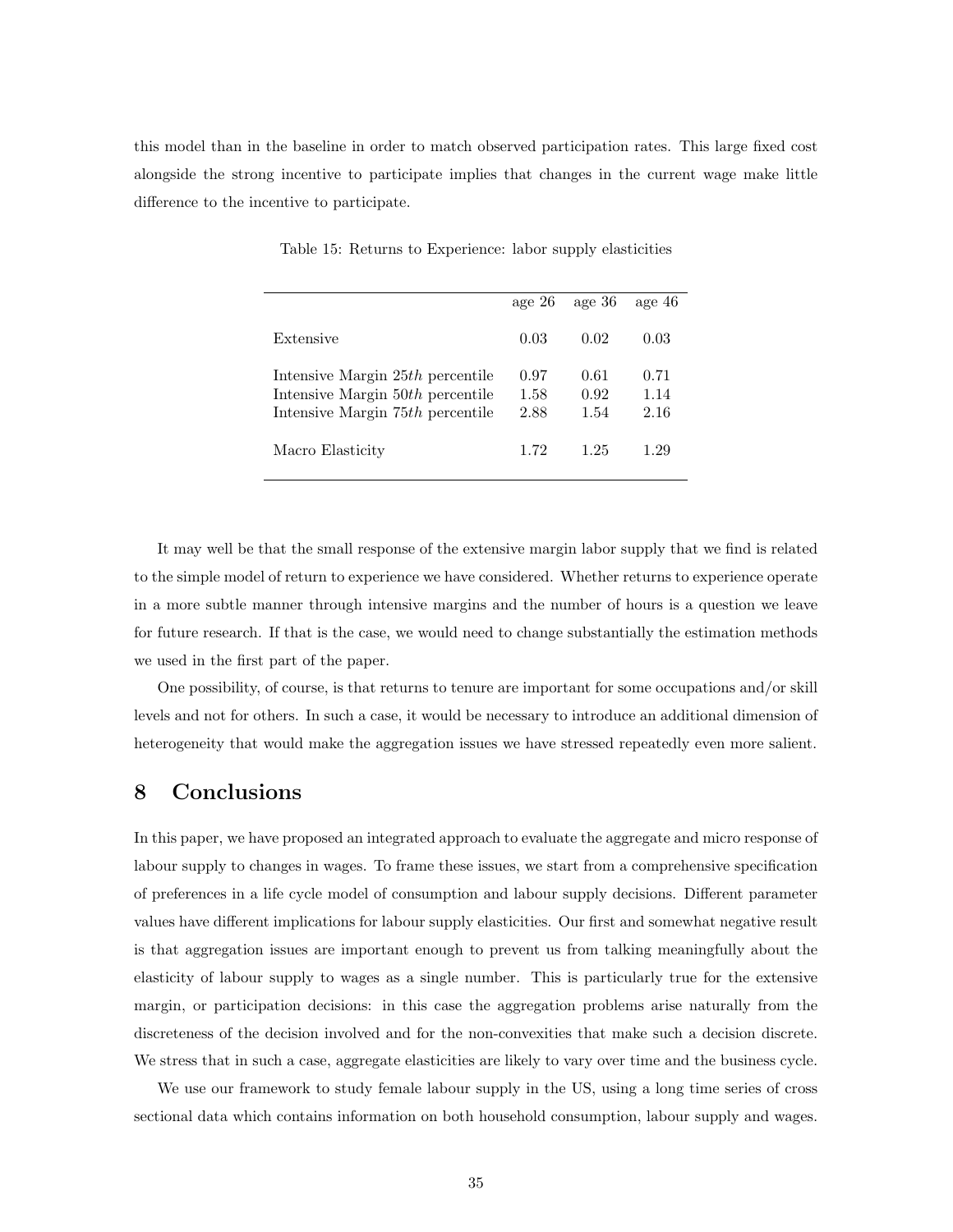Our comprehensive approach yields a number of estimates that are characterized by different degrees of robustness: we obtain the parameters for Marshallian and Hicksian elasticities from intratemporal first order conditions that are relatively robust, the parameters to estimate the Frisch elasticities from Euler equations and the parameters relevant for computing the extensive margin elasticities from the calibration of the full life cycle model which we fit to some life cycle moments. The results of this estimation exercise yield elasticities that are, on the one hand, very heterogeneous in the cross section and, on the other, considerably larger than those estimated in many labour supply papers. We believe that these differences are driven by our explicit use of consumption and the explicit consideration of the marginal rate of substitution between consumption and leisure.

Finally, we show that aggregate responses of female to labour supply do vary both in the cross section and over time. This result is important because it shows that the aggregation issues that are central to our argument have a practical relevance and cannot be ignored. In particular, we find that female labour supply is considerably more responsive to changes in wages during recession than booms.

Our two key points in understanding the controversy over micro and macro estimates of elasticities are first, that previous micro estimates were too low and instead using our consistent and integrated estimation strategy yields much larger estimates of the elasticities; and second, that there is no behavioural content in talking about an aggregate elasticity.

The research we present also poses a number of unanswered questions. In particular, whilst we present some discussion of the effects of return to tenure when it operates through participation, we have not analyzed in any depth the issue of return to tenure in terms of number of hours. Whether returns to experience operate through the intensive or extensive margin is an empirical question and one on which we have not presented much evidence. Should the evidence point to important returns on the intensive margin, our analysis should be changed substantially.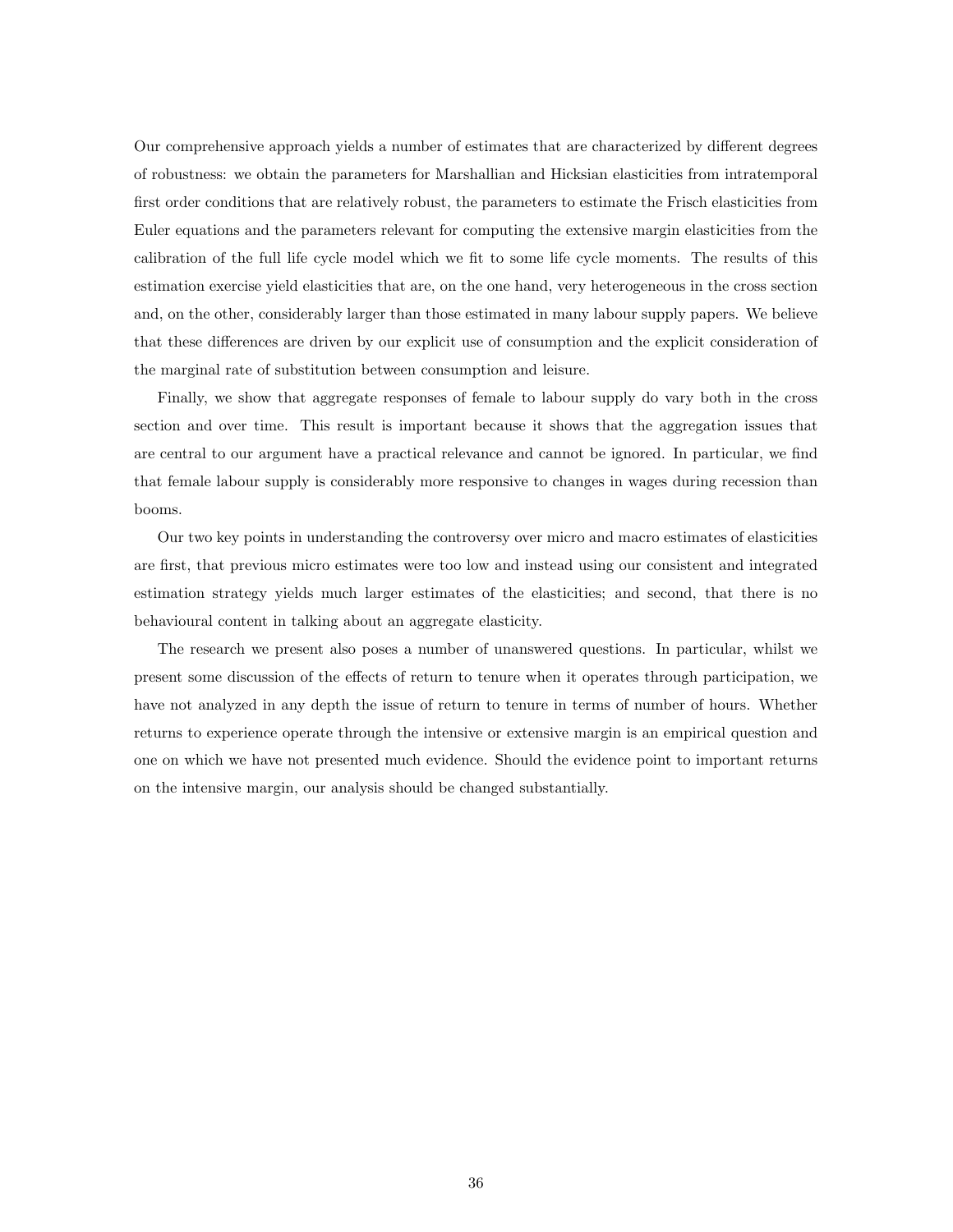## References

- [1] Abowd, J., and Card, D. (1989) "On the Covariance Structure of Earnings and Hours Changes,"Econometrica, vol. 57(2), pages 411-455.
- [2] Attanasio, O. (1999) "Consumption,"Handbook of Macroeconomics, in: J.B Taylor and M. Woodford (ed.), Handbook of Macroeconomics, edition 1, volume 1, chapter 11, pages 741-812 Elsevier.
- [3] Attanasio, O. and Low, H. (2004) "Estimating Euler Equations,"Review of Economic Dynamics, Elsevier for the Society for Economic Dynamics, vol. 7(2), pages 405-435, April.
- [4] Attanasio, O., Low, H. and Sanchez-Marcos, V. (2008) "Explaining Changes in Female Labor Supply in a Life-Cycle Model,"American Economic Review, American Economic Association, vol. 98(4), pages 1517-52, September.
- [5] Attanasio, O. and Weber, G. (1993) "Consumption Growth, the Interest Rate and Aggregation,"Review of Economic Studies, Wiley Blackwell, vol. 60(3), pages 631-49, July.
- [6] Attanasio, O. and Weber, G, (1995) "Is Consumption Growth Consistent with Intertemporal Optimization? Evidence from the Consumer Expenditure Survey,"Journal of Political Economy, University of Chicago Press, vol. 103(6), pages 1121-57, December.
- [7] Attanasio, O. and Weber, G. (2010) "Consumption and Saving: Models of Intertemporal Allocation and Their Implications for Public Policy," Journal of Economic Literature, American Economic Association, vol. 48(3), pages 693-751, September.
- [8] Blundell R, Bozio, A. and G. Laroque, (2011). "Labor Supply and the Extensive Margin,"American Economic Review, vol. 101(3), pages 482-86.
- [9] Blundell, R., Browning, M. and Meghir, C. (1994) "Consumer Demand and the Life-Cycle Allocation of Household Expenditures," Review of Economic Studies, Wiley Blackwell, vol. 61(1), pages 57-80, January.
- [10] Blundell, R. and MaCurdy, T. (1999) Labor supply: A review of alternative approaches in Handbook of Labor Economic.
- [11] Blundell, R., Meghir, C., and Neves, P. (1993) "Labour supply and intertemporal substitution,"Journal of Econometrics, Elsevier, vol. 59(1-2), pages 137-160, September.
- [12] Blundell, R., Pistaferri L. and I. Saporta-Eksten (2015) "Children, Time Allocation and Consumption Insurance", IFS Working Paper http://www.ucl.ac.uk/ uctp39a/BPS\_Becker\_Draft\_Paper\_8\_March\_2015.pdf.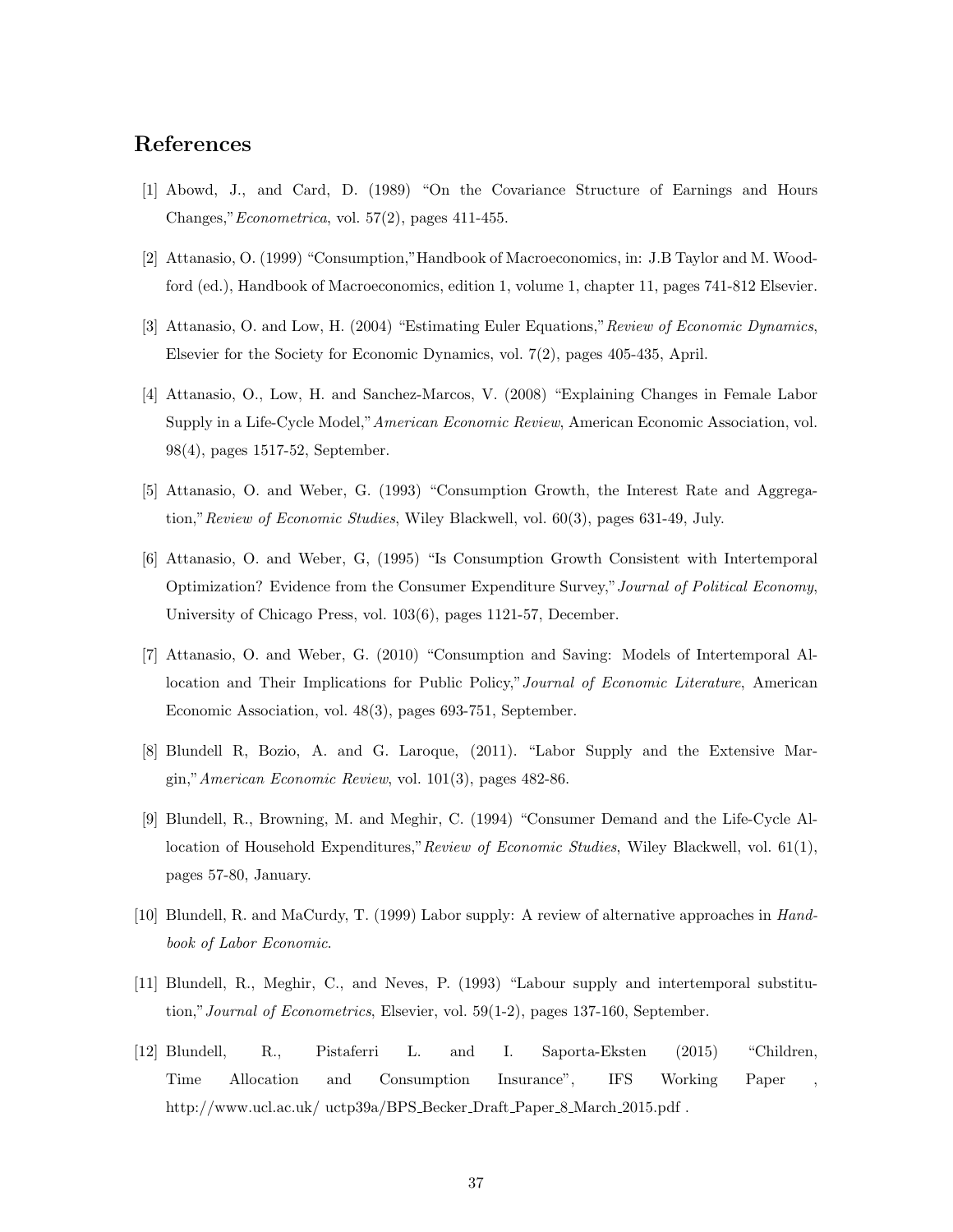- [13] Browning, M., Deaton, A. and Irish, M. (1985) "A Profitable Approach to Labor Supply and Commodity Demands over the Life-Cycle,"Econometrica, Econometric Society, vol. 53(3), pages 503-43, May.
- [14] Carneiro, P. and J.J. Heckman (2003) "Human Capital Policy."In B. Friedman (ed.) Inequality in America: What Role for Human Capital Policies?, pp. 77239. Cambridge, Mass.: MIT Press.
- [15] Chang Y, Kim, S., Kwon, K. and Rogerson R. (2011) "Interpreting Labor Supply Regressions in a Model of Full- and Part-Time Work ", American Economic Review, vol. 101(3), pages 476-81.
- [16] Chetty, R. Guren, A. Manoli, D. and Weber, A. (2011) "Are Micro and Macro Labor Supply Elasticities Consistent? A Review of Evidence on the Intensive and Extensive Margins,"American Economic Review, American Economic Association, vol. 101(3), pages 471-75, May.
- [17] Chetty, R. (2012). "Bounds on Elasticities With Optimization Frictions: A Synthesis of Micro and Macro Evidence on Labor Supply,"Econometrica, Econometric Society, vol. 80(3), pages 969-1018.
- [18] Chetty R., Guren A., Manol, D. and Weber A. (2013). "Does Indivisible Labor Explain the Difference between Micro and Macro Elasticities? A Meta-Analysis of Extensive Margin Elasticities,"NBER Macroeconomics Annual, University of Chicago Press, vol. 27(1), pages 1 - 56.
- [19] Deaton, A. (1985) "Panel data from time series of cross-sections,"Journal of Econometrics, Elsevier, vol. 30(1-2), pages 109-126.
- [20] Domeij and Floden (2006). "The labor-supply elasticity and borrowing constraints: Why estimates are biased,"Review of Economic Dynamics
- [21] Feenberg, D. and Coutts, E. (1993) "An introduction to the TAXSIM model,"Journal of Policy Analysis and Management, vol. 12(1), pages 189-194.
- [22] Hansen, L. P. (1982) "Large sample properties of generalized method of moments estimators, " Econometrica, vol. 50, pages 1029-1054.
- [23] Hayashi, F. (1987) "Tests for Liquidity Constraints: A Critical Survey and Some New Results, "In Advances in Econometric Fifth World Congress, vol. 2, edited by Truman F. Bewley. Amsterdam: North-Holland (for Econometric Soc.).
- [24] Heckman, J. (1979) "Sample Selection Bias as a Specification Error,"Econometrica, Econometric Society, vol.  $47(1)$ , pages 153-61, January.
- [25] Hyslop, D (2001) "Rising U.S. Earnings Inequality and Family Labor Supply: The Covariance Structure of Intrafamily Earnings ", American Economic Review, vol. 91(4), pages 755-777.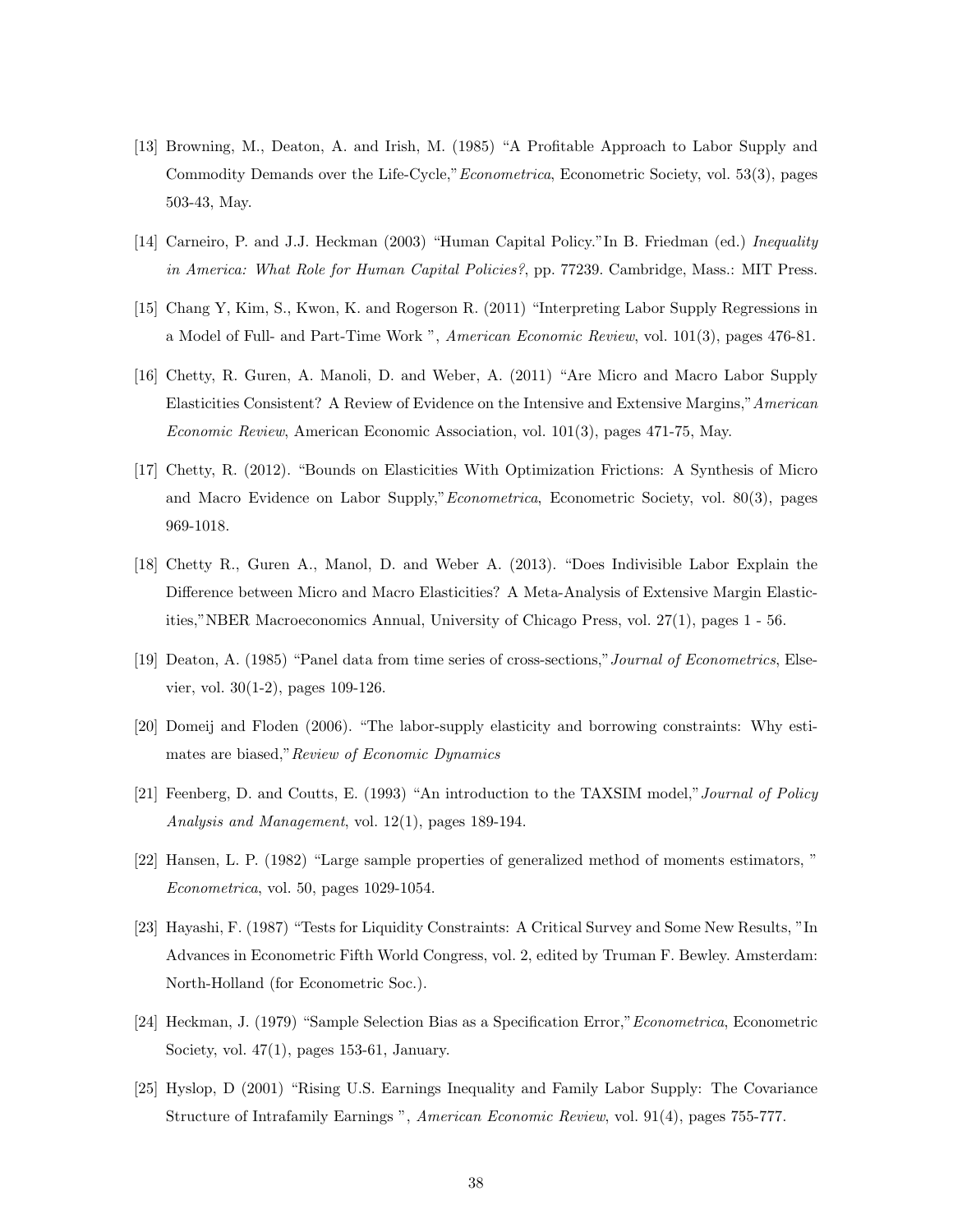- [26] Huggett, M., Ventura, G. and Yaron, A. (2011) "Sources of Lifetime Inequality,"American Economic Review, American Economic Association, vol. 101(7), pages 2923-54, December.
- [27] Imai, S. and Keane, M. (2004) "Intertemporal Labor Supply and Human Capital Accumulation." International Economic Review, vol. 45(2), pages 602-631
- [28] Keane, M.(2009) "Labor Supply and Taxes: A Survey ". UTS: Business Working Paper 160
- [29] Keane, M. and Rogerson, R. (2011) "Reconciling Micro and Macro Labor Supply Elasticities: A Structural Perspective,"NBER Working Papers 17430, National Bureau of Economic Research, Inc.
- [30] Keane, M., and Rogerson, R. (2012) "Micro and Macro Labor Supply Elasticities: A Reassessment of Conventional Wisdom ", Journal of Economic Literature, vol. 50(2), pages 464-76.
- [31] Ljungqvist, L. and T. Sargent (2011) "A Labor Supply Elasticity Accord? ", American Economic Review, vol. 101(3), pages 487-91.
- [32] Ljungqvist, L. and T. Sargent (2014) "An Open Letter to Professors Heckman and Prescott ", http://www.tomsargent.com/research/openletter H&P.pdf
- [33] Low, H. (2005) "Self-Insurance in a Life-Cycle Model of Labor Supply and Savings,"Review of Economic Dynamics, Elsevier for the Society for Economic Dynamics, vol. 8(4), pages 945-975, October.
- [34] MaCurdy, T. (1983) "A simple scheme for estimating an intertemporal model of labor supply and consumption in the presence of taxes and uncertainty ", International Economic Review, vol. 24, pages 265-289.
- [35] Meghir and Pistaferri (2004) "Income Variance Dynamics and Heterogeneity,"Econometrica, Econometric Society, vol. 72(1), pages 1-32, 01.
- [36] Miller, R. and Sieg, H. (1997) "A Microeconometric Comparison of Household Behavior between Countries,"Journal of Business Economics and Statistics, vol. 15(2), pages 237-53.
- [37] Prescott, E. C. (2002) "Prosperity and Depression", American Economic Review, Vol. 92(1) , pp. 1-15
- [38] Rogerson, R. and Wallenius, J. (2009) "Micro and macro elasticities in a life cycle model with taxes,"Journal of Economic Theory, Elsevier, vol. 144(6), pages 2277-2292, November.
- [39] Wallenius, J. (2011) "Human Capital Accumulation and the Intertemporal Elasticity of Substitution of Labor: How Large is the Bias?," Review of Economic Dynamics, Elsevier for the Society for Economic Dynamics, vol. 14(4), pages 577-591, October.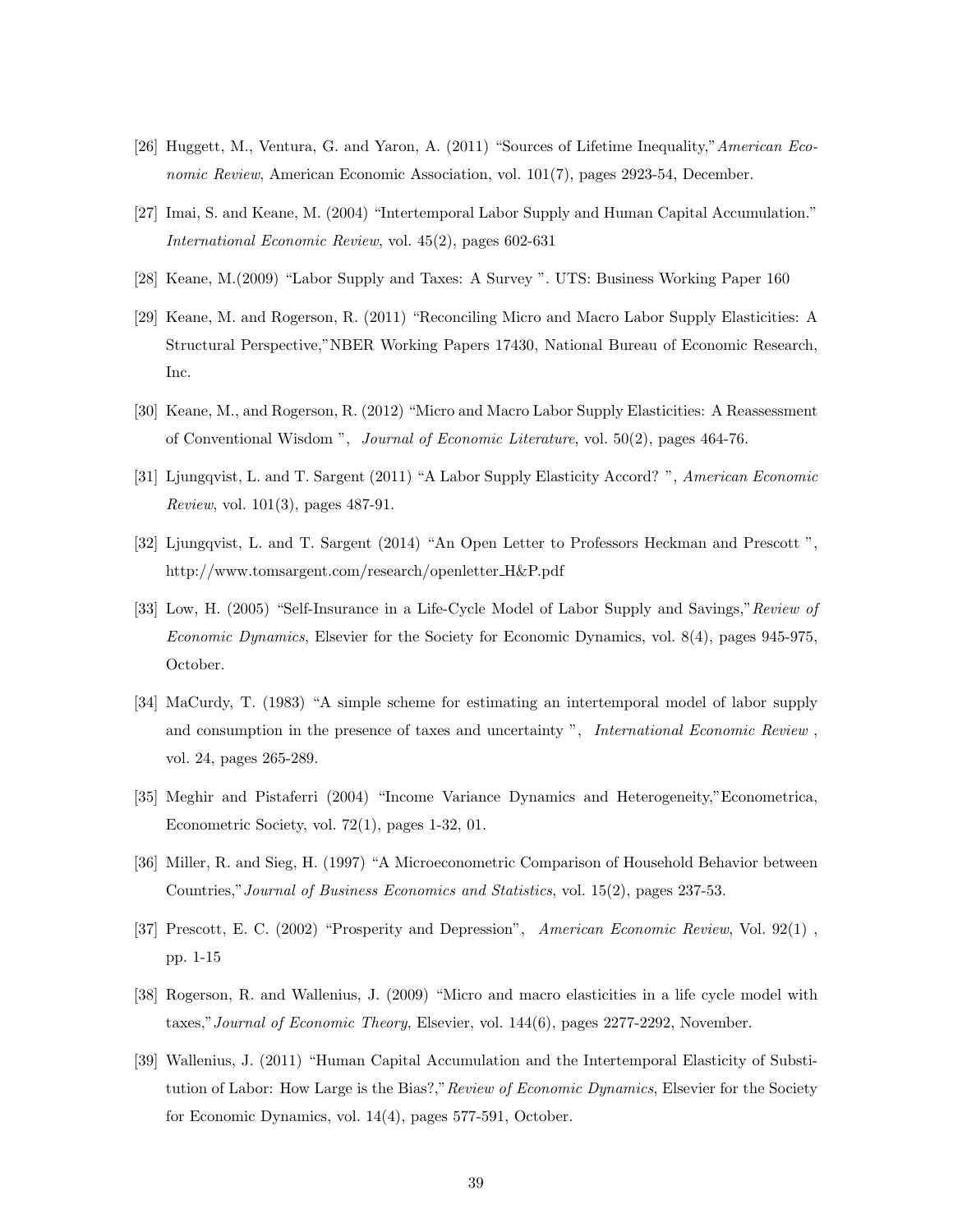[40] Ziliak, J. and Kniesner, T. (2005) "The Effect of Income Taxation on Consumption and Labor Supply,"Journal of Labor Economics, University of Chicago Press, vol. 23(4), pages 769-796, October.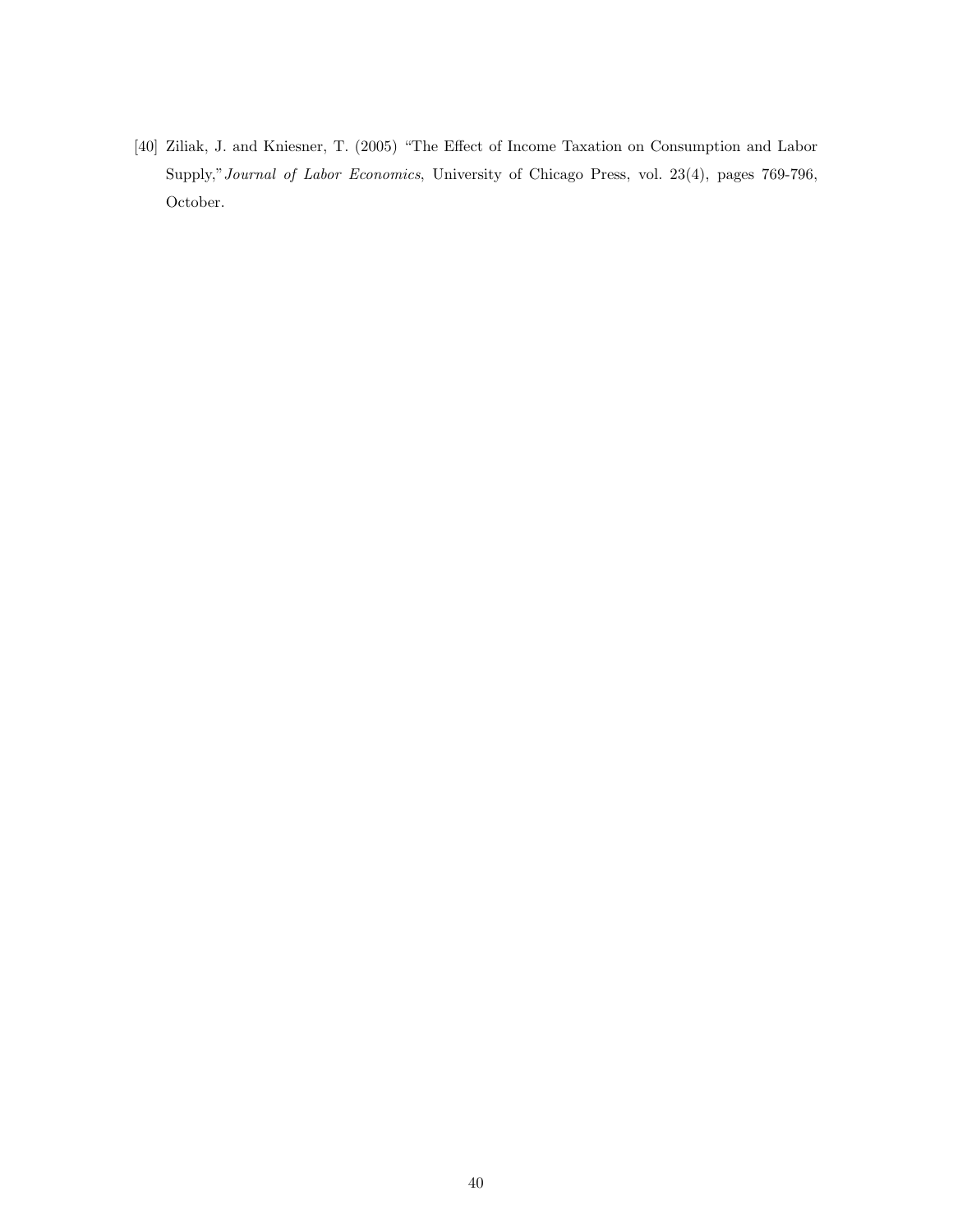## Appendix A: Probit results

Probit for wife's labour force participation

| Log earnings of husband        | $-0.258***$ | (0.016) |
|--------------------------------|-------------|---------|
| husband employed               | $-2.762***$ | (0.148) |
| Elderly in HH                  | 0.004       | (0.041) |
| Log family size                | $-0.167***$ | (0.038) |
| Age                            | $-0.073$    | (0.054) |
| Age <sup>2</sup>               | $0.003*$    | (0.001) |
| Age <sup>3</sup> /100          | $-0.003**$  | (0.001) |
| Child 0-2                      | $-0.597***$ | (0.024) |
| Child 3-15                     | $-0.208***$ | (0.013) |
| Child 16-17                    | $0.069*$    | (0.028) |
| Wife: White                    | 0.014       | (0.051) |
| Husband: White                 | $-0.146**$  | (0.052) |
| Wife: Less than high school    | $-1.001***$ | (0.139) |
| Wife: High school              | $-0.538***$ | (0.098) |
| Wife: College                  | $-0.320***$ | (0.097) |
| Husband: Less than high school | $0.074*$    | (0.034) |
| Husband: High school           | $0.137***$  | (0.025) |
| Husband: College               | $0.128***$  | (0.025) |
| N                              | 27672       |         |

Standard errors in parentheses

 $*_p$  < 0.05,  $*_p$  < 0.01,  $**_p$  < 0.001

Additional controls education-region-year interactions

Omitted education group is "university or higher"

## Appendix B: Bootstrap procedure

We bootstrap standard errors and confidence intervals for both our MRS and Euler equations. The two step Heckman-selection procedure for estimating the MRS coefficients is bootstrapped in the standard way.

Bootstrapping results for our Euler equation requires a more novel approach. This is because we aggregate our data into cohort groups and then implement an IV procedure. Taking  $Z_t$  as a vector of exogenous variables, and  $X_t$  and  $Y_t$  as endogenous variables (with  $Y_t$  as our dependent variable) we can reformulate our approach as estimating the equations

$$
X_t = \Pi Z_t + v_t
$$

$$
Y_t = X_t \beta + u_t
$$

where  $v_t$  is a vector of errors in our first stage. These can be thought of as economic shocks which may have a complicated structure. For instance they may be correlated across time for a given cohort, or may have an aggregate component which is correlated across cohorts for a given time period. Errors may also be correlated across the equations for different exogenous variables  $Z_t$ . We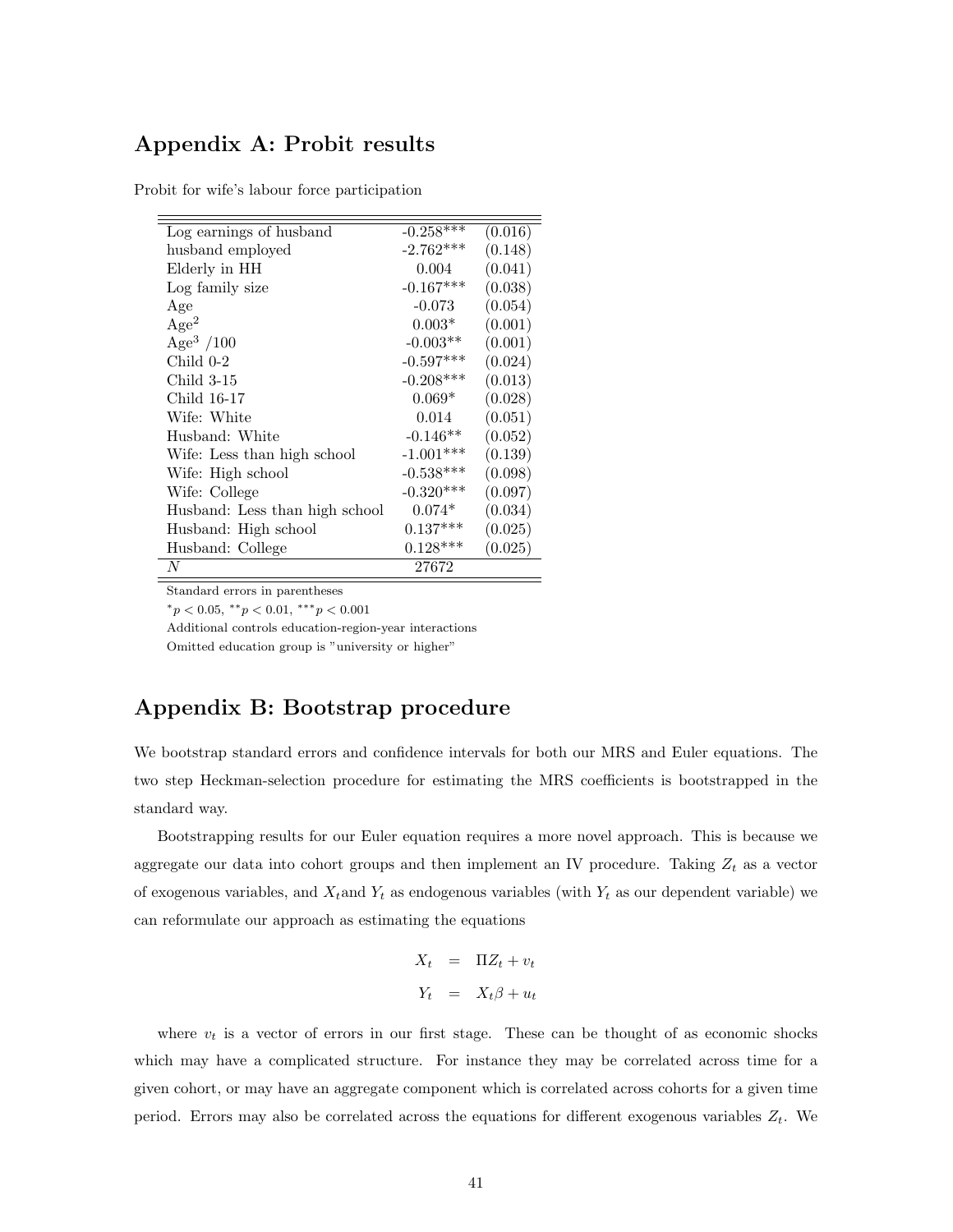will wish to preserve these correlations when we implement our bootstrap procedure. In order to do this, we attempt to construct the variance-covariance matrix of the residuals v. Rather than filling in all possible cross-correlations in this matrix, we calculate the following moments for each cohort  $c$ , and equation i

$$
var(v^{i,c})
$$
  
\n
$$
cov(v_t^{i,c}, v_{t-1}^{i,c})
$$
  
\n
$$
cov(v_t^{i,c}, v_t^{j,c})
$$
  
\n
$$
cov(v_t^{i,c}, v_t^{i,k})
$$

Setting all other correlations to zero. Thus we impose for instance that there is zero correlation between  $v_t^{i,c}$  and  $v_{t-1}^{i,k}$ . Unfortunately, there is no guarantee that this matrix will be postive definite. In our procedure we therefore apply weights to the non-zero elements of our 'off-diagonal' matrices - which give the covariances across different cohorts for the same equation - and to our 1st autocovariances for residuals for the same cohort and same equation. The weights we apply to these are the maximum that ensure the resulting matrix is positive defintite: in our case 0.28 and 0.22 respectively.

Once we have this matrix we can Cholesky decompose it to obtain a vector of orthogonalised residuals

$$
\Omega = vv' = \epsilon C C' \epsilon'
$$

We then draw from the orthogonalised residuals, premultiply them by  $C$  and then add them to  $\Pi Z_t$  to reconstruct the endogenous variables (including Y). We then reestimate our reduced form equation to obtain a new set of estimates of  $\beta$ .

The values of  $Z_t$  in our case will depend on the results we obtain from our MRS equation, so in each iteration of our bootstrap we resample with replacement from from our disaggregated data, re-run the MRS equation, reaggregate to obtain the cohort averages which make up  $Z_t$  and then make a draw from our residuals.

## Appendix C: Derivatives

In this section we provide the formulae for the first and second derivatives that are used to calculate the different elasticities. We define  $D_t = \exp(\pi z_t + \xi P_t + \zeta_t)$ . Then it is easy to show that:

$$
u_c(c_t, l_t) = D_t M_t^{-\gamma} \alpha_t c_t^{-\phi}
$$
\n
$$
(19)
$$

$$
u_l\left(c_t, l_t\right) = D_t M_t^{-\gamma} (1 - \alpha_t) l_t^{-\theta} \tag{20}
$$